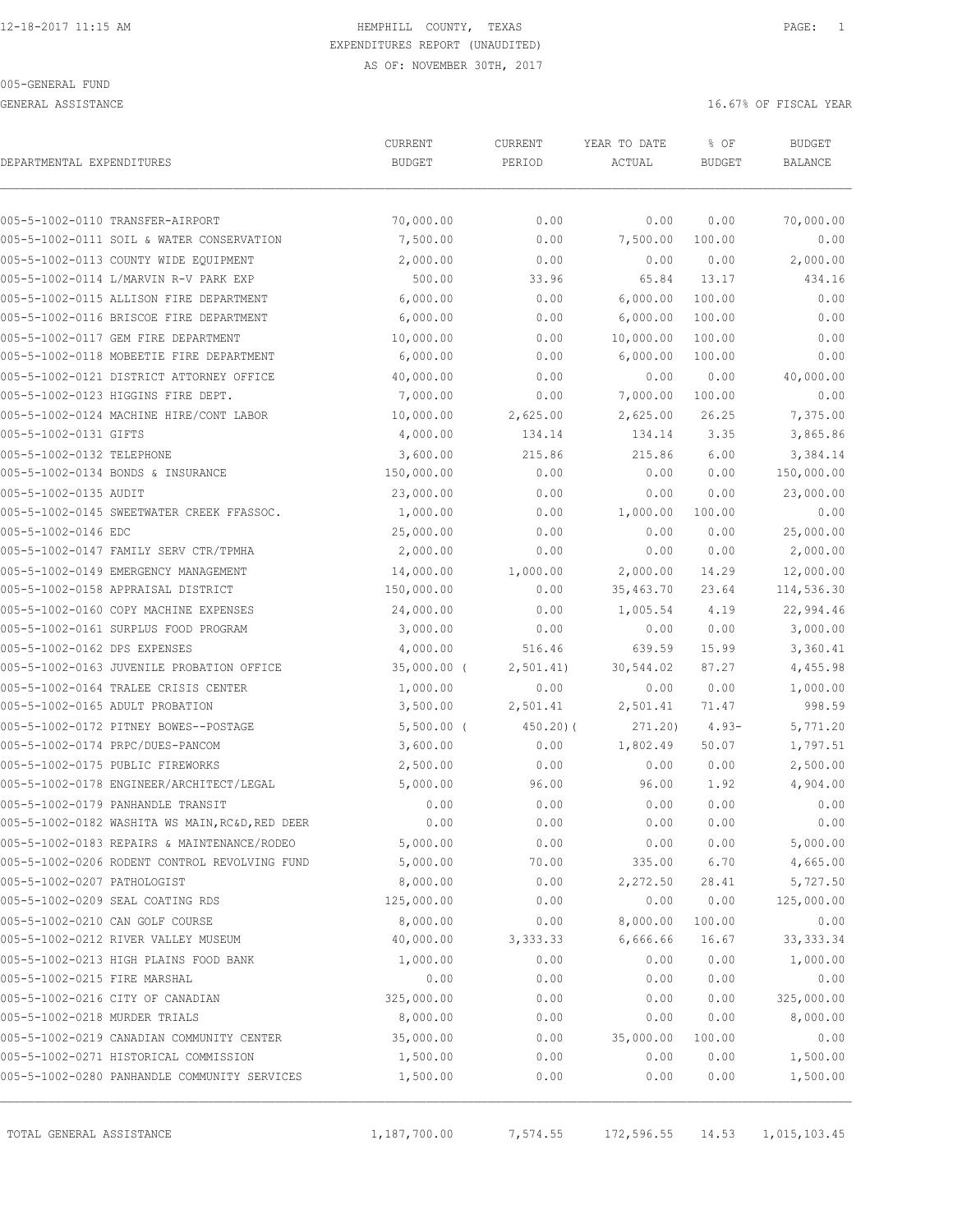COUNTY & DISTRICT CLERK 16.67% OF FISCAL YEAR

|                                               | <b>CURRENT</b> | CURRENT   | YEAR TO DATE | % OF          | <b>BUDGET</b>  |  |
|-----------------------------------------------|----------------|-----------|--------------|---------------|----------------|--|
| DEPARTMENTAL EXPENDITURES                     | BUDGET         | PERIOD    | ACTUAL       | <b>BUDGET</b> | <b>BALANCE</b> |  |
|                                               |                |           |              |               |                |  |
| 005-5-1510-0090 CO & DISTRICT CLK             | 58,595.00      | 4,882.92  | 9,765.84     | 16.67         | 48,829.16      |  |
| 005-5-1510-0094 DEPUTY CLERK-GANDARA          | 38,007.00      | 3,167.26  | 6,334.52     | 16.67         | 31,672.48      |  |
| 005-5-1510-0095 DEPUTY CLERK-OGLE             | 38,007.00      | 3,167.26  | 6,334.52     | 16.67         | 31,672.48      |  |
| 005-5-1510-0096 LONGEVITY                     | 1,450.00       | 110.00    | 220.00       | 15.17         | 1,230.00       |  |
| 005-5-1510-0097 CHIEF DEPUTY CLERK-GUERRERO   | 40,119.00      | 3,343.26  | 6,686.52     | 16.67         | 33, 432.48     |  |
| 005-5-1510-0098 PART TIME                     | 0.00           | 40.63     | 40.63        | $0.00$ (      | 40.63)         |  |
| 005-5-1510-0101 SOCIAL SECURITY/MEDICARE      | 13,500.00      | 990.33    | 1,977.55     | 14.65         | 11,522.45      |  |
| 005-5-1510-0102 RETIREMENT                    | 17,800.00      | 1,467.06  | 2,934.12     | 16.48         | 14,865.88      |  |
| 005-5-1510-0103 GROUP TERM LIFE               | 600.00         | 35.20     | 70.40        | 11.73         | 529.60         |  |
| 005-5-1510-0104 GROUP INSURANCE               | 30,000.00      | 2,408.76  | 4,817.52     | 16.06         | 25, 182.48     |  |
| 005-5-1510-0105 UNEMPLOYMENT INSURANCE        | 1,000.00       | 0.00      | 11.67        | 1.17          | 988.33         |  |
| 005-5-1510-0106 WORKERS' COMPENSATION         | 2,600.00       | 0.00      | 0.00         | 0.00          | 2,600.00       |  |
| 005-5-1510-0109 POSTAGE                       | 1,800.00       | 431.68    | 431.68       | 23.98         | 1,368.32       |  |
| 005-5-1510-0112 TRAVEL                        | 7,000.00       | 593.34    | 1,877.49     | 26.82         | 5,122.51       |  |
| 005-5-1510-0119 DUES & SUBSCRIPTIONS          | 250.00         | 0.00      | 0.00         | 0.00          | 250.00         |  |
| 005-5-1510-0132 TELEPHONE                     | 3,800.00       | 364.26    | 364.26       | 9.59          | 3,435.74       |  |
| 005-5-1510-0142 SOFTWARE SUPPORT              | 28,000.00      | 1,335.00  | 2,960.00     | 10.57         | 25,040.00      |  |
| 005-5-1510-0183 OFFICE EOUIP. REPAIRS & MAIN. | 500.00         | 0.00      | 0.00         | 0.00          | 500.00         |  |
| 005-5-1510-0188 OFFICE SUPPLIES               | 6,000.00       | 208.80    | 623.95       | 10.40         | 5,376.05       |  |
| 005-5-1510-0189 INVENTORY                     | 2,000.00       | 0.00      | 0.00         | 0.00          | 2,000.00       |  |
| 005-5-1510-0510 CAPITAL OUTLAY                | 56,000.00      | 49,834.58 | 49,834.58    | 88.99         | 6,165.42       |  |
|                                               |                |           |              |               |                |  |
| TOTAL COUNTY & DISTRICT CLERK                 | 347,028.00     | 72,380.34 | 95,285.25    | 27.46         | 251,742.75     |  |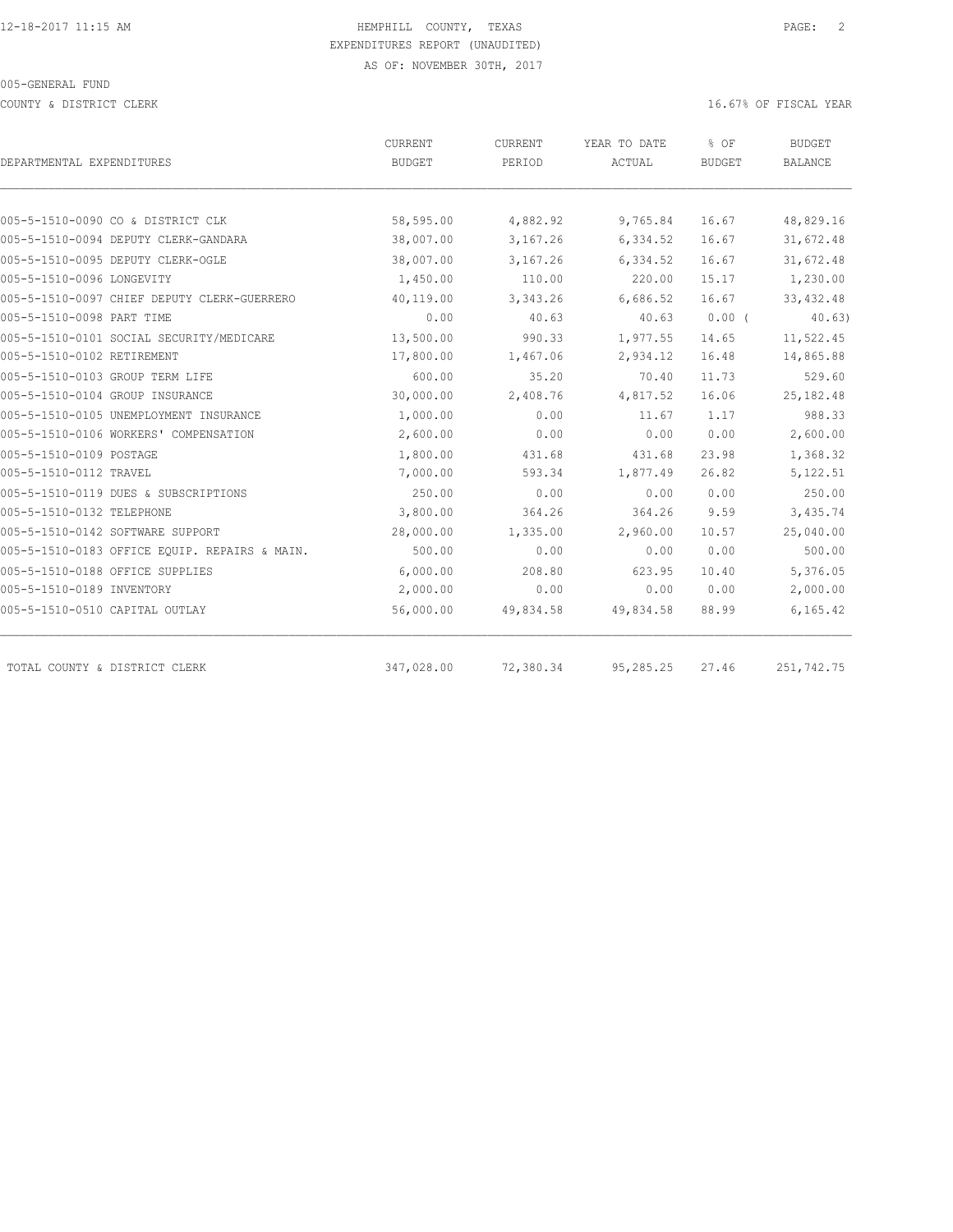COUNTY EXTENSION SERVICE **EXECUTE 16.67%** OF FISCAL YEAR

| DEPARTMENTAL EXPENDITURES                     | CURRENT<br><b>BUDGET</b> | CURRENT<br>PERIOD | YEAR TO DATE<br>ACTUAL | % OF<br><b>BUDGET</b> | <b>BUDGET</b><br><b>BALANCE</b> |
|-----------------------------------------------|--------------------------|-------------------|------------------------|-----------------------|---------------------------------|
|                                               |                          |                   |                        |                       |                                 |
| 005-5-1520-0091 CEA-AG/A. HOLLOWAY            | 35,627.00                | 2,968.92          | 5,937.84               | 16.67                 | 29,689.16                       |
| 005-5-1520-0092 CEA-FCS/T. HOLLOWAY           | 35,627.00                | 2,968.92          | 5,937.84               | 16.67                 | 29,689.16                       |
| 005-5-1520-0096 LONGEVITY                     | 1,000.00                 | 60.00             | 120.00                 | 12.00                 | 880.00                          |
| 005-5-1520-0097 CEA SECRETARY-PERRY           | 40,119.00                | 3,343.26          | 6,686.52               | 16.67                 | 33, 432.48                      |
| 005-5-1520-0098 PART-TIME SECRETARY           | 1,500.00                 | 0.00              | 0.00                   | 0.00                  | 1,500.00                        |
| 005-5-1520-0101 SOCIAL SECURITY/MEDICARE      | 9,000.00                 | 637.96            | 1,275.92               | 14.18                 | 7,724.08                        |
| 005-5-1520-0102 RETIREMENT                    | 4,020.00                 | 334.32            | 668.64                 | 16.63                 | 3,351.36                        |
| 005-5-1520-0103 GROUP TERM LIFE               | 150.00                   | 8.02              | 16.04                  | 10.69                 | 133.96                          |
| 005-5-1520-0104 GROUP INSURANCE               | 7,500.00                 | 598.38            | 1,196.76               | 15.96                 | 6,303.24                        |
| 005-5-1520-0105 UNEMPLOYMENT INSURANCE        | 500.00                   | 0.00              | 14.15                  | 2.83                  | 485.85                          |
| 005-5-1520-0106 WORKERS' COMPENSATION         | 1,800.00                 | 0.00              | 0.00                   | 0.00                  | 1,800.00                        |
| 005-5-1520-0109 POSTAGE                       | 1,000.00                 | 47.30             | 165.55                 | 16.56                 | 834.45                          |
| 005-5-1520-0112 TRAVEL/AG- A. HOLLOWAY        | 7,500.00                 | 1,357.05          | 2,028.27               | 27.04                 | 5,471.73                        |
| 005-5-1520-0114 TRAVEL/FCS-T. HOLLOWAY        | $2,500.00$ (             | 289.09            | 92.33                  | 3.69                  | 2,407.67                        |
| 005-5-1520-0119 DUES & SUBSCRIPTIONS          | 1,000.00                 | 150.00            | 320.00                 | 32.00                 | 680.00                          |
| 005-5-1520-0122 FUEL & OIL                    | 3,500.00                 | 814.18            | 1,179.15               | 33.69                 | 2,320.85                        |
| 005-5-1520-0132 TELEPHONE                     | 3,500.00                 | 390.71            | 450.71                 | 12.88                 | 3,049.29                        |
| 005-5-1520-0137 VEHICLE REPAIRS & MAINTENANCE | 2,500.00                 | 7.00              | 15.50                  | 0.62                  | 2,484.50                        |
| 005-5-1520-0142 IT TECH SUPPORT               | 1,500.00                 | 0.00              | 115.95                 | 7.73                  | 1,384.05                        |
| 005-5-1520-0183 OFFICE EOUIP.REPAIRS & MAIN.  | 500.00                   | 0.00              | 0.00                   | 0.00                  | 500.00                          |
| 005-5-1520-0188 OFFICE SUPPLIES               | 2,500.00                 | 152.30            | 152.30                 | 6.09                  | 2,347.70                        |
| 005-5-1520-0189 INVENTORY/EQUIPMENT           | 2,000.00                 | 0.00              | 18.09                  | 0.90                  | 1,981.91                        |
| 005-5-1520-0201 COMPUTER SUPPLIES & MAINT.    | 500.00                   | 0.00              | 0.00                   | 0.00                  | 500.00                          |
| 005-5-1520-0202 STOCK SHOW                    | 1,500.00                 | 0.00              | 0.00                   | 0.00                  | 1,500.00                        |
| 005-5-1520-0203 4-H FUND                      | 1,500.00                 | 0.00              | 0.00                   | 0.00                  | 1,500.00                        |
| 005-5-1520-0204 TRAVEL-SECRETARY              | 500.00                   | 106.11            | 106.11                 | 21.22                 | 393.89                          |
| 005-5-1520-0205 4-H FARM PROJECTS & MAINT.    | 3,000.00                 | 39.25             | 39.25                  | 1.31                  | 2,960.75                        |
| 005-5-1520-0510 CAPITAL OUTLAY                | 30,000.00                | 0.00              | 0.00                   | 0.00                  | 30,000.00                       |
| TOTAL COUNTY EXTENSION SERVICE                | 201,843.00               | 13,694.59         | 26,536.92              | 13.15                 | 175,306.08                      |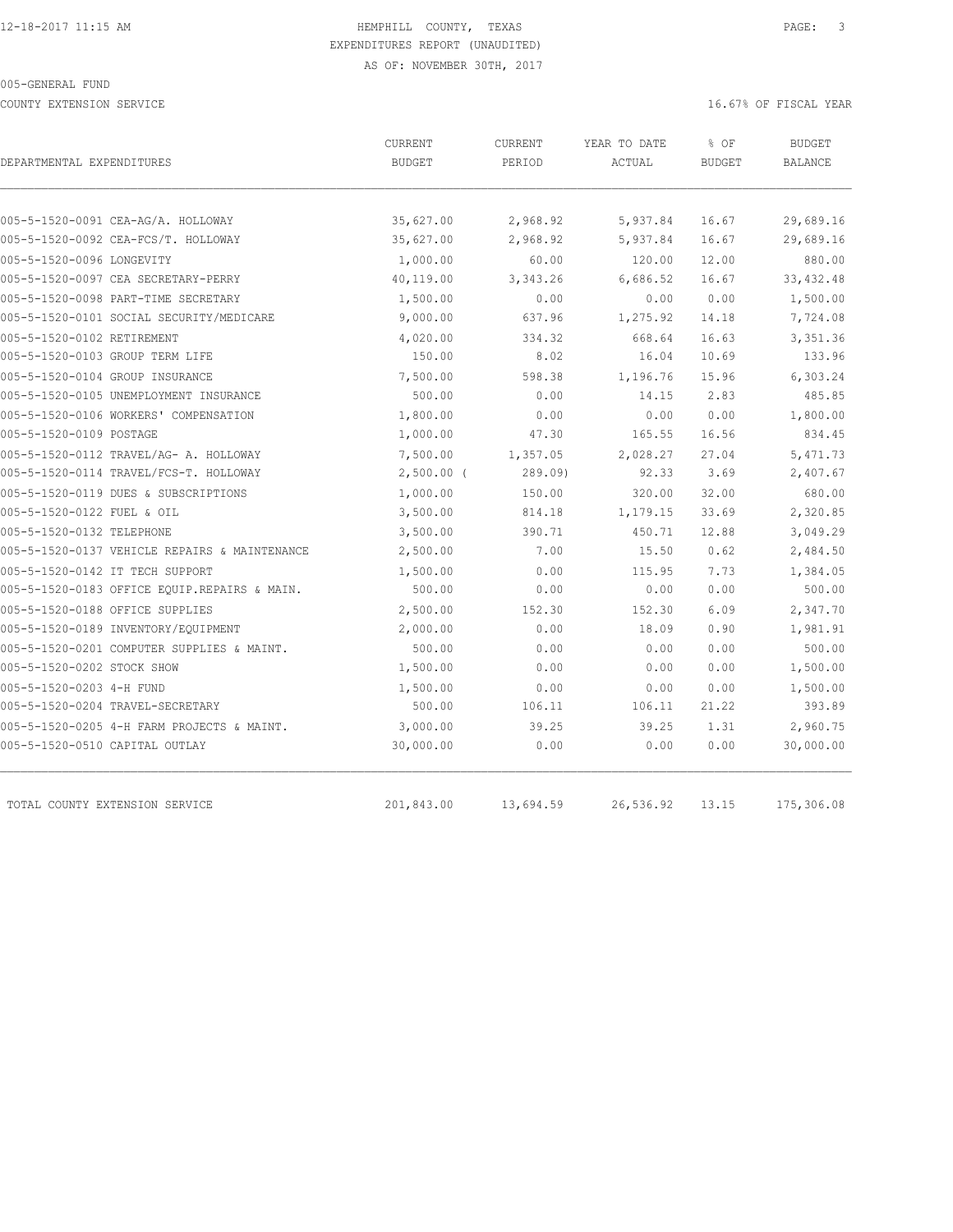COUNTY TREASURER **16.67%** OF FISCAL YEAR

| DEPARTMENTAL EXPENDITURES                  | <b>CURRENT</b><br><b>BUDGET</b> | <b>CURRENT</b><br>PERIOD | YEAR TO DATE<br>ACTUAL | % OF<br><b>BUDGET</b> | <b>BUDGET</b><br><b>BALANCE</b> |
|--------------------------------------------|---------------------------------|--------------------------|------------------------|-----------------------|---------------------------------|
|                                            |                                 |                          |                        |                       |                                 |
| 005-5-1530-0090 COUNTY TREASURER           | 58,595.00                       | 4,882.92                 | 9,765.84               | 16.67                 | 48,829.16                       |
| 005-5-1530-0095 CHIEF DEP TREASURER-REED   | 20,060.00                       | 1,671.62                 | 3, 343.24              | 16.67                 | 16,716.76                       |
| 005-5-1530-0096 LONGEVITY                  | 1,120.00                        | 45.00                    | 90.00                  | 8.04                  | 1,030.00                        |
| 005-5-1530-0098 DEPUTY TREASURER/PART-TIME | 500.00                          | 0.00                     | 0.00                   | 0.00                  | 500.00                          |
| 005-5-1530-0101 SOCIAL SECURITY/MEDICARE   | 6,200.00                        | 446.21                   | 892.42                 | 14.39                 | 5,307.58                        |
| 005-5-1530-0102 RETIREMENT                 | 8,030.00                        | 659.96                   | 1,319.92               | 16.44                 | 6,710.08                        |
| 005-5-1530-0103 GROUP TERM LIFE            | 250.00                          | 15.84                    | 31.68                  | 12.67                 | 218.32                          |
| 005-5-1530-0104 GROUP INSURANCE            | 11,250.00                       | 903.29                   | 1,806.58               | 16.06                 | 9,443.42                        |
| 005-5-1530-0105 UNEMPLOYMENT INSURANCE     | 200.00                          | 0.00                     | 2.51                   | 1.26                  | 197.49                          |
| 005-5-1530-0106 WORKERS' COMPENSATION      | 1,500.00                        | 0.00                     | 0.00                   | 0.00                  | 1,500.00                        |
| 005-5-1530-0107 AirMedCare GROUP           | 0.00                            | 0.00                     | 0.00                   | 0.00                  | 0.00                            |
| 005-5-1530-0109 POSTAGE                    | 1,800.00                        | 22.60                    | 1,147.35               | 63.74                 | 652.65                          |
| 005-5-1530-0112 TRAVEL                     | 2,500.00                        | 0.00                     | 212.00                 | 8.48                  | 2,288.00                        |
| 005-5-1530-0119 DUES & SUBSCRIPTIONS       | 1,100.00                        | 0.00                     | 0.00                   | 0.00                  | 1,100.00                        |
| 005-5-1530-0132 TELEPHONE                  | 1,650.00                        | 134.59                   | 134.59                 | 8.16                  | 1,515.41                        |
| 005-5-1530-0140 OFFICE EQUIPMENT REPAIR    | 2,000.00                        | 0.00                     | 0.00                   | 0.00                  | 2,000.00                        |
| 005-5-1530-0142 MAINTENANCE CONTRACTS      | 15,000.00                       | 0.00                     | 0.00                   | 0.00                  | 15,000.00                       |
| 005-5-1530-0188 OFFICE SUPPLIES            | 2,500.00                        | 0.00                     | 26.11                  | 1.04                  | 2,473.89                        |
| 005-5-1530-0189 INVENTORY/EQUIPMENT        | 5,000.00                        | 0.00                     | 0.00                   | 0.00                  | 5,000.00                        |
| TOTAL COUNTY TREASURER                     | 139,255.00                      | 8,782.03                 | 18,772.24              | 13.48                 | 120,482.76                      |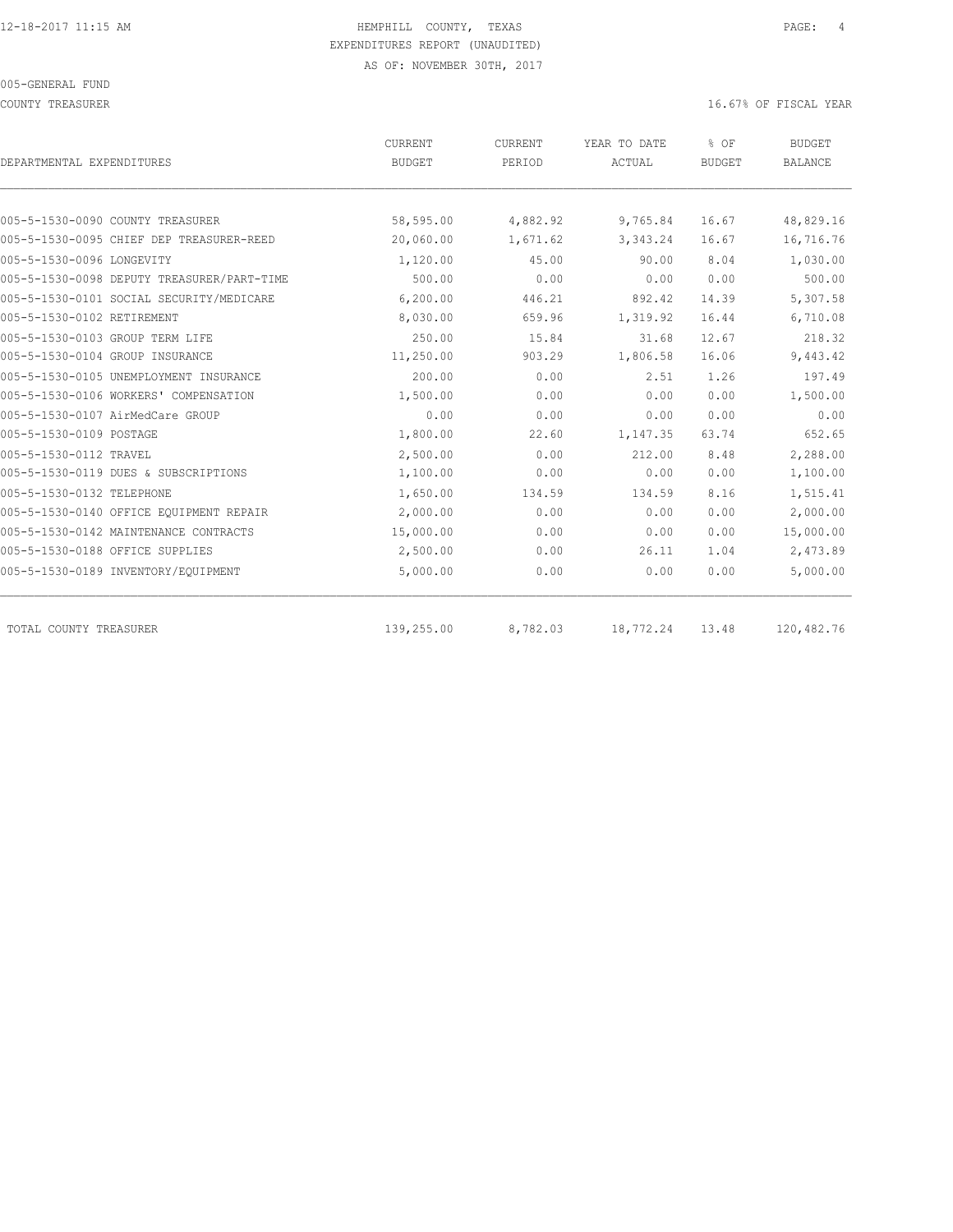COUNTY TAX COLLECTOR **Example 2008** 16.67% OF FISCAL YEAR

| DEPARTMENTAL EXPENDITURES                                              | <b>CURRENT</b><br><b>BUDGET</b> | <b>CURRENT</b><br>PERIOD | YEAR TO DATE<br>ACTUAL | % OF<br><b>BUDGET</b> | <b>BUDGET</b><br><b>BALANCE</b> |
|------------------------------------------------------------------------|---------------------------------|--------------------------|------------------------|-----------------------|---------------------------------|
|                                                                        |                                 |                          |                        | 16.67                 | 48,829.16                       |
| 005-5-1540-0090 COUNTY TAX COLLECTOR<br>005-5-1540-0094 PART TIME HELP | 58,595.00<br>1,500.00           | 4,882.92<br>0.00         | 9,765.84<br>0.00       | 0.00                  | 1,500.00                        |
| 005-5-1540-0095 CHIEF DEPUTY TAC/JACKSON                               |                                 |                          | 6,686.52               | 16.67                 | 33, 432.48                      |
| 005-5-1540-0096 LONGEVITY                                              | 40,119.00<br>3,200.00           | 3,343.26<br>240.00       | 480.00                 | 15.00                 | 2,720.00                        |
|                                                                        |                                 |                          |                        |                       |                                 |
| 005-5-1540-0097 DEPUTY TAC/BENTLEY                                     | 38,007.00                       | 3,167.26                 | 6,334.52               | 16.67                 | 31,672.48                       |
| 005-5-1540-0098 DEPUTY TAC/CLARK                                       | 38,007.00                       | 3,167.26                 | 6,334.52               | 16.67                 | 31,672.48                       |
| 005-5-1540-0101 SOCIAL SECURITY/MEDICARE                               | 14,000.00                       | 1,073.89                 | 2,147.78               | 15.34                 | 11,852.22                       |
| 005-5-1540-0102 RETIREMENT                                             | 18,000.00                       | 1,480.06                 | 2,960.12               | 16.45                 | 15,039.88                       |
| 005-5-1540-0103 GROUP TERM LIFE                                        | 600.00                          | 35.52                    | 71.04                  | 11.84                 | 528.96                          |
| 005-5-1540-0104 GROUP INSURANCE                                        | 30,000.00                       | 2,408.76                 | 4,817.52               | 16.06                 | 25,182.48                       |
| 005-5-1540-0105 UNEMPLOYMENT INSURANCE                                 | 1,500.00                        | 0.00                     | 14.51                  | 0.97                  | 1,485.49                        |
| 005-5-1540-0106 WORKERS' COMPENSATION                                  | 2,400.00                        | 0.00                     | 0.00                   | 0.00                  | 2,400.00                        |
| 005-5-1540-0109 POSTAGE                                                | 10,000.00                       | 0.00                     | 5,875.75               | 58.76                 | 4,124.25                        |
| 005-5-1540-0112 TRAVEL                                                 | 4,000.00                        | 632.55                   | 632.55                 | 15.81                 | 3,367.45                        |
| 005-5-1540-0119 DUES & SUBSCRIPTIONS                                   | 1,000.00                        | 22.00                    | 22.00                  | 2.20                  | 978.00                          |
| 005-5-1540-0132 TELEPHONE                                              | 3,200.00                        | 301.43                   | 301.43                 | 9.42                  | 2,898.57                        |
| 005-5-1540-0134 BONDS & INSURANCE                                      | 0.00                            | 0.00                     | 0.00                   | 0.00                  | 0.00                            |
| 005-5-1540-0138 DATA PROCESSING                                        | 48,000.00                       | 0.00                     | 10,693.75              | 22.28                 | 37,306.25                       |
| 005-5-1540-0142 IT/MAINTENANCE CONTRACTS                               | 3,000.00                        | 0.00                     | 0.00                   | 0.00                  | 3,000.00                        |
| 005-5-1540-0148 ADVERTISING                                            | 1,000.00                        | 0.00                     | 0.00                   | 0.00                  | 1,000.00                        |
| 005-5-1540-0150 JUDGEMENTS                                             | 0.00                            | 0.00                     | 0.00                   | 0.00                  | 0.00                            |
| 005-5-1540-0181 CITATIONS & SUBPOENAS                                  | 800.00                          | 0.00                     | 100.00                 | 12.50                 | 700.00                          |
| 005-5-1540-0188 OFFICE SUPPLIES                                        | 7,000.00                        | 0.00                     | 32.41                  | 0.46                  | 6,967.59                        |
| 005-5-1540-0189 INVENTORY/EQUIPMENT                                    | 3,000.00                        | 0.00                     | 0.00                   | 0.00                  | 3,000.00                        |
| 005-5-1540-0510 CAPITAL OUTLAY                                         | 6,000.00                        | 0.00                     | 0.00                   | 0.00                  | 6,000.00                        |
| TOTAL COUNTY TAX COLLECTOR                                             | 332,928.00                      | 20,754.91                | 57,270.26              | 17.20                 | 275,657.74                      |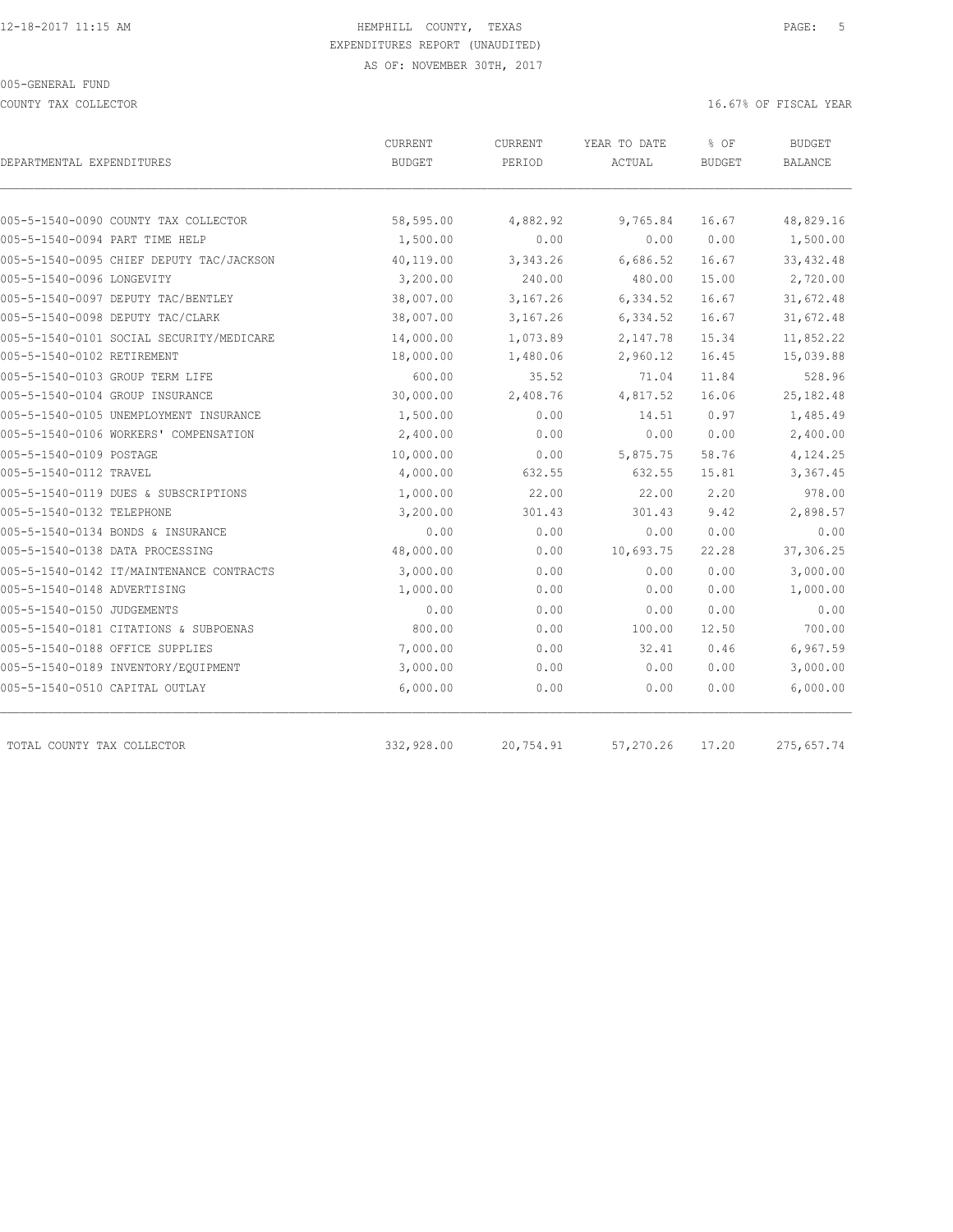| DEPARTMENTAL EXPENDITURES                      | CURRENT<br><b>BUDGET</b> | <b>CURRENT</b><br>PERIOD | YEAR TO DATE<br>ACTUAL | % OF<br><b>BUDGET</b> | <b>BUDGET</b><br><b>BALANCE</b> |
|------------------------------------------------|--------------------------|--------------------------|------------------------|-----------------------|---------------------------------|
|                                                |                          |                          |                        |                       |                                 |
| 005-5-2400-0101 SOCIAL SECURITY/MEDICARE       | 300.00                   | 76.50                    | 155.63                 | 51.88                 | 144.37                          |
| 005-5-2400-0106 WORKERS' COMPENSATION          | 2,500.00                 | 0.00                     | 0.00                   | 0.00                  | 2,500.00                        |
| 005-5-2400-0114 COUNTY COURT EXPENSES          | 2,500.00                 | 610.48                   | 610.48                 | 24.42                 | 1,889.52                        |
| 005-5-2400-0115 CO.CRT. CONT LAB-REPORTER      | 1,500.00                 | 0.00                     | 0.00                   | 0.00                  | 1,500.00                        |
| 005-5-2400-0116 CO.CRT.CONT LAB-CRT APP ATTNY  | 25,000.00                | 0.00                     | 2,000.00               | 8.00                  | 23,000.00                       |
| 005-5-2400-0117 ELECTION EXPENSES              | 15,000.00                | 396.49                   | 3, 134.37              | 20.90                 | 11,865.63                       |
| 005-5-2400-0118 ELECTION JUDGES                | 7,000.00                 | 2,278.77                 | 3, 313.15              | 47.33                 | 3,686.85                        |
| 005-5-2400-0124 CONTRACT LABOR - CRT INTERPRET | 2,500.00                 | 0.00                     | 0.00                   | 0.00                  | 2,500.00                        |
| 005-5-2400-0131 OTHER EXPENSE                  | 0.00                     | 0.00                     | 0.00                   | 0.00                  | 0.00                            |
| 005-5-2400-0150 GRAND JURORS                   | 2,500.00                 | 0.00                     | 280.00                 | 11.20                 | 2,220.00                        |
| 005-5-2400-0151 PETIT JURORS                   | 2,500.00                 | 1,560.00                 | 1,560.00               | 62.40                 | 940.00                          |
| 005-5-2400-0152 JUSTICE COURT JURORS           | 500.00                   | 0.00                     | 0.00                   | 0.00                  | 500.00                          |
| 005-5-2400-0196 CHILD PROT SER CRT APP ATTY    | 16,000.00                | 0.00                     | 0.00                   | 0.00                  | 16,000.00                       |
| 005-5-2400-0197 CHILD PROT SER CRT REPORTER    | 1,500.00                 | 0.00                     | 0.00                   | 0.00                  | 1,500.00                        |
| TOTAL JURY & ELECTION                          | 79,300.00                | 4,922.24                 | 11,053.63              | 13.94                 | 68,246.37                       |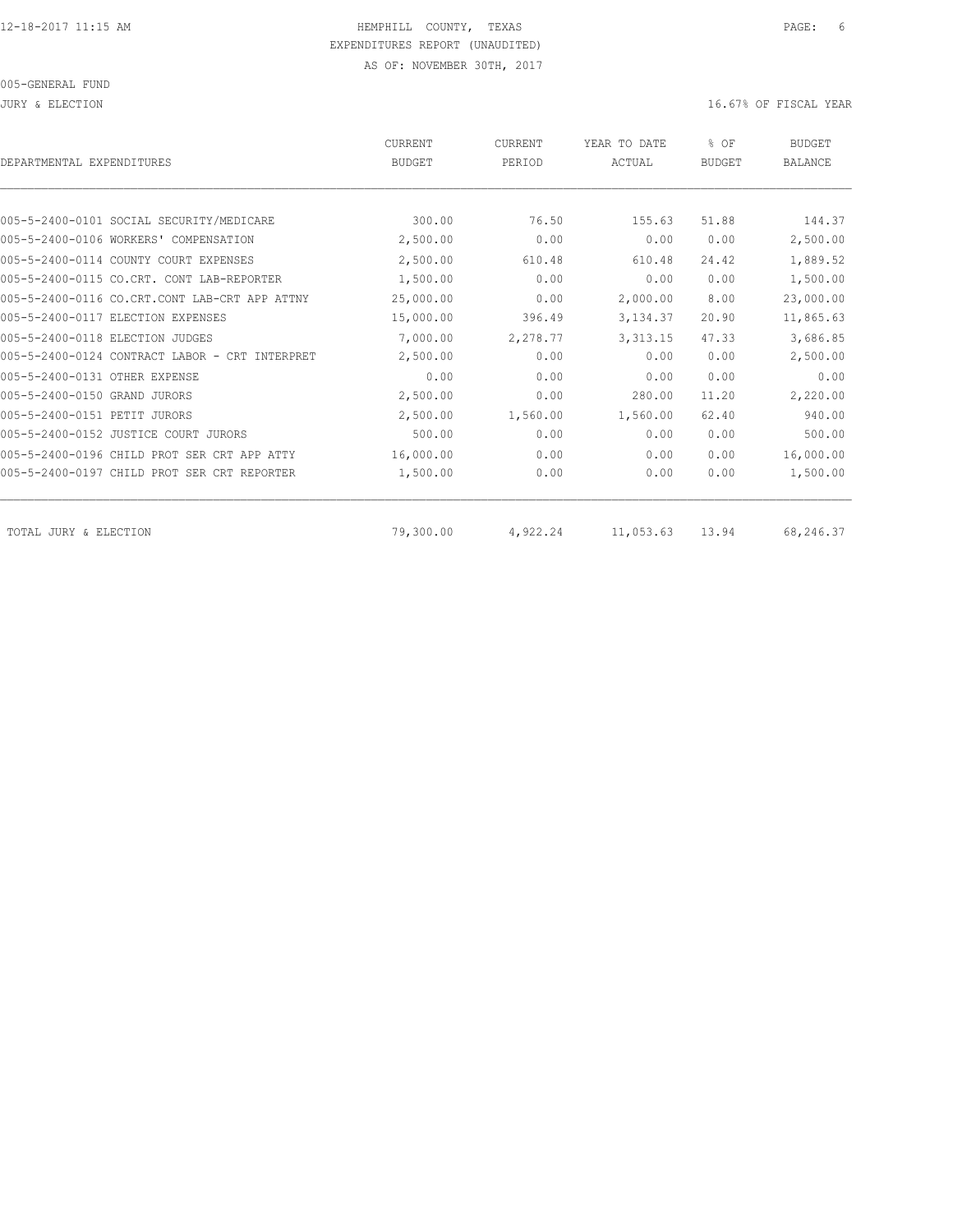DISTRICT COURT COURT COURT COURT COURT COURT COURT COURT COURT COURT COURT COURT COURT COURT COURT COURT COURT

| DEPARTMENTAL EXPENDITURES                      | <b>CURRENT</b><br><b>BUDGET</b> | CURRENT<br>PERIOD | YEAR TO DATE<br>ACTUAL | % OF<br><b>BUDGET</b> | <b>BUDGET</b><br><b>BALANCE</b> |
|------------------------------------------------|---------------------------------|-------------------|------------------------|-----------------------|---------------------------------|
|                                                |                                 |                   |                        |                       |                                 |
| 005-5-2410-0090 JUDGE-EMMERT                   | 1,897.00                        | 158.08            | 316.16                 | 16.67                 | 1,580.84                        |
| 005-5-2410-0095 COURT BAILIFF-HOLLAND          | 11,787.00                       | 982.26            | 1,964.52               | 16.67                 | 9,822.48                        |
| 005-5-2410-0096 LONGEVITY SPECIAL              | 900.00                          | 52.92             | 105.84                 | 11.76                 | 794.16                          |
| 005-5-2410-0097 COURT REPORTER-MCCLENDON       | 16,000.00                       | 1,313.48          | 2,626.96               | 16.42                 | 13,373.04                       |
| 005-5-2410-0098 COURT ADMINISTRATOR-BURCH      | 8,522.00                        | 710.16            | 1,420.32               | 16.67                 | 7,101.68                        |
| 005-5-2410-0101 SOCIAL SECURITY/MEDICARE       | 3,000.00                        | 246.07            | 492.14                 | 16.40                 | 2,507.86                        |
| 005-5-2410-0102 RETIREMENT                     | 3,900.00                        | 321.71            | 643.42                 | 16.50                 | 3,256.58                        |
| 005-5-2410-0103 GROUP TERM LIFE                | 150.00                          | 7.72              | 15.44                  | 10.29                 | 134.56                          |
| 005-5-2410-0104 GROUP INSURANCE                | 6,000.00                        | 0.00              | 0.00                   | 0.00                  | 6,000.00                        |
| 005-5-2410-0105 UNEMPLOYMENT INSURANCE         | 200.00                          | 0.00              | 4.48                   | 2.24                  | 195.52                          |
| 005-5-2410-0106 WORKERS' COMPENSATION          | 2,400.00                        | 0.00              | 0.00                   | 0.00                  | 2,400.00                        |
| 005-5-2410-0116 DIST CRT-CONT LAB-CRT APP ATTN | 24,500.00                       | 0.00              | 1,250.00               | 5.10                  | 23,250.00                       |
| 005-5-2410-0124 CONTRACT LABOR                 | 2,000.00                        | 0.00              | 0.00                   | 0.00                  | 2,000.00                        |
| 005-5-2410-0154 JUDICIAL DISTRICT ASSESSMENT   | 500.00                          | 0.00              | 0.00                   | 0.00                  | 500.00                          |
| 005-5-2410-0155 BUDGET REIMBURSEMENT           | 8,000.00                        | 0.00              | 0.00                   | 0.00                  | 8,000.00                        |
| 005-5-2410-0219 STATEMENT OF FACTS             | 4,000.00                        | 0.00              | 0.00                   | 0.00                  | 4,000.00                        |
| TOTAL DISTRICT COURT                           | 93,756.00                       | 3,792.40          | 8,839.28               | 9.43                  | 84,916.72                       |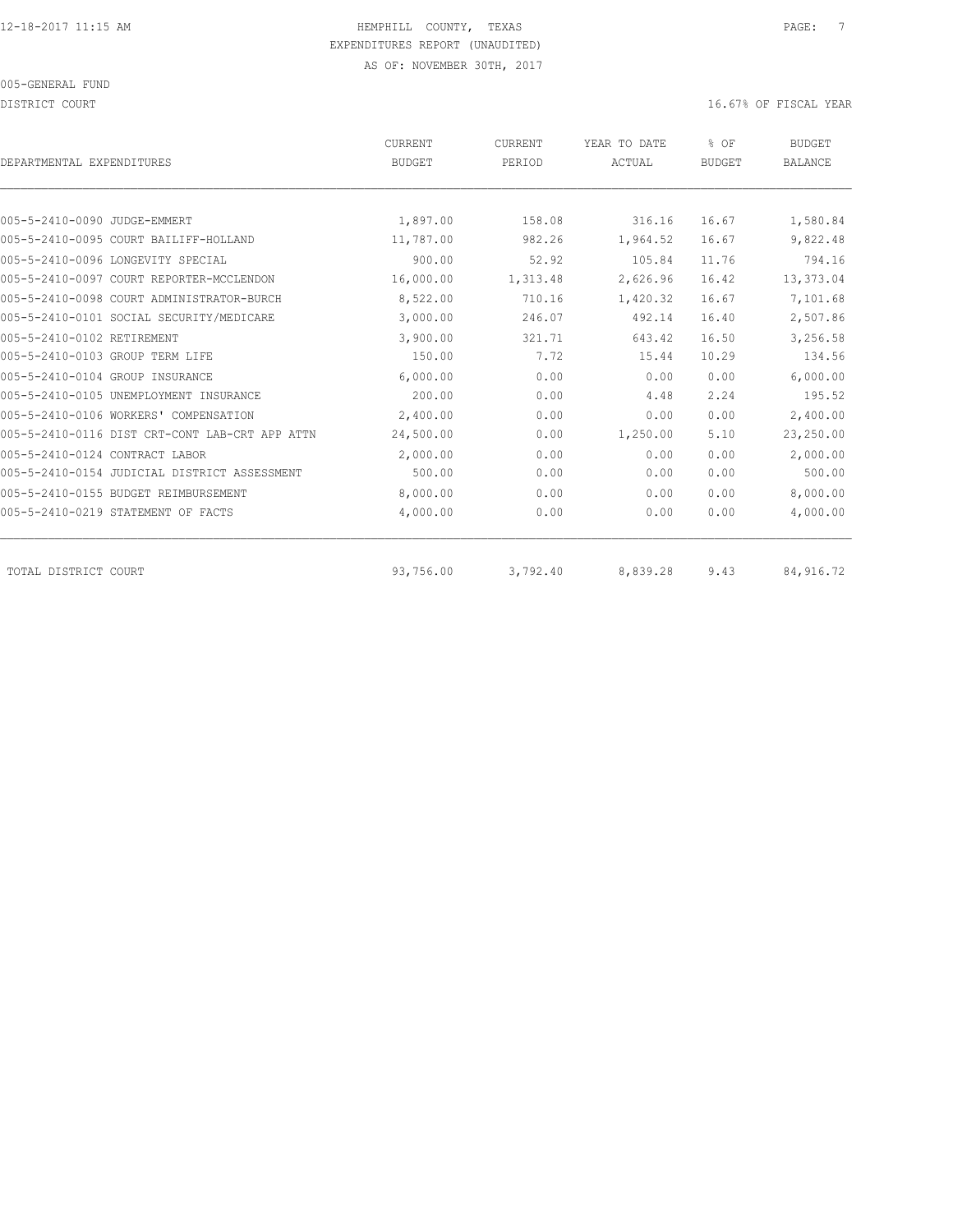COUNTY JUDGE 16.67% OF FISCAL YEAR

| DEPARTMENTAL EXPENDITURES                     | CURRENT<br><b>BUDGET</b> | CURRENT<br>PERIOD | YEAR TO DATE<br>ACTUAL | % OF<br><b>BUDGET</b> | <b>BUDGET</b><br><b>BALANCE</b> |
|-----------------------------------------------|--------------------------|-------------------|------------------------|-----------------------|---------------------------------|
|                                               |                          |                   |                        |                       |                                 |
| 005-5-2500-0082 OVERTIME                      | 1,500.00                 | 0.00              | 0.00                   | 0.00                  | 1,500.00                        |
| 005-5-2500-0090 JUDGE SALARY                  | 61,022.00                | 5,085.16          | 10,170.32              | 16.67                 | 50,851.68                       |
| 005-5-2500-0091 JUVENILE CRT JUDGE (1)        | 3,081.00                 | 256.76            | 513.52                 | 16.67                 | 2,567.48                        |
| 005-5-2500-0092 STATE/CO JUDGE SAL SUPPLEMENT | 25,200.00                | 2,100.00          | 4,200.00               | 16.67                 | 21,000.00                       |
| 005-5-2500-0094 JANITOR/LONGORIA              | 38,950.00                | 3,245.84          | 6,491.68               | 16.67                 | 32,458.32                       |
| 005-5-2500-0095 JANITOR/JOHNSON               | 42,230.00                | 3,519.16          | 7,038.32               | 16.67                 | 35, 191.68                      |
| 005-5-2500-0096 LONGEVITY                     | 2,690.00                 | 220.00            | 435.00                 | 16.17                 | 2,255.00                        |
| 005-5-2500-0097 ADMINSTRATIVE ASST/BRUNSON    | 40,119.00                | 3,343.26          | 6,686.52               | 16.67                 | 33, 432.48                      |
| 005-5-2500-0098 PART-TIME SECRETARY           | 1,500.00                 | 256.25            | 356.25                 | 23.75                 | 1,143.75                        |
| 005-5-2500-0101 SOCIAL SECURITY/MEDICARE      | 16,450.00                | 1,310.13          | 2,607.93               | 15.85                 | 13,842.07                       |
| 005-5-2500-0102 RETIREMENT                    | 21,480.00                | 1,780.02          | 3,559.54               | 16.57                 | 17,920.46                       |
| 005-5-2500-0103 GROUP TERM LIFE               | 550.00                   | 42.70             | 85.39                  | 15.53                 | 464.61                          |
| 005-5-2500-0104 GROUP INSURANCE               | 30,000.00                | 1,807.72          | 3,615.44               | 12.05                 | 26,384.56                       |
| 005-5-2500-0105 UNEMPLOYMENT INSURANCE        | 300.00                   | 0.00              | 15.60                  | 5.20                  | 284.40                          |
| 005-5-2500-0106 WORKERS' COMPENSATION         | 2,300.00                 | 0.00              | 0.00                   | 0.00                  | 2,300.00                        |
| 005-5-2500-0109 POSTAGE                       | 600.00                   | 65.52             | 65.52                  | 10.92                 | 534.48                          |
| 005-5-2500-0112 TRAVEL                        | 6,000.00                 | 0.00              | 0.00                   | 0.00                  | 6,000.00                        |
| 005-5-2500-0119 DUES & SUBSCRIPTIONS          | 4,000.00                 | 0.00              | 0.00                   | 0.00                  | 4,000.00                        |
| 005-5-2500-0122 FUEL & OIL                    | 0.00                     | 0.00              | 0.00                   | 0.00                  | 0.00                            |
| 005-5-2500-0130 COMMUNICATION REPAIRS         | 0.00                     | 0.00              | 0.00                   | 0.00                  | 0.00                            |
| 005-5-2500-0132 TELEPHONE                     | 3,000.00                 | 267.34            | 297.34                 | 9.91                  | 2,702.66                        |
| 005-5-2500-0139 TRAINING SEMINARS             | 2,000.00                 | 0.00              | 0.00                   | 0.00                  | 2,000.00                        |
| 005-5-2500-0148 ADVERTISING                   | 2,000.00                 | 0.00              | 0.00                   | 0.00                  | 2,000.00                        |
| 005-5-2500-0183 OFFICE EQUIP-R&M              | 500.00                   | 100.00            | 100.00                 | 20.00                 | 400.00                          |
| 005-5-2500-0188 OFFICE SUPPLIES               | 2,500.00                 | 200.25            | 200.25                 | 8.01                  | 2,299.75                        |
| 005-5-2500-0189 INVENTORY/EQUIPMENT           | 0.00                     | 0.00              | 0.00                   | 0.00                  | 0.00                            |

TOTAL COUNTY JUDGE 307,972.00 23,600.11 46,438.62 15.08 261,533.38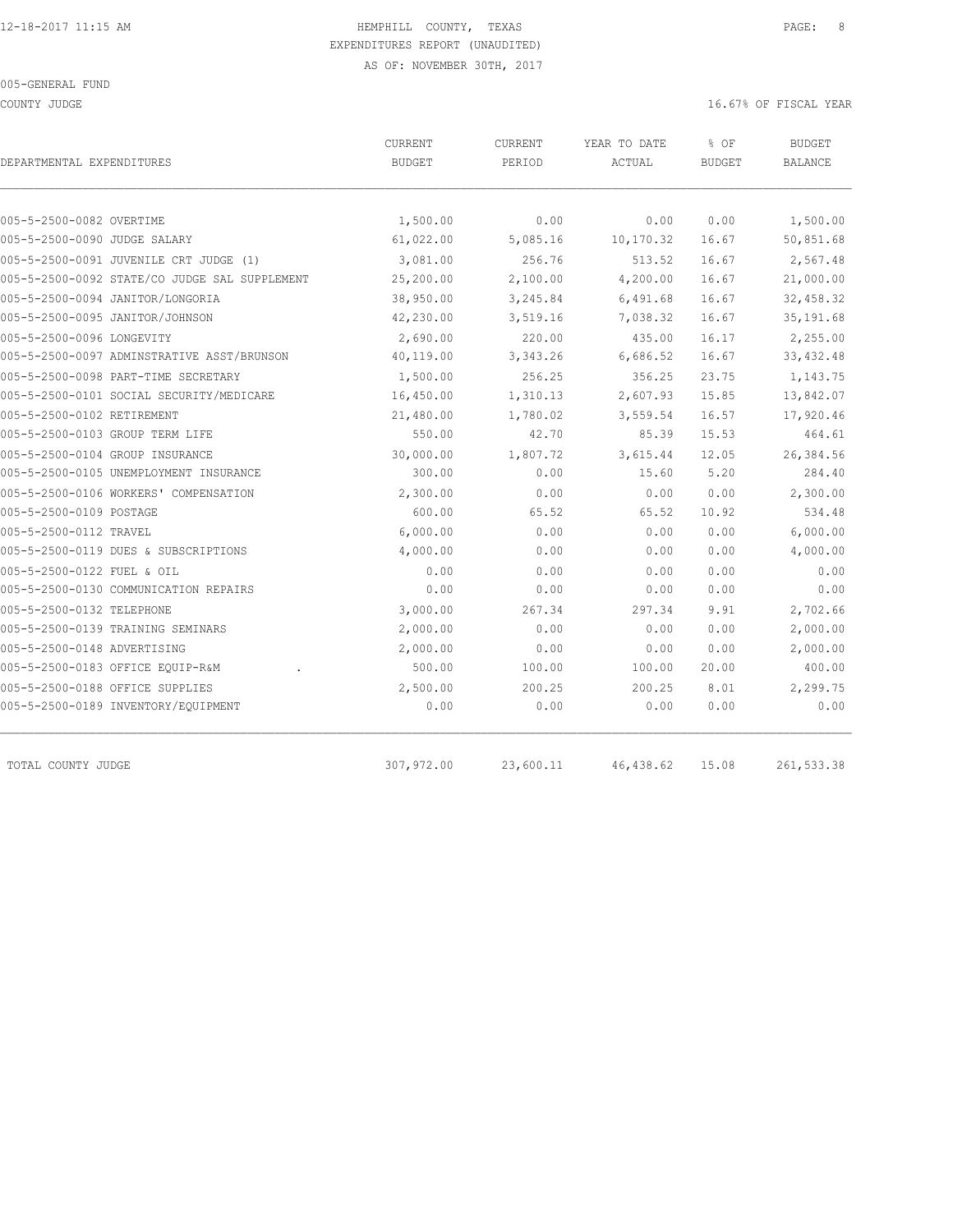JUVENILE PROBATION 16.67% OF FISCAL YEAR

| DEPARTMENTAL EXPENDITURES                     | CURRENT<br><b>BUDGET</b> | CURRENT<br>PERIOD | YEAR TO DATE<br>ACTUAL | % OF<br><b>BUDGET</b> | <b>BUDGET</b><br><b>BALANCE</b> |
|-----------------------------------------------|--------------------------|-------------------|------------------------|-----------------------|---------------------------------|
|                                               |                          |                   |                        |                       |                                 |
| 005-5-2510-0090 STATE/CHIEF JUV PRO OFFICER   | 63,324.00                | 5,277.00          | 10,554.00              | 16.67                 | 52,770.00                       |
| 005-5-2510-0096 JPO/LONGEVITY                 | 740.00                   | 60.00             | 120.00                 | 16.22                 | 620.00                          |
| 005-5-2510-0101 JPO SOCIAL SEC/MEDICARE       | 4,780.00                 | 410.58            | 821.16                 | 17.18                 | 3,958.84                        |
| 005-5-2510-0102 JPO RETIREMENT                | 6,340.00                 | 536.70            | 1,073.40               | 16.93                 | 5,266.60                        |
| 005-5-2510-0103 JPO GROUP TERM LIFE           | 230.00                   | 12.88             | 25.76                  | 11.20                 | 204.24                          |
| 005-5-2510-0104 JPO GROUP INSURANCE           | 7,500.00                 | 602.19            | 1,204.38               | 16.06                 | 6, 295.62                       |
| 005-5-2510-0105 JPO/UNEMPLOYMENT              | 100.00                   | 0.00              | 7.89                   | 7.89                  | 92.11                           |
| 005-5-2510-0106 JPO/WORKERS' COMP             | 580.00                   | 0.00              | 0.00                   | 0.00                  | 580.00                          |
| 005-5-2510-0132 JUVENILE PROBATION CELL PHONE | 360.00                   | 30.00             | 60.00                  | 16.67                 | 300.00                          |
|                                               |                          |                   |                        |                       |                                 |
| TOTAL JUVENILE<br>PROBATION                   | 83,954.00                | 6,929.35          | 13,866.59              | 16.52                 | 70,087.41                       |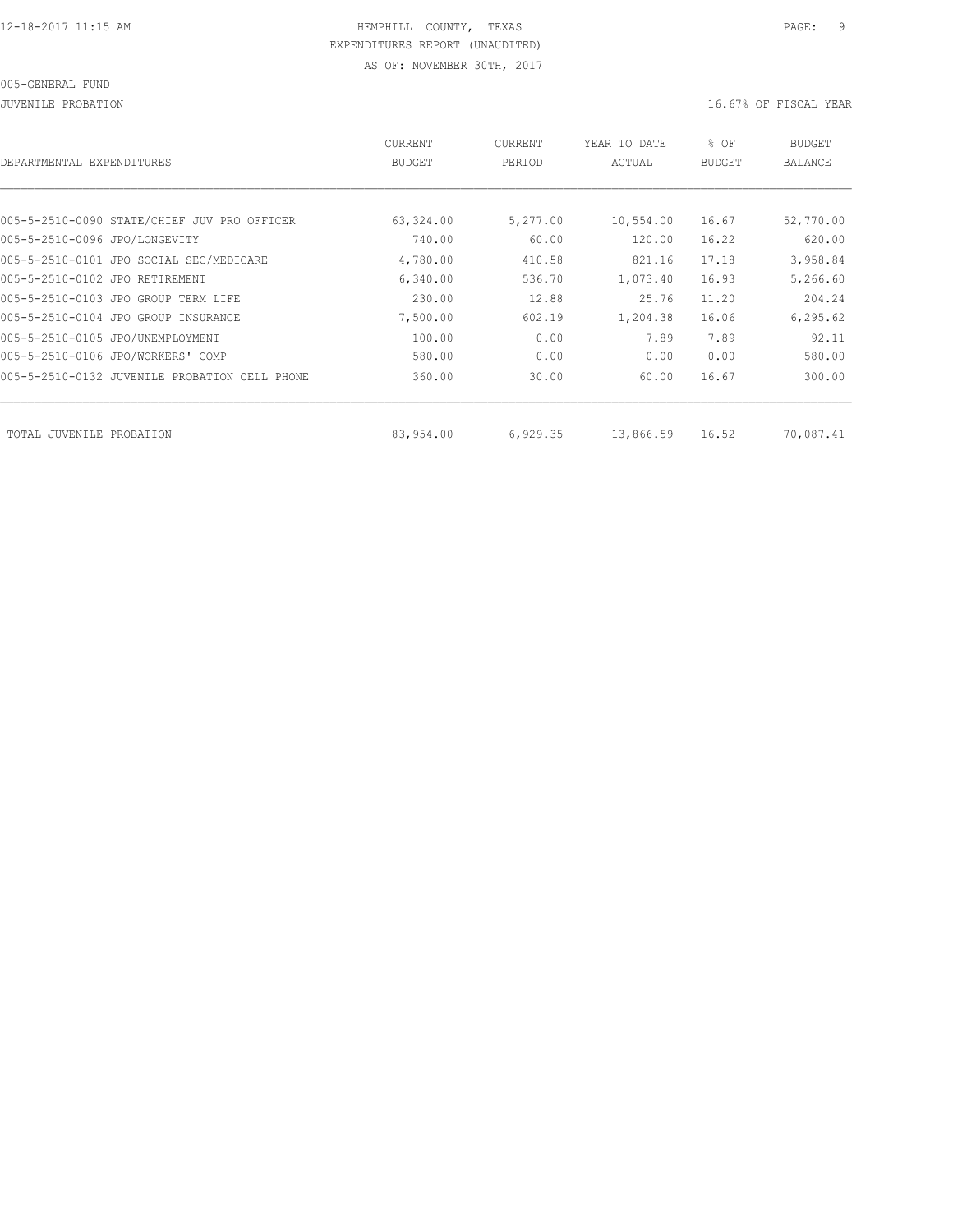LOCAL JUVENILE PROBATION 16.67% OF FISCAL YEAR

| DEPARTMENTAL EXPENDITURES                     | CURRENT<br><b>BUDGET</b> | CURRENT<br>PERIOD | YEAR TO DATE<br>ACTUAL | % OF<br><b>BUDGET</b> | BUDGET<br><b>BALANCE</b> |
|-----------------------------------------------|--------------------------|-------------------|------------------------|-----------------------|--------------------------|
|                                               |                          |                   |                        |                       |                          |
| 005-5-2520-0090 31ST DISTRICT JUV PRO OFFICER | 53,498.00                | 4,458.16          | 8,916.32               | 16.67                 | 44,581.68                |
| 005-5-2520-0096 JPO LOCAL/LONGEVITY           | 500.00                   | 40.00             | 80.00                  | 16.00                 | 420.00                   |
| 005-5-2520-0101 LOCAL JPO SS/MEDICARE         | 4,050.00                 | 346.40            | 692.80                 | 17.11                 | 3,357.20                 |
| 005-5-2520-0102 LOCAL JPO RETIREMENT          | 5,350.00                 | 452.82            | 905.64                 | 16.93                 | 4,444.36                 |
| 005-5-2520-0103 LOCAL JPO GROUP TERM LIFE     | 200.00                   | 10.86             | 21.72                  | 10.86                 | 178.28                   |
| 005-5-2520-0104 LOCAL JPO GROUP INSURANCE     | 7,500.00                 | 602.19            | 1,204.38               | 16.06                 | 6, 295.62                |
| 005-5-2520-0105 JPO LOCAL/UNEMPLOYMENT        | 100.00                   | 0.00              | 6.66                   | 6.66                  | 93.34                    |
| 005-5-2520-0106 JPO LOCAL/WORKERS' COMP       | 580.00                   | 0.00              | 0.00                   | 0.00                  | 580.00                   |
| 005-5-2520-0132 LOCAL JPO CELL PHONE          | 360.00                   | 30.00             | 60.00                  | 16.67                 | 300.00                   |
| TOTAL LOCAL JUVENILE PROBATION                | 72,138.00                | 5,940.43          | 11,887.52              | 16.48                 | 60,250.48                |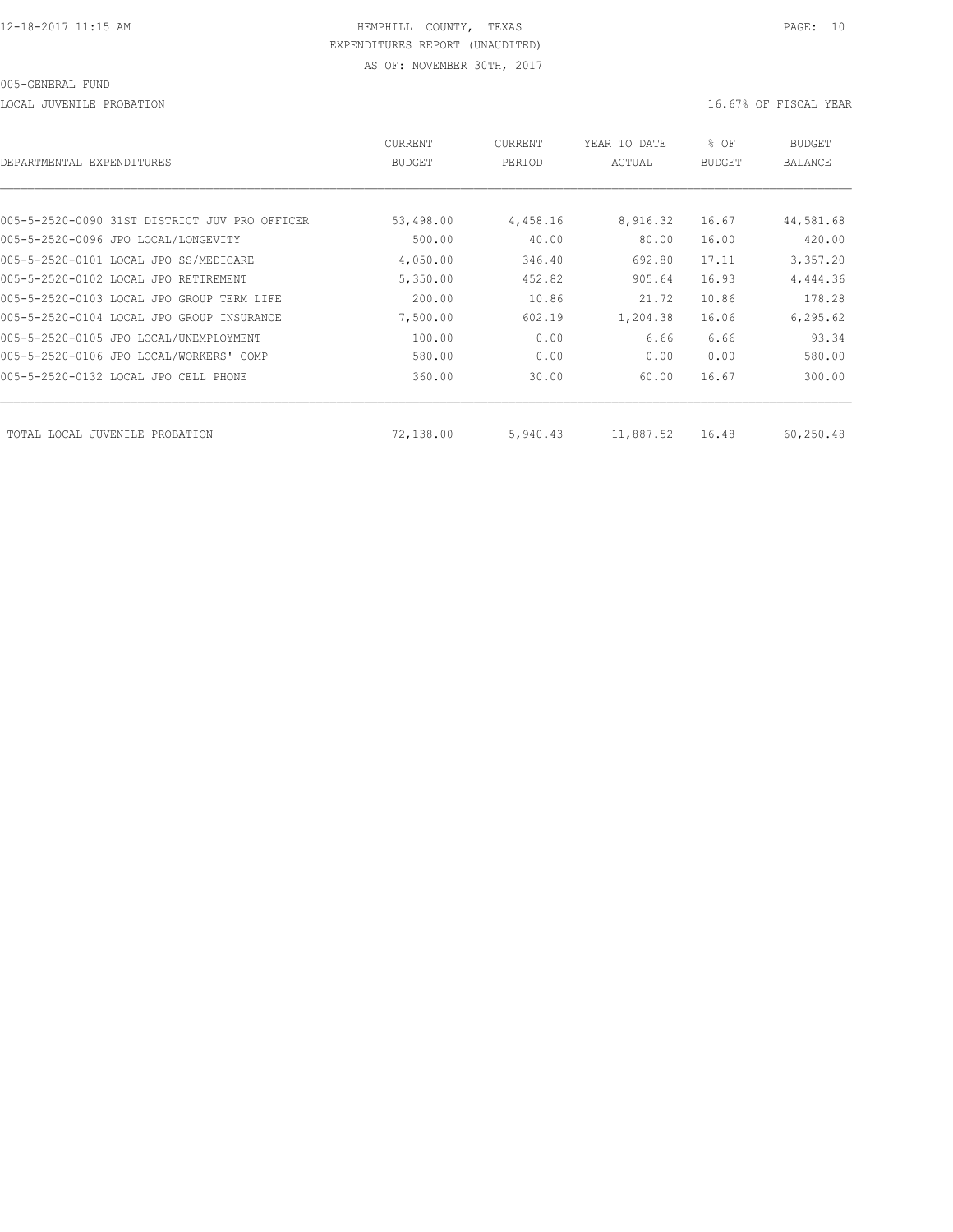COUNTY ATTORNEY 16.67% OF FISCAL YEAR

| DEPARTMENTAL EXPENDITURES                     | <b>CURRENT</b><br><b>BUDGET</b> | <b>CURRENT</b><br>PERIOD | YEAR TO DATE<br>ACTUAL | % OF<br><b>BUDGET</b> | <b>BUDGET</b><br><b>BALANCE</b> |
|-----------------------------------------------|---------------------------------|--------------------------|------------------------|-----------------------|---------------------------------|
|                                               |                                 |                          |                        |                       |                                 |
| 005-5-2550-0090 COUNTY ATTORNEY               | 58,595.00                       | 4,882.92                 | 9,765.84               | 16.67                 | 48,829.16                       |
| 005-5-2550-0091 CO ATTNY ST SALARY SUPPLEMENT | 23,333.00                       | 1,944.40                 | 3,888.80               | 16.67                 | 19,444.20                       |
| 005-5-2550-0095 LEGAL ASST/REED               | 20,059.00                       | 1,671.64                 | 3,343.28               | 16.67                 | 16,715.72                       |
| 005-5-2550-0096 LONGEVITY                     | 0.00                            | 45.00                    | 90.00                  | $0.00$ (              | 90.00)                          |
| 005-5-2550-0101 SOCIAL SECURITY/MEDICARE      | 7,820.00                        | 644.25                   | 1,288.50               | 16.48                 | 6,531.50                        |
| 005-5-2550-0102 RETIREMENT                    | 10,200.00                       | 854.40                   | 1,708.80               | 16.75                 | 8,491.20                        |
| 005-5-2550-0103 GROUP TERM LIFE               | 300.00                          | 20.50                    | 41.00                  | 13.67                 | 259.00                          |
| 005-5-2550-0104 GROUP INSURANCE               | 11,250.00                       | 903.28                   | 1,806.56               | 16.06                 | 9,443.44                        |
| 005-5-2550-0105 UNEMPLOYMENT INSURANCE        | 400.00                          | 0.00                     | 2.51                   | 0.63                  | 397.49                          |
| 005-5-2550-0106 WORKERS' COMPENSATION         | 1,500.00                        | 0.00                     | 0.00                   | 0.00                  | 1,500.00                        |
| 005-5-2550-0109 POSTAGE                       | 350.00                          | 39.70                    | 39.70                  | 11.34                 | 310.30                          |
| 005-5-2550-0112 TRAVEL/EDUCATION              | 5,000.00                        | 739.29                   | 1,701.00               | 34.02                 | 3,299.00                        |
| 005-5-2550-0119 DUES & SUBSCRIPTIONS          | 1,000.00                        | 0.00                     | 0.00                   | 0.00                  | 1,000.00                        |
| 005-5-2550-0132 TELEPHONE                     | 1,600.00                        | 140.18                   | 140.18                 | 8.76                  | 1,459.82                        |
| 005-5-2550-0140 OFFICE EQUIPMENT REPAIRS      | 1,500.00                        | 0.00                     | 0.00                   | 0.00                  | 1,500.00                        |
| 005-5-2550-0142 SOFTWARE SUPPORT              | 3,500.00                        | 297.00                   | 763.50                 | 21.81                 | 2,736.50                        |
| 005-5-2550-0168 C/ATTY LAW LIB                | 2,200.00                        | 0.00                     | 330.00                 | 15.00                 | 1,870.00                        |
| 005-5-2550-0188 OFFICE SUPPLIES               | 3,500.00                        | 0.00                     | 11.87                  | 0.34                  | 3,488.13                        |
| 005-5-2550-0189 INVENTORY/EQUIPMENT           | 5,000.00                        | 0.00                     | 0.00                   | 0.00                  | 5,000.00                        |
| TOTAL COUNTY ATTORNEY                         | 157,107.00                      | 12,182.56                | 24,921.54              | 15.86                 | 132,185.46                      |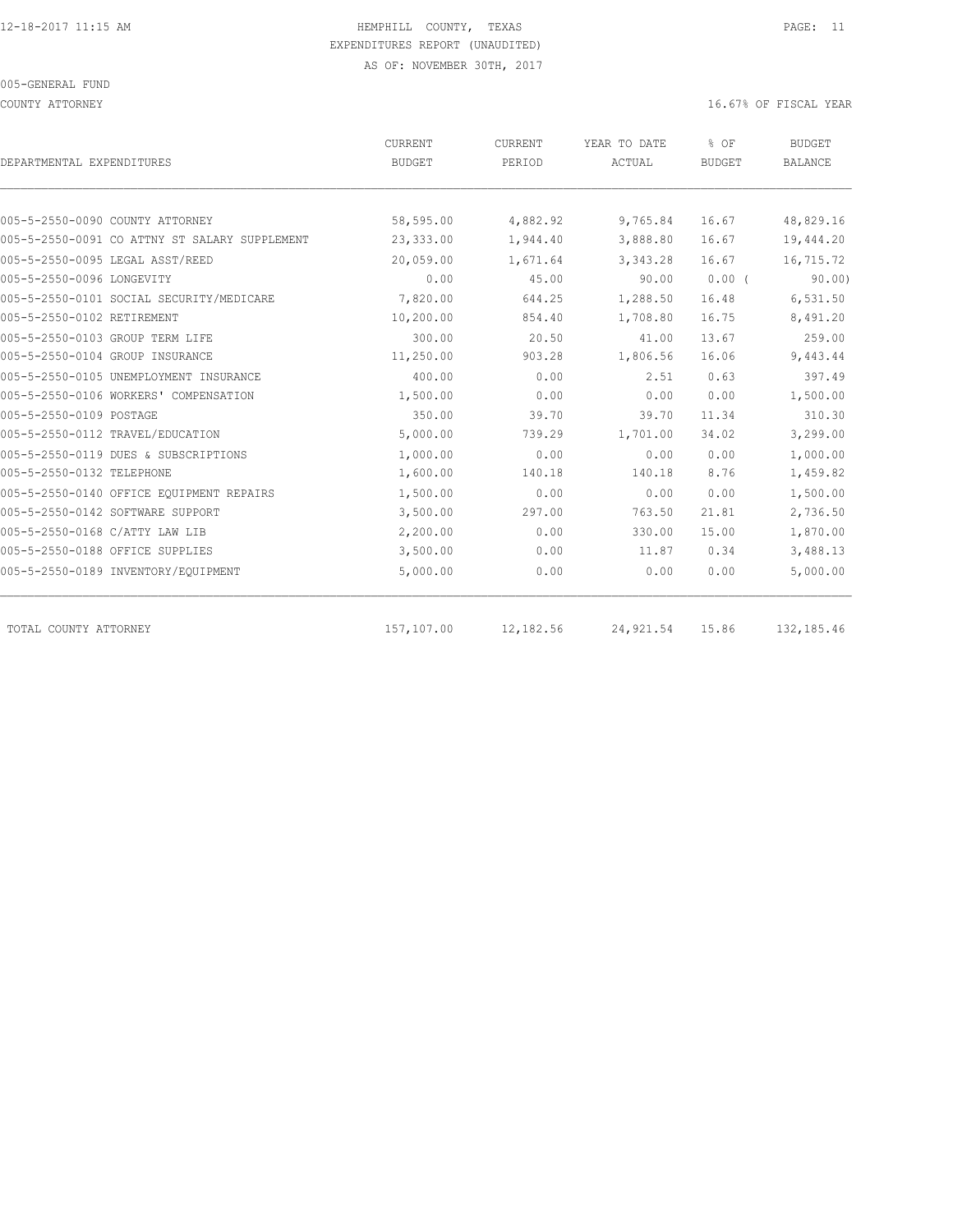COUNTY JUSTICE OF PEACE **16.67%** OF FISCAL YEAR

| DEPARTMENTAL EXPENDITURES                | CURRENT<br><b>BUDGET</b> | CURRENT<br>PERIOD | YEAR TO DATE<br>ACTUAL | % OF<br><b>BUDGET</b> | <b>BUDGET</b><br><b>BALANCE</b> |
|------------------------------------------|--------------------------|-------------------|------------------------|-----------------------|---------------------------------|
|                                          |                          |                   |                        |                       |                                 |
| 005-5-2560-0090 JUSTICE OF THE PEACE     | 58,595.00                | 4,882.92          | 9,765.84               | 16.67                 | 48,829.16                       |
| 005-5-2560-0096 LONGEVITY                | 770.00                   | 50.00             | 100.00                 | 12.99                 | 670.00                          |
| 005-5-2560-0097 JP SECRETARY-NAVARRO     | 40,119.00                | 3, 343.26         | 6,686.52               | 16.67                 | 33, 432.48                      |
| 005-5-2560-0098 PART-TIME                | 0.00                     | 0.00              | 0.00                   | 0.00                  | 0.00                            |
| 005-5-2560-0101 SOCIAL SECURITY/MEDICARE | 7,650.00                 | 627.02            | 1,254.04               | 16.39                 | 6,395.96                        |
| 005-5-2560-0102 RETIREMENT               | 9,950.00                 | 827.62            | 1,655.24               | 16.64                 | 8,294.76                        |
| 005-5-2560-0103 GROUP TERM LIFE          | 350.00                   | 19.86             | 39.72                  | 11.35                 | 310.28                          |
| 005-5-2560-0104 GROUP INSURANCE          | 7,500.00                 | 604.10            | 1,208.20               | 16.11                 | 6,291.80                        |
| 005-5-2560-0105 UNEMPLOYMENT INSURANCE   | 200.00                   | 0.00              | 4.97                   | 2.49                  | 195.03                          |
| 005-5-2560-0106 WORKERS' COMPENSATION    | 1,200.00                 | 0.00              | 0.00                   | 0.00                  | 1,200.00                        |
| 005-5-2560-0109 POSTAGE                  | 400.00                   | 43.76             | 43.76                  | 10.94                 | 356.24                          |
| 005-5-2560-0112 TRAVEL                   | 1,500.00                 | 0.00              | 0.00                   | 0.00                  | 1,500.00                        |
| 005-5-2560-0119 DUES & SUBSCRIPTIONS     | 1,000.00                 | 0.00              | 193.00                 | 19.30                 | 807.00                          |
| 005-5-2560-0131 OTHER EXPENSE            | 0.00                     | 0.00              | 0.00                   | 0.00                  | 0.00                            |
| 005-5-2560-0132 TELEPHONE                | 1,500.00                 | 143.90            | 143.90                 | 9.59                  | 1,356.10                        |
| 005-5-2560-0140 SOFTWARE                 | 3,600.00                 | 100.00            | 100.00                 | 2.78                  | 3,500.00                        |
| 005-5-2560-0188 OFFICE SUPPLIES          | 2,000.00                 | 229.05            | 551.40                 | 27.57                 | 1,448.60                        |
| TOTAL COUNTY JUSTICE OF PEACE            | 136,334.00               | 10,871.49         | 21,746.59              | 15.95                 | 114,587.41                      |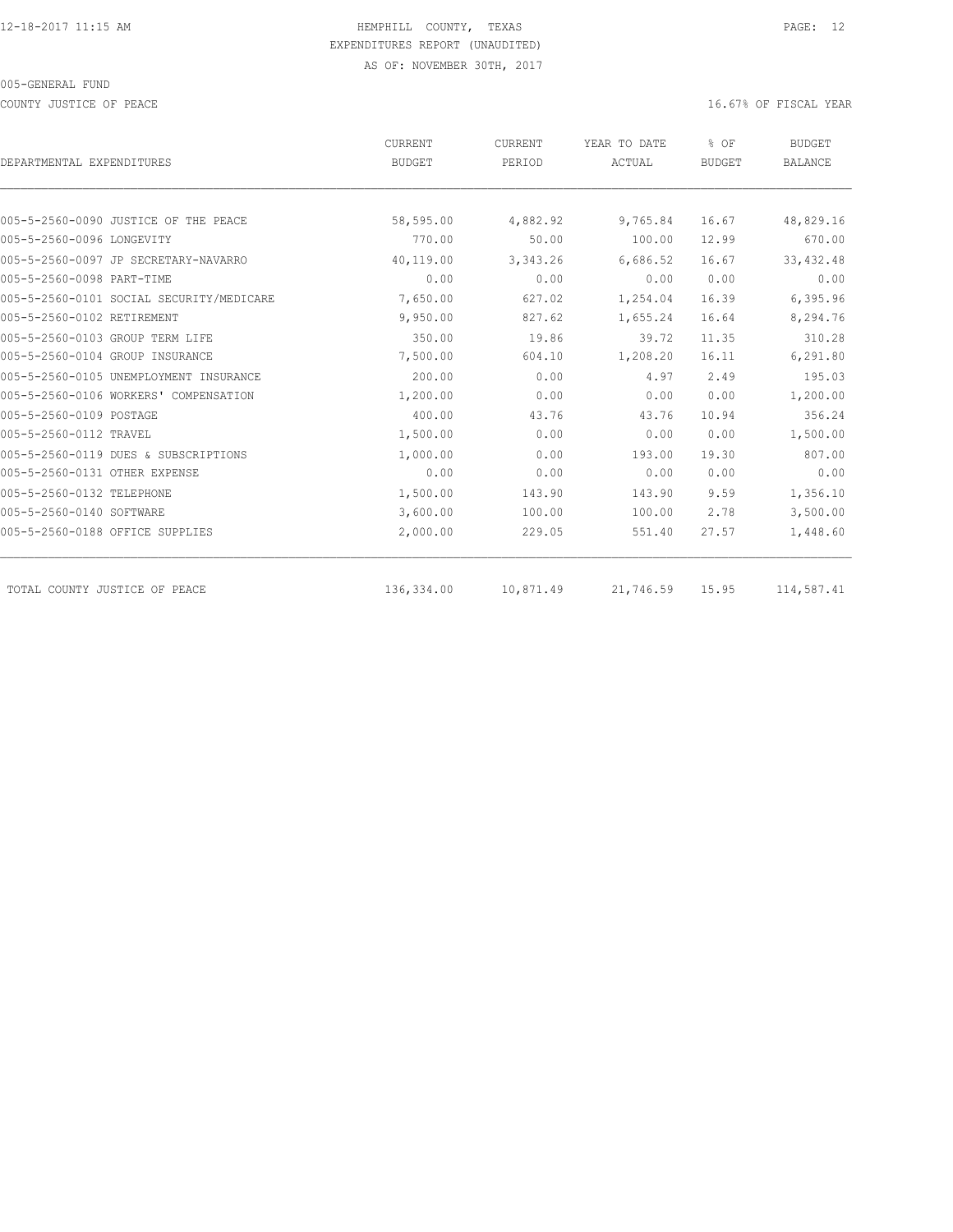CANADIAN FIRE DEPT **16.67%** OF FISCAL YEAR

| DEPARTMENTAL EXPENDITURES             | <b>CURRENT</b><br><b>BUDGET</b> | CURRENT<br>PERIOD | YEAR TO DATE<br>ACTUAL | % OF<br><b>BUDGET</b> | <b>BUDGET</b><br>BALANCE |
|---------------------------------------|---------------------------------|-------------------|------------------------|-----------------------|--------------------------|
|                                       |                                 |                   |                        |                       |                          |
| 005-5-3019-0119 DUES & SUBSCRIPTIONS  | 2,500.00                        | 0.00              | 0.00                   | 0.00                  | 2,500.00                 |
| 005-5-3019-0122 FUEL & OIL            | 6,000.00                        | 0.00              | 98.00                  | 1.63                  | 5,902.00                 |
| 005-5-3019-0124 CONTRACT LABOR        | 5,000.00                        | 0.00              | 0.00                   | 0.00                  | 5,000.00                 |
| 005-5-3019-0125 TIRES & TUBES         | 5,000.00                        | 0.00              | 0.00                   | 0.00                  | 5,000.00                 |
| 005-5-3019-0128 SUPPLIES              | 7,000.00                        | 17.09             | 17.09                  | 0.24                  | 6,982.91                 |
| 005-5-3019-0130 COMMUNICATION REPAIRS | 5,000.00                        | 92.50             | 122.50                 | 2.45                  | 4,877.50                 |
| 005-5-3019-0137 VEHICLE R&M           | 13,000.00                       | 0.00              | 167.17                 | 1.29                  | 12,832.83                |
| 005-5-3019-0139 TRAINING SEMINARS     | 5,000.00                        | 0.00              | 0.00                   | 0.00                  | 5,000.00                 |
| 005-5-3019-0141 UNIFORMS & CLOTHING   | 7,000.00                        | 0.00              | 0.00                   | 0.00                  | 7,000.00                 |
| 005-5-3019-0185 BUILDING R&M          | 1,000.00                        | 0.00              | 0.00                   | 0.00                  | 1,000.00                 |
| 005-5-3019-0187 PENSION FUND          | 18,000.00                       | 0.00              | 3,875.00               | 21.53                 | 14,125.00                |
| 005-5-3019-0189 INVENTORY             | 8,000.00                        | 0.00              | 0.00                   | 0.00                  | 8,000.00                 |
| 005-5-3019-0510 CAPITAL OUTLAY        | 17,500.00                       | 0.00              | 0.00                   | 0.00                  | 17,500.00                |
| TOTAL CANADIAN FIRE DEPT              | 100,000.00                      | 109.59            | 4,279.76               | 4.28                  | 95,720.24                |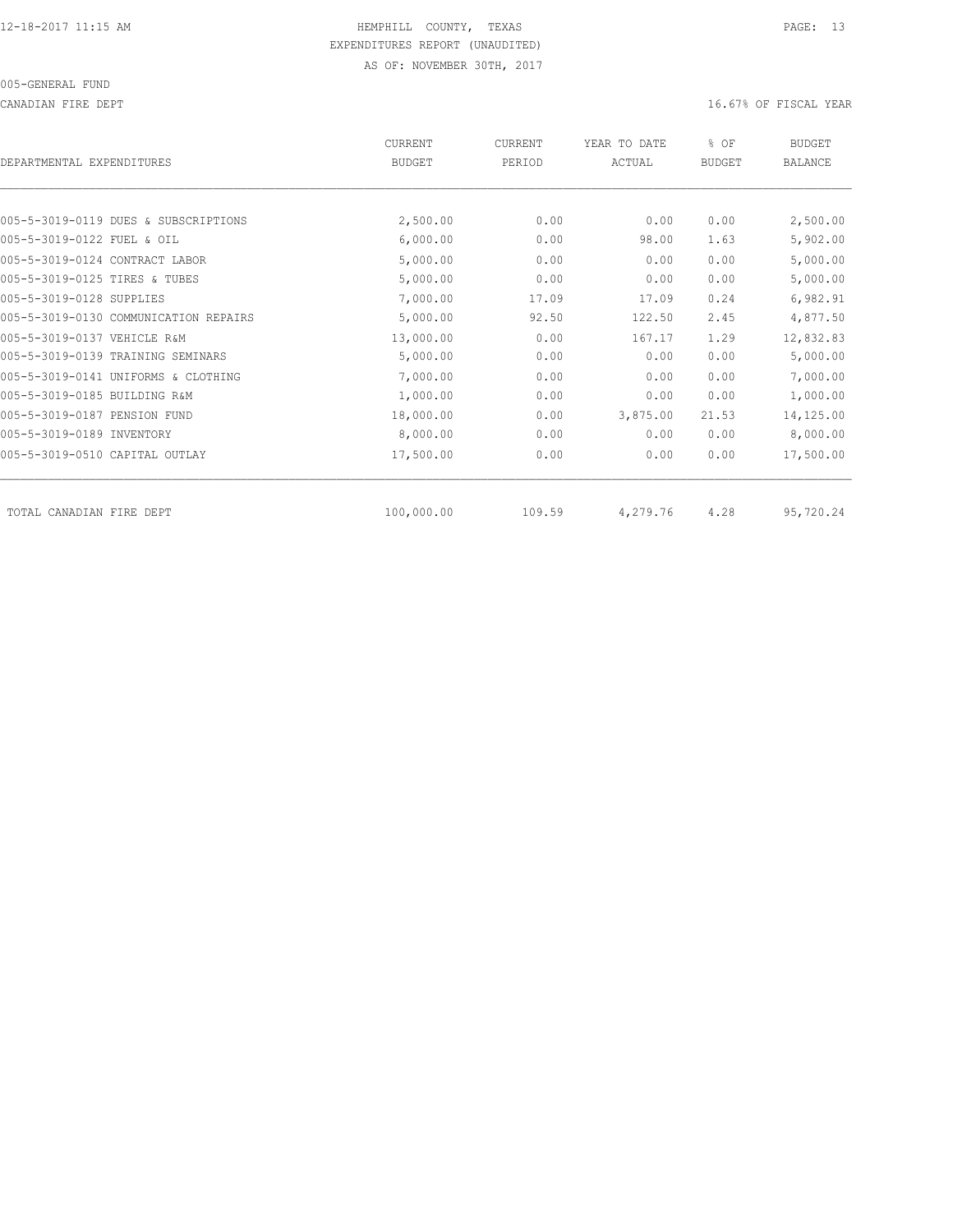LAW ENFORCEMENT **16.67%** OF FISCAL YEAR

| DEPARTMENTAL EXPENDITURES      |                                                | ${\tt CURRENT}$<br><b>BUDGET</b> | CURRENT<br>PERIOD | YEAR TO DATE<br>ACTUAL | % OF<br><b>BUDGET</b> | <b>BUDGET</b><br>BALANCE |
|--------------------------------|------------------------------------------------|----------------------------------|-------------------|------------------------|-----------------------|--------------------------|
| 005-5-3500-0080 SHERIFF-LEWIS  |                                                | 65,600.00                        | 5,466.66          | 10,933.32              | 16.67                 | 54,666.68                |
|                                | 005-5-3500-0081 CHIEF DEPUTY-CLAPP             | 55,955.00                        | 4,662.92          | 9,325.84               | 16.67                 | 46,629.16                |
| 005-5-3500-0082 OVERTIME       |                                                | 6,000.00                         | 0.00              | 0.00                   | 0.00                  | 6,000.00                 |
|                                | 005-5-3500-0083 CERTIFICATE PAY                | 22,000.00                        | 1,800.00          | 3,600.00               | 16.36                 | 18,400.00                |
|                                | 005-5-3500-0084 OVERTIME FOREST SERVICE CONTRA | 3,500.00                         | 0.00              | 0.00                   | 0.00                  | 3,500.00                 |
| 005-5-3500-0087 DEPUTY-GREGORY |                                                | 50,676.00                        | 4,223.00          | 8,446.00               | 16.67                 | 42,230.00                |
|                                | 005-5-3500-0088 DEPUTY-JL ORTEGA               | 50,676.00                        | 4,223.00          | 8,446.00               | 16.67                 | 42,230.00                |
|                                | 005-5-3500-0089 DEPUTY-O. ORTEGA               | 50,676.00                        | 4,223.00          | 8,446.00               | 16.67                 | 42,230.00                |
| 005-5-3500-0090 LT.-MOSELEY    |                                                | 52,500.00                        | 4,375.00          | 8,750.00               | 16.67                 | 43,750.00                |
|                                | 005-5-3500-0091 DEPUTY- J. T. MOORE            | 50,676.00                        | 4,223.00          | 8,446.00               | 16.67                 | 42,230.00                |
| 005-5-3500-0092 DEPUTY- FISHER |                                                | 50,676.00                        | 4,223.00          | 8,446.00               | 16.67                 | 42,230.00                |
| 005-5-3500-0093 DEPUTY- HARRIS |                                                | 50,676.00                        | 4,223.00          | 8,446.00               | 16.67                 | 42,230.00                |
| 005-5-3500-0096 LONGEVITY      |                                                | 1,000.00                         | 40.00             | 80.00                  | 8.00                  | 920.00                   |
|                                | 005-5-3500-0097 ADMINISTRATIVE ASST-SPENCER    | 38,007.00                        | 3,167.26          | 6,334.52               | 16.67                 | 31,672.48                |
| 005-5-3500-0098 PART TIME HELP |                                                | 0.00                             | 0.00              | 0.00                   | 0.00                  | 0.00                     |
|                                | 005-5-3500-0101 SOCIAL SECURITY/MEDICARE       | 41,000.00                        | 3,312.38          | 6,624.76               | 16.16                 | 34, 375. 24              |
| 005-5-3500-0102 RETIREMENT     |                                                | 55,000.00                        | 4,484.98          | 8,969.96               | 16.31                 | 46,030.04                |
|                                | 005-5-3500-0103 GROUP TERM LIFE                | 2,100.00                         | 107.66            | 215.32                 | 10.25                 | 1,884.68                 |
|                                | 005-5-3500-0104 GROUP INSURANCE                | 75,000.00                        | 6,021.90          | 11,398.44              | 15.20                 | 63,601.56                |
|                                | 005-5-3500-0105 UNEMPLOYMENT INSURANCE         | 3,000.00                         | 0.00              | 60.43                  | 2.01                  | 2,939.57                 |
|                                | 005-5-3500-0106 WORKERS' COMPENSATION          | 9,000.00                         | 0.00              | 0.00                   | 0.00                  | 9,000.00                 |
| 005-5-3500-0109 POSTAGE        |                                                | 1,100.00                         | 170.44            | 262.47                 | 23.86                 | 837.53                   |
|                                | 005-5-3500-0112 TRAVEL & EDUCATION             | 10,000.00                        | 2,086.13          | 2,511.05               | 25.11                 | 7,488.95                 |
|                                | 005-5-3500-0114 LAW TRAINING CENTER            | 15,000.00                        | 670.62            | 670.62                 | 4.47                  | 14,329.38                |
|                                | 005-5-3500-0119 DUES & SUBSCRIPTIONS           | 1,100.00                         | 0.00              | 0.00                   | 0.00                  | 1,100.00                 |
| 005-5-3500-0122 FUEL & OIL     |                                                | 40,000.00                        | 2,707.89          | 2,973.61               | 7.43                  | 37,026.39                |
|                                | 005-5-3500-0130 COMMUNICATION EXPENSES         | 1,000.00                         | 0.00              | 0.00                   | 0.00                  | 1,000.00                 |
| 005-5-3500-0131 OTHER EXPENSE  |                                                | 2,500.00                         | 172.90            | 213.24                 | 8.53                  | 2,286.76                 |
| 005-5-3500-0132 TELEPHONE      |                                                | 14,000.00                        | 988.55            | 1,368.45               | 9.77                  | 12,631.55                |
|                                | 005-5-3500-0137 VEHICLE REPAIRS & MAIN.        | 12,000.00                        | 6,286.50          | 6,718.71               | 55.99                 | 5,281.29                 |
| 005-5-3500-0141 UNIFORMS       |                                                | 4,000.00                         | 0.00              | 729.39                 | 18.23                 | 3,270.61                 |
|                                | 005-5-3500-0142 MAINTENANCE CONTRACTS          | 35,000.00                        | 3,424.18          | 4,831.18               | 13.80                 | 30,168.82                |
|                                | 005-5-3500-0143 JANITORIAL SUPPLIES            | 200.00                           | 0.00              | 0.00                   | 0.00                  | 200.00                   |
| 005-5-3500-0150 LAB SERVICES   |                                                | 2,000.00                         | 0.00              | 0.00                   | 0.00                  | 2,000.00                 |
| 005-5-3500-0160 YOUTH PROGRAM  |                                                | 5,000.00                         | 1,505.99          | 1,505.99               | 30.12                 | 3,494.01                 |
|                                | 005-5-3500-0165 K-9 MAINTENANCE                | 2,500.00                         | 127.16            | 127.16                 | 5.09                  | 2,372.84                 |
|                                | 005-5-3500-0183 REPAIRS-MAINTENANCE            | 2,500.00                         | 228.43            | 228.43                 | 9.14                  | 2,271.57                 |
|                                | 005-5-3500-0188 OFFICE SUPPLIES                | 3,000.00                         | 647.17            | 1,492.46               | 49.75                 | 1,507.54                 |
|                                | 005-5-3500-0189 INVENTORY/EQUIPMENT            | 25,000.00                        | 5,279.63          | 5,279.63               | 21.12                 | 19,720.37                |
| 005-5-3500-0510 CAPITAL OUTLAY |                                                | 70,000.00                        | 6, 212.47         | 6, 212.47              | 8.87                  | 63,787.53                |
| TOTAL LAW ENFORCEMENT          |                                                | 979,618.00                       | 89,284.82         | 152,093.45             | 15.53                 | 827,524.55               |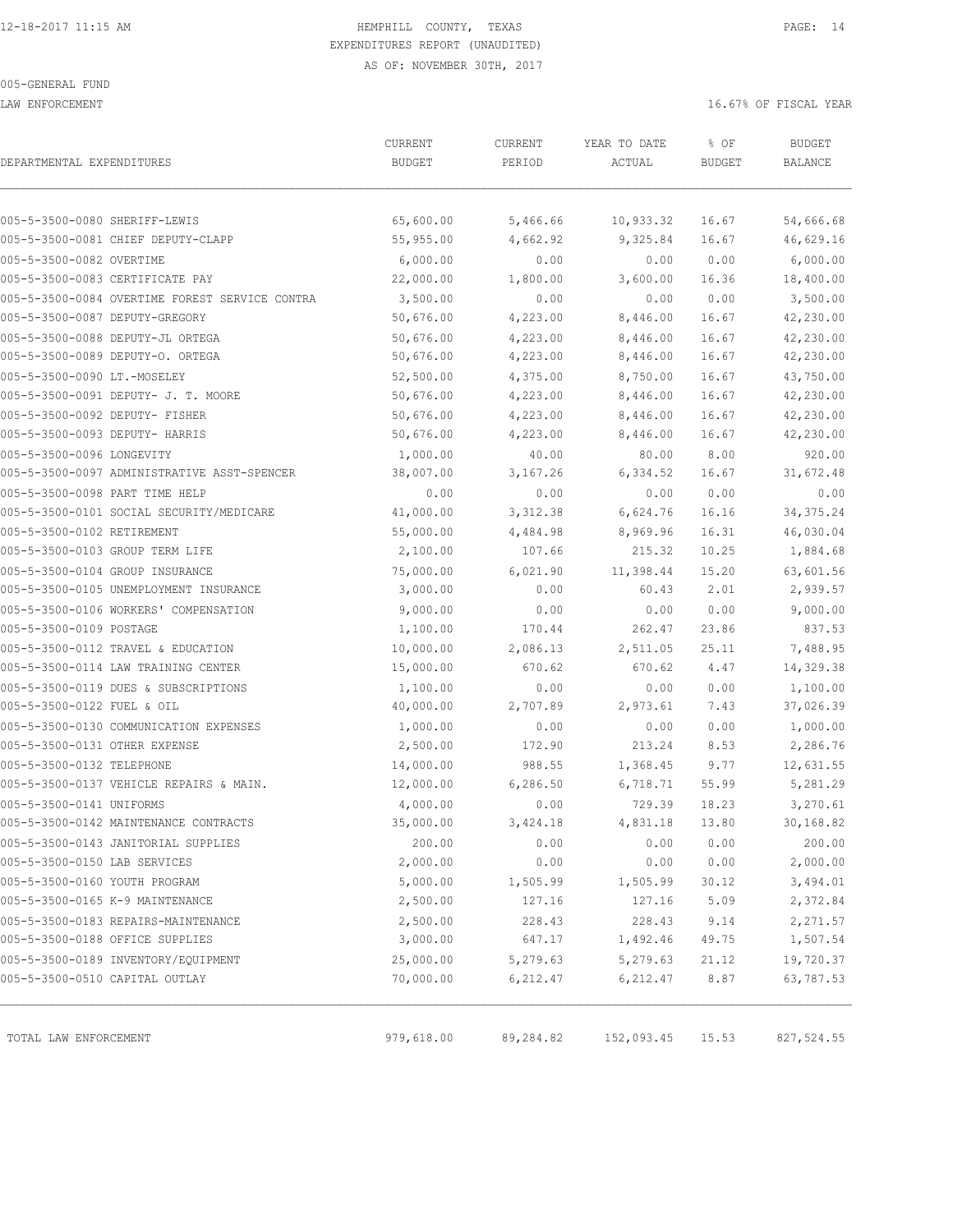LAW/JAIL OPERATIONS 16.67% OF FISCAL YEAR

| DEPARTMENTAL EXPENDITURES                                                        | CURRENT<br><b>BUDGET</b> | CURRENT<br>PERIOD    | YEAR TO DATE<br>ACTUAL | % OF<br><b>BUDGET</b> | <b>BUDGET</b><br><b>BALANCE</b> |
|----------------------------------------------------------------------------------|--------------------------|----------------------|------------------------|-----------------------|---------------------------------|
|                                                                                  |                          | 0.00                 |                        |                       |                                 |
| 005-5-3600-0082 OVERTIME PAY<br>005-5-3600-0083 CERTIFICATE PAY                  | 2,000.00<br>6,000.00     | 500.00               | 0.00<br>1,000.00       | 0.00<br>16.67         | 2,000.00<br>5,000.00            |
|                                                                                  |                          |                      |                        |                       |                                 |
| 005-5-3600-0090 DISPATCHER-WILLIAMSON<br>005-5-3600-0091 CHIEF DISPATCH-BRITTIAN | 41,703.00<br>45,398.00   | 3,475.26<br>3,783.16 | 6,950.52<br>7,566.32   | 16.67<br>16.67        | 34,752.48<br>37,831.68          |
|                                                                                  |                          |                      |                        |                       |                                 |
| 005-5-3600-0093 DISPATCHER-OATMAN                                                | 41,703.00                | 3,475.26             | 6,950.52               | 16.67                 | 34,752.48                       |
| 005-5-3600-0094 DISPATCHER-MCKNIGHT                                              | 41,703.00                | 3,475.26             | 6,950.52               | 16.67                 | 34,752.48                       |
| 005-5-3600-0095 DISPATCHER-KELLS                                                 | 41,703.00                | 3,475.26             | 6,950.52               | 16.67                 | 34,752.48                       |
| 005-5-3600-0096 LONGEVITY                                                        | 6,000.00                 | 335.00               | 660.00                 | 11.00                 | 5,340.00                        |
| 005-5-3600-0097 JAIL ADMINISTRATOR-CANO                                          | 45,398.00                | 3,783.16             | 7,566.32               | 16.67                 | 37,831.68                       |
| 005-5-3600-0098 PART TIME                                                        | 18,000.00                | 0.00                 | 0.00                   | 0.00                  | 18,000.00                       |
| 005-5-3600-0101 SOCIAL SECURITY/MEDICARE                                         | 23,000.00                | 1,621.61             | 3,242.46               | 14.10                 | 19,757.54                       |
| 005-5-3600-0102 RETIREMENT                                                       | 28,800.00                | 2,230.22             | 4,459.44               | 15.48                 | 24,340.56                       |
| 005-5-3600-0103 GROUP TERM LIFE                                                  | 1,200.00                 | 53.51                | 107.00                 | 8.92                  | 1,093.00                        |
| 005-5-3600-0104 GROUP INSURANCE                                                  | 45,000.00                | 3,569.97             | 6,537.75               | 14.53                 | 38,462.25                       |
| 005-5-3600-0105 UNEMPLOYMENT INSURANCE                                           | 2,000.00                 | 0.00                 | 39.78                  | 1.99                  | 1,960.22                        |
| 005-5-3600-0106 WORKERS' COMPENSATION                                            | 4,500.00                 | 0.00                 | 0.00                   | 0.00                  | 4,500.00                        |
| 005-5-3600-0112 TRAVEL & EDUCATION                                               | 3,500.00                 | 0.00                 | 11.89                  | 0.34                  | 3,488.11                        |
| 005-5-3600-0131 OTHER EXPENSE                                                    | 2,000.00                 | 0.00                 | 147.46                 | 7.37                  | 1,852.54                        |
| 005-5-3600-0141 UNIFORMS                                                         | 1,000.00                 | 0.00                 | 0.00                   | 0.00                  | 1,000.00                        |
| 005-5-3600-0143 PRISONER EXPENSES                                                | 18,000.00                | 1,999.89             | 2,659.66               | 14.78                 | 15,340.34                       |
| 005-5-3600-0145 PRISONER MEALS                                                   | 60,000.00                | 6,435.00             | 6,435.00               | 10.73                 | 53,565.00                       |
| 005-5-3600-0183 REPAIRS                                                          | 15,000.00                | 313.76               | 356.88                 | 2.38                  | 14,643.12                       |
| 005-5-3600-0188 OFFICE SUPPLIES                                                  | 2,000.00                 | 0.00                 | 1,360.84               | 68.04                 | 639.16                          |
| 005-5-3600-0189 INVENTORY/EQUIPMENT                                              | 4,000.00                 | 114.35               | 2,273.46               | 56.84                 | 1,726.54                        |
| 005-5-3600-0510 CAPITAL OUTLAY                                                   | 5,000.00                 | 0.00                 | 0.00                   | 0.00                  | 5,000.00                        |
| TOTAL LAW/JAIL OPERATIONS                                                        | 504,608.00               | 38,640.67            | 72,226.34              | 14.31                 | 432,381.66                      |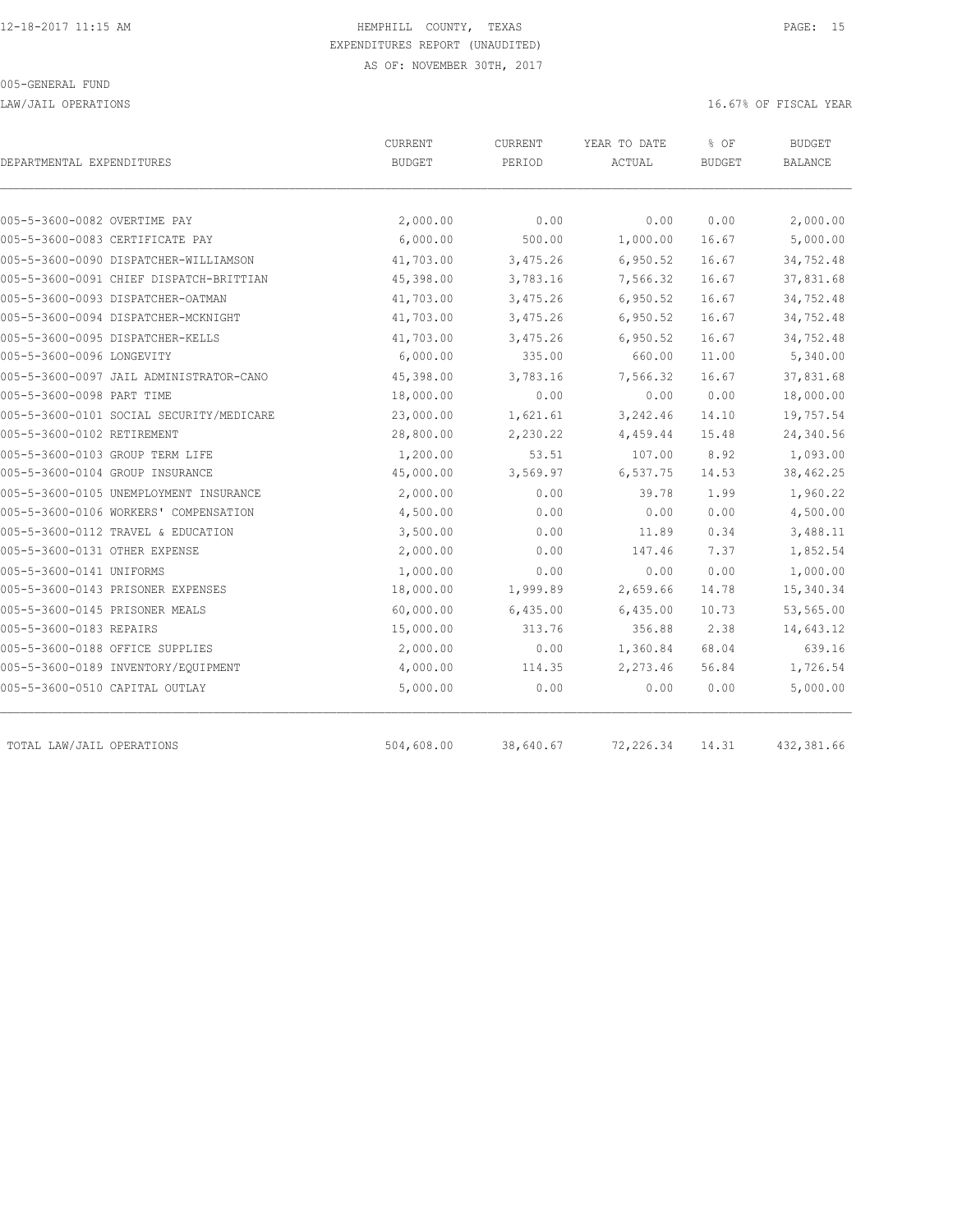|  | 12-18-2017 11:15 AM |  |
|--|---------------------|--|
|  |                     |  |

## HEMPHILL COUNTY, TEXAS **16 AM HEMPHILL COUNTY, TEXAS**  EXPENDITURES REPORT (UNAUDITED) AS OF: NOVEMBER 30TH, 2017

SOLID WASTE DISPOSAL SOLID WASTE SERVER THE SOLID WASTER THE SOLID WASTER THE SOLID WASTER SERVER.

| CURRENT<br><b>BUDGET</b> | CURRENT<br>PERIOD | YEAR TO DATE<br>ACTUAL | % OF<br><b>BUDGET</b>  | BUDGET<br><b>BALANCE</b> |
|--------------------------|-------------------|------------------------|------------------------|--------------------------|
|                          |                   |                        |                        |                          |
| 25,000.00                | 911.96            | 1,222.96               | 4.89                   | 23,777.04                |
| 155,000.00               | 17,505.76         | 17,505.76              | 11.29                  | 137,494.24               |
| 0.00                     | 0.00              | 0.00                   | 0.00                   | 0.00                     |
|                          |                   |                        |                        | 161,271.28               |
|                          | 180,000.00        |                        | 18,728.72<br>18,417.72 | 10.40                    |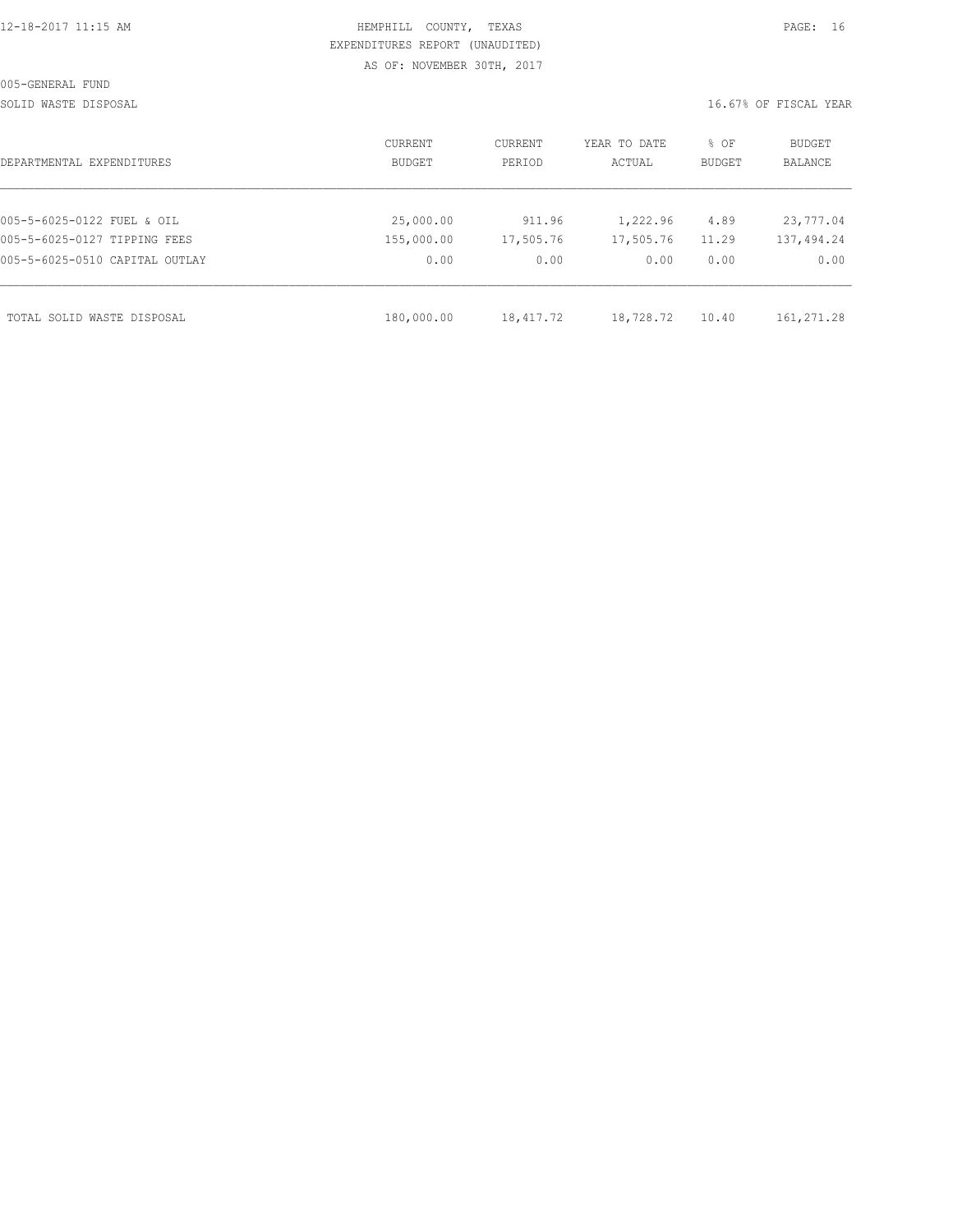#### 005-GENERAL FUND

PUBLIC FACILITIES **16.67%** OF FISCAL YEAR

| DEPARTMENTAL EXPENDITURES               | CURRENT<br><b>BUDGET</b> | CURRENT<br>PERIOD | YEAR TO DATE<br>ACTUAL | % OF<br><b>BUDGET</b> | <b>BUDGET</b><br><b>BALANCE</b> |
|-----------------------------------------|--------------------------|-------------------|------------------------|-----------------------|---------------------------------|
|                                         |                          |                   |                        |                       |                                 |
| 005-5-7001-0124 TECH SUPPORT CONTRACT   | 12,000.00                | 0.00              | 0.00                   | 0.00                  | 12,000.00                       |
| 005-5-7001-0126 ROAD REPAIR             | 325,000.00               | 0.00              | 0.00                   | 0.00                  | 325,000.00                      |
| 005-5-7001-0128 SUPPLIES                | 13,000.00                | 631.39            | 1,102.67               | 8.48                  | 11,897.33                       |
| 005-5-7001-0129 COKES & COFFEE          | 4,500.00                 | 430.69            | 776.34                 | 17.25                 | 3,723.66                        |
| 005-5-7001-0133 UTILITIES/GENERAL       | 120,000.00               | 3,746.61          | 11,263.69              | 9.39                  | 108,736.31                      |
| 005-5-7001-0183 PUBLIC FACILITIES R&M   | 35,000.00                | 164.00            | 1,832.61               | 5.24                  | 33, 167.39                      |
| 005-5-7001-0185 COURTHOUSE R&M          | 15,000.00                | 4,851.55          | 4,931.55               | 32.88                 | 10,068.45                       |
| 005-5-7001-0186 BRIDGE/DAM-REPAIR/SPRAY | 30,000.00                | 0.00              | 0.00                   | 0.00                  | 30,000.00                       |
| 005-5-7001-0189 INVENTORY/EQUIPMENT     | 5,000.00                 | 20.58             | 46.63                  | 0.93                  | 4,953.37                        |
| 005-5-7001-0217 TRANSFER OUT            | 0.00                     | 0.00              | 0.00                   | 0.00                  | 0.00                            |
| 005-5-7001-0510 CAPITAL OUTLAY          | 939,720.00               | 0.00              | 1,027.00               | 0.11                  | 938,693.00                      |
| TOTAL PUBLIC FACILITIES                 | 1,499,220.00             | 9,844.82          | 20,980.49              | 1.40                  | 1,478,239.51                    |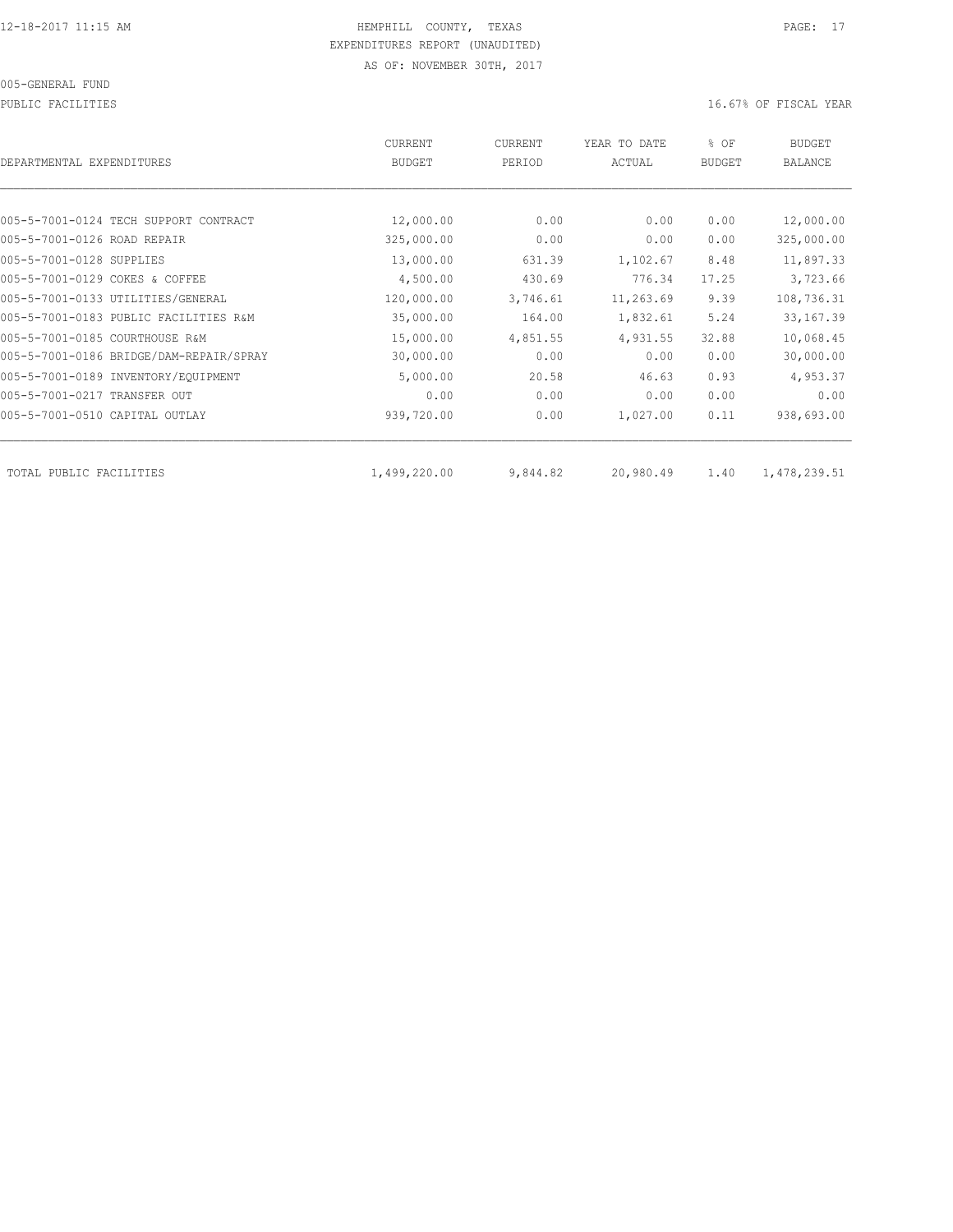CEMETERY 16.67% OF FISCAL YEAR

| DEPARTMENTAL EXPENDITURES                  | <b>CURRENT</b><br><b>BUDGET</b> | <b>CURRENT</b><br>PERIOD | YEAR TO DATE<br>ACTUAL | % OF<br><b>BUDGET</b> | <b>BUDGET</b><br><b>BALANCE</b> |
|--------------------------------------------|---------------------------------|--------------------------|------------------------|-----------------------|---------------------------------|
|                                            |                                 |                          |                        |                       |                                 |
| 005-5-7016-0097 CEMETERY ADM-JAHNEL        | 7,500.00                        | 0.00                     | 0.00                   | 0.00                  | 7,500.00                        |
| 005-5-7016-0101 SOCIAL SECURITY/MEDICARE   | 600.00                          | 0.00                     | 0.00                   | 0.00                  | 600.00                          |
| 005-5-7016-0105 UNEMPLOYMENT INSURANCE     | 100.00                          | 0.00                     | 0.00                   | 0.00                  | 100.00                          |
| 005-5-7016-0114 VETERAN'S MARKERS          | 1,000.00                        | 0.00                     | 0.00                   | 0.00                  | 1,000.00                        |
| 005-5-7016-0124 CONTRACT LABOR             | 15,000.00                       | 0.00                     | 0.00                   | 0.00                  | 15,000.00                       |
| 005-5-7016-0128 SUPPLIES                   | 500.00                          | 0.00                     | 0.00                   | 0.00                  | 500.00                          |
| 005-5-7016-0130 UNMARKED GRAVES            | 1,000.00                        | 0.00                     | 0.00                   | 0.00                  | 1,000.00                        |
| 005-5-7016-0133 UTILITIES                  | 300.00                          | 0.00                     | 12.75                  | 4.25                  | 287.25                          |
| 005-5-7016-0140 LANDSCAPING                | 2,000.00                        | 0.00                     | 0.00                   | 0.00                  | 2,000.00                        |
| 005-5-7016-0142 CONTRACT MOWING & PCTs 3&4 | 46,000.00                       | 3,737.50                 | 8,900.00               | 19.35                 | 37,100.00                       |
| 005-5-7016-0510 CAPITAL OUTLAY             | 0.00                            | 0.00                     | 0.00                   | 0.00                  | 0.00                            |
|                                            |                                 |                          |                        |                       |                                 |
| TOTAL CEMETERY                             | 74,000.00                       | 3,737.50                 | 8,912.75               | 12.04                 | 65,087.25                       |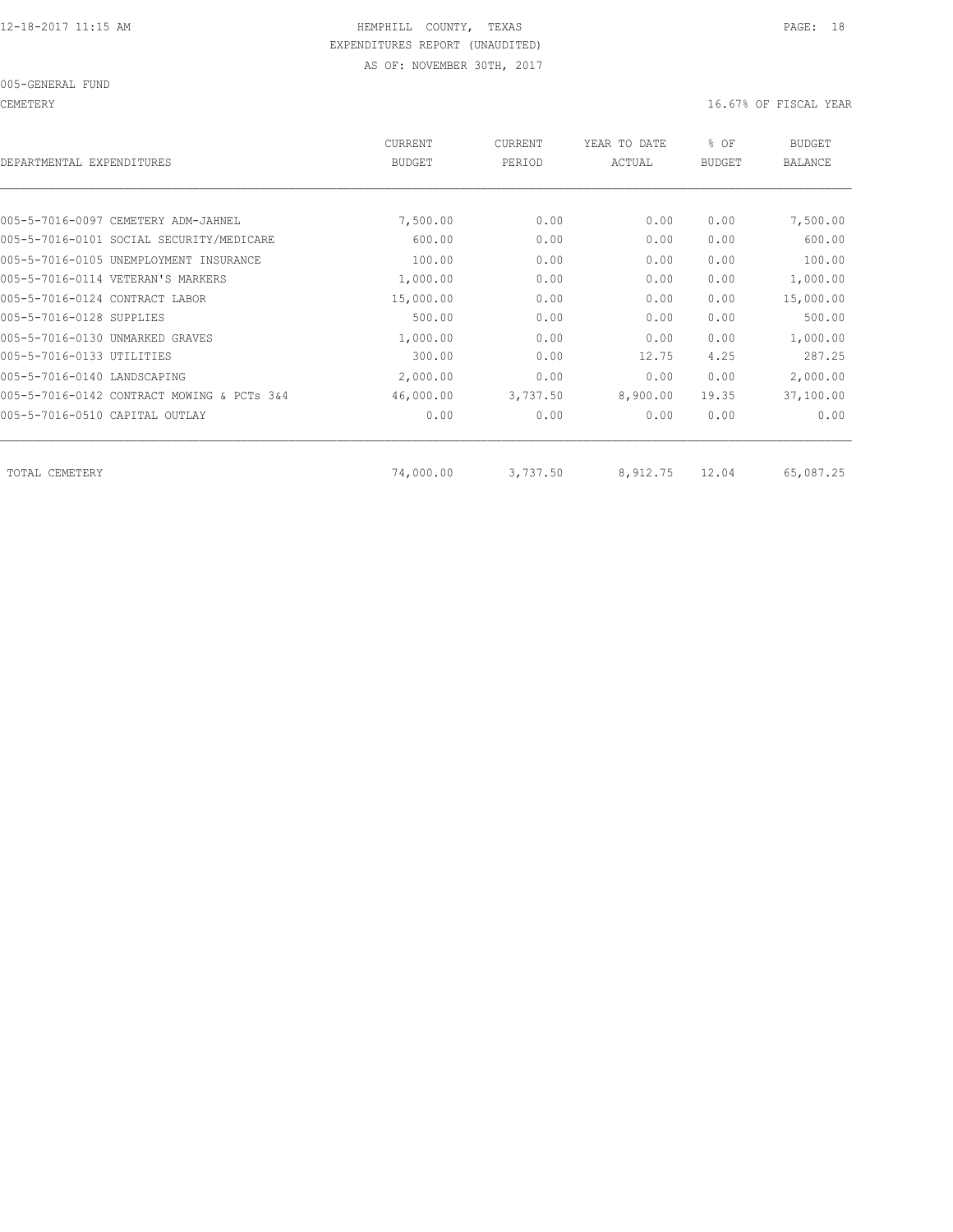OTHER COMPLEXES **OF SECONDITION**  $16.67$ % OF FISCAL YEAR

| DEPARTMENTAL EXPENDITURES                | CURRENT<br><b>BUDGET</b> | CURRENT<br>PERIOD | YEAR TO DATE<br>ACTUAL | % OF<br><b>BUDGET</b> | <b>BUDGET</b><br><b>BALANCE</b> |
|------------------------------------------|--------------------------|-------------------|------------------------|-----------------------|---------------------------------|
|                                          |                          |                   |                        |                       |                                 |
| 005-5-7018-0082 OVERTIME                 | 1,500.00                 | 0.00              | 0.00                   | 0.00                  | 1,500.00                        |
| 005-5-7018-0091 COMPLEX SUPERVISOR-LYNCH | 53,844.00                | 4,487.00          | 8,974.00               | 16.67                 | 44,870.00                       |
| 005-5-7018-0092 COMPLEX ROADHAND-YARNOLD | 48,565.00                | 4,047.08          | 8,094.16               | 16.67                 | 40,470.84                       |
| 005-5-7018-0096 LONGEVITY                | 4,300.00                 | 340.00            | 680.00                 | 15.81                 | 3,620.00                        |
| 005-5-7018-0098 PART-TIME HELP           | 8,000.00                 | 0.00              | 0.00                   | 0.00                  | 8,000.00                        |
| 005-5-7018-0101 SOCIAL SECURITY/MEDICARE | 8,900.00                 | 678.90            | 1,357.80               | 15.26                 | 7,542.20                        |
| 005-5-7018-0102 RETIREMENT               | 12,000.00                | 890.40            | 1,780.80               | 14.84                 | 10,219.20                       |
| 005-5-7018-0103 GROUP TERM LIFE          | 400.00                   | 21.38             | 42.76                  | 10.69                 | 357.24                          |
| 005-5-7018-0104 GROUP INSURANCE          | 15,000.00                | 1,203.05          | 2,406.10               | 16.04                 | 12,593.90                       |
| 005-5-7018-0105 UNEMPLOYMENT INSURANCE   | 500.00                   | 0.00              | 13.72                  | 2.74                  | 486.28                          |
| 005-5-7018-0106 WORKERS' COMPENSATION    | 2,000.00                 | 0.00              | 0.00                   | 0.00                  | 2,000.00                        |
| 005-5-7018-0122 FUEL & OIL               | 15,000.00                | 359.11            | 359.11                 | 2.39                  | 14,640.89                       |
| 005-5-7018-0124 MACHINE HIRE/CONT LABOR  | 2,000.00                 | 0.00              | 50.00                  | 2.50                  | 1,950.00                        |
| 005-5-7018-0125 TIRES & TUBES            | 1,500.00                 | 0.00              | 0.00                   | 0.00                  | 1,500.00                        |
| 005-5-7018-0128 MATERIAL & SUPPLIES      | 10,000.00                | 213.64            | 213.64                 | 2.14                  | 9,786.36                        |
| 005-5-7018-0132 TELEPHONE                | 700.00                   | 30.00             | 60.00                  | 8.57                  | 640.00                          |
| 005-5-7018-0183 REPAIRS & MAINTENANCE    | 15,000.00                | 0.00              | 0.00                   | 0.00                  | 15,000.00                       |
| 005-5-7018-0185 TREES                    | 0.00                     | 0.00              | 0.00                   | 0.00                  | 0.00                            |
| 005-5-7018-0189 INVENTORY                | 12,000.00                | 29.44             | 29.44                  | 0.25                  | 11,970.56                       |
| 005-5-7018-0206 CHEMICALS                | 3,000.00                 | 0.00              | 0.00                   | 0.00                  | 3,000.00                        |
| 005-5-7018-0510 CAPITAL OUTLAY           | 20,000.00                | 0.00              | 0.00                   | 0.00                  | 20,000.00                       |
| TOTAL OTHER COMPLEXES                    | 234,209.00               | 12,300.00         | 24,061.53              | 10.27                 | 210, 147. 47                    |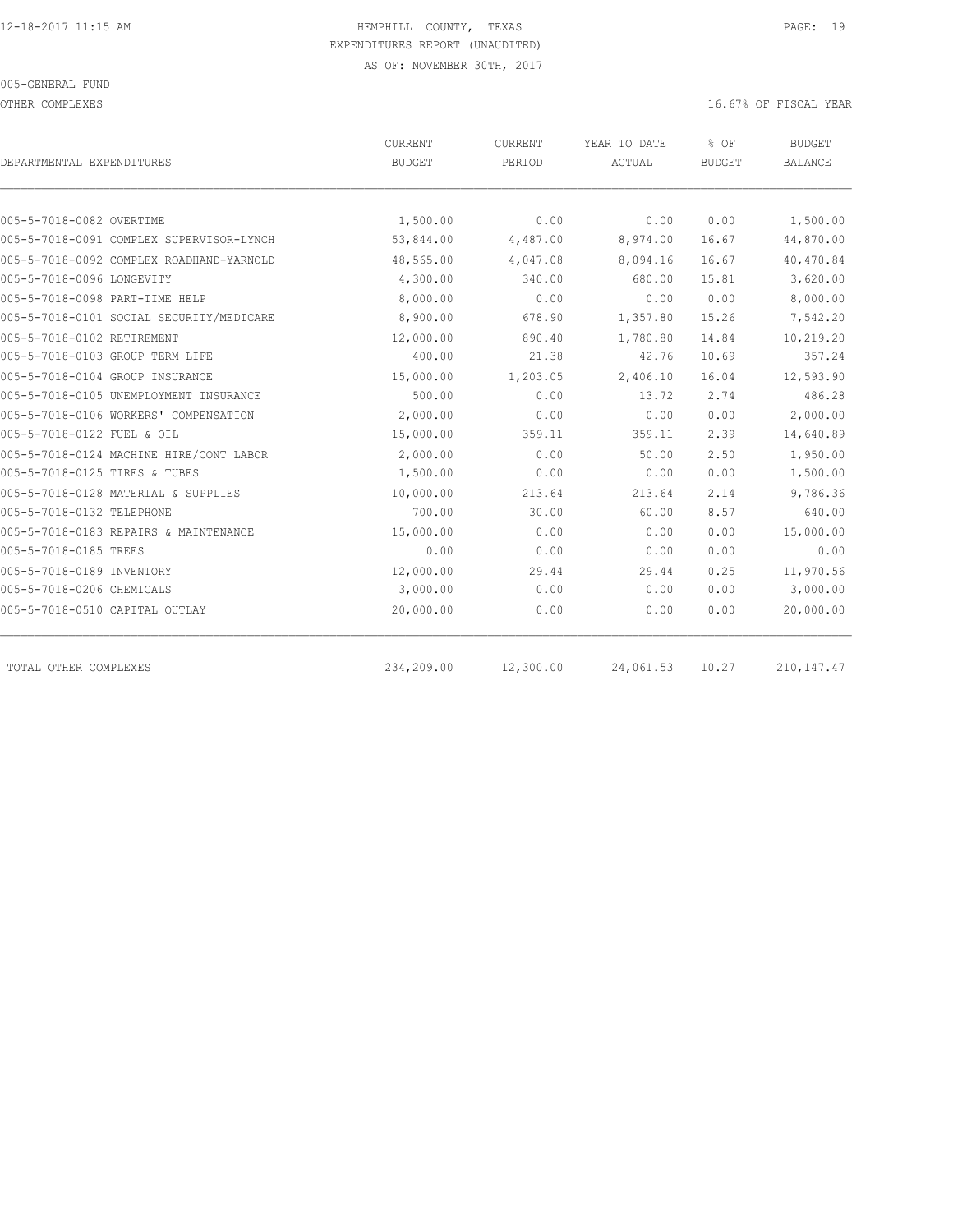#### 005-GENERAL FUND

#### LIBRARY 16.67% OF FISCAL YEAR

| DEPARTMENTAL EXPENDITURES                   | CURRENT<br><b>BUDGET</b> | CURRENT<br>PERIOD | YEAR TO DATE<br>ACTUAL | % OF<br><b>BUDGET</b> | <b>BUDGET</b><br><b>BALANCE</b> |
|---------------------------------------------|--------------------------|-------------------|------------------------|-----------------------|---------------------------------|
| 005-5-7041-0090 LIBRARIAN-DILLON            | 53,844.00                | 4,487.00          | 8,974.00               | 16.67                 | 44,870.00                       |
| 005-5-7041-0095 CLERK-GARCIA                | 33,825.00                | 2,818.76          | 5,637.52               | 16.67                 | 28, 187. 48                     |
| 005-5-7041-0096 LONGEVITY                   | 3,900.00                 | 290.00            | 580.00                 | 14.87                 | 3,320.00                        |
| 005-5-7041-0097 CLERK/PT-LIBRARY CLERK      | 35,000.00                | 2,075.73          | 4,479.97               | 12.80                 | 30,520.03                       |
| 005-5-7041-0098 CLERK-POWELL                | 32,306.00                | 2,692.16          | 5,384.32               | 16.67                 | 26,921.68                       |
| 005-5-7041-0101 SOCIAL SECURITY/MEDICARE    | 12,200.00                | 898.84            | 1,822.83               | 14.94                 | 10,377.17                       |
| 005-5-7041-0102 RETIREMENT                  | 16,000.00                | 1,233.55          | 2,468.63               | 15.43                 | 13,531.37                       |
| 005-5-7041-0103 GROUP TERM LIFE             | 600.00                   | 29.62             | 59.26                  | 9.88                  | 540.74                          |
| 005-5-7041-0104 GROUP INSURANCE             | 22,500.00                | 1,806.57          | 3,613.14               | 16.06                 | 18,886.86                       |
| 005-5-7041-0105 UNEMPLOYMENT INSURANCE      | 1,000.00                 | 0.00              | 20.36                  | 2.04                  | 979.64                          |
| 005-5-7041-0106 WORKERS' COMPENSATION       | 2,500.00                 | 0.00              | 0.00                   | 0.00                  | 2,500.00                        |
| 005-5-7041-0112 TRAVEL                      | 2,250.00                 | 45.41             | 100.41                 | 4.46                  | 2,149.59                        |
| 005-5-7041-0119 DUES                        | 2,100.00                 | 0.00              | 265.00                 | 12.62                 | 1,835.00                        |
| 005-5-7041-0128 SUPPLIES                    | 8,000.00                 | 1,088.73          | 2,255.16               | 28.19                 | 5,744.84                        |
| 005-5-7041-0132 TELEPHONE                   | 7,800.00                 | 434.58            | 434.58                 | 5.57                  | 7,365.42                        |
| 005-5-7041-0142 HARRINGTON L. CONSORTIUM    | 10,300.00                | 0.00              | 10,413.05              | $101.10$ (            | 113.05)                         |
| 005-5-7041-0168 BOOKS                       | 22,000.00                | 1,988.92          | 2,840.11               | 12.91                 | 19,159.89                       |
| 005-5-7041-0169 LIBRARY MEMORIALS/DONATIONS | 4,000.00                 | 0.00              | 51.44                  | 1.29                  | 3,948.56                        |
| 005-5-7041-0181 TECH SUPPORT                | 4,500.00                 | 4,343.80          | 4,388.80               | 97.53                 | 111.20                          |
| 005-5-7041-0189 INVENTORY                   | 3,000.00                 | 1,814.93          | 1,814.93               | 60.50                 | 1,185.07                        |
| TOTAL LIBRARY                               | 277,625.00               | 26,048.60         | 55,603.51              | 20.03                 | 222,021.49                      |
| TOTAL EXPENDITURES                          | 6,988,595.00             | 389,808.72        | 866,101.54             | 12.39                 | 6,122,493.46                    |
|                                             |                          |                   |                        |                       |                                 |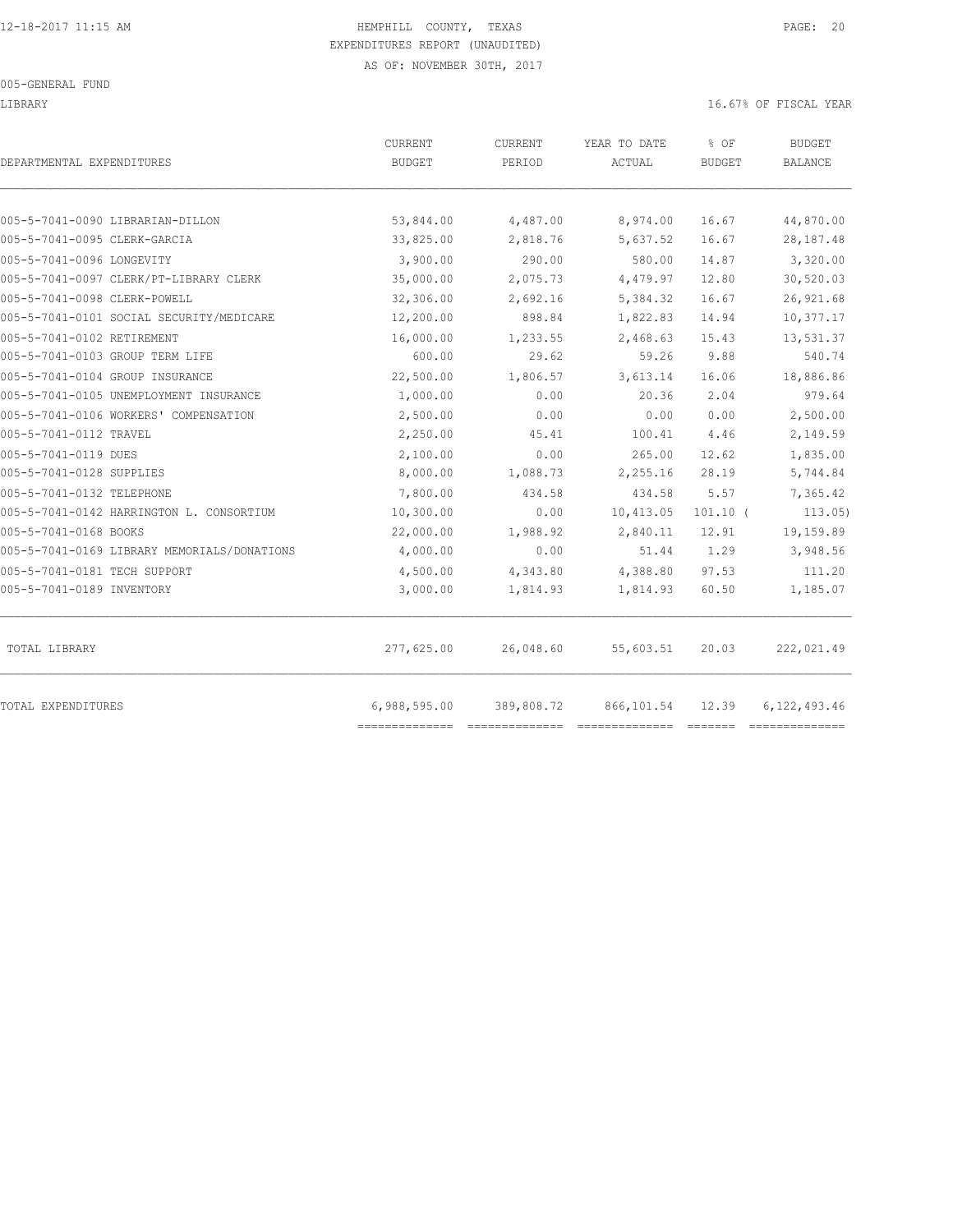LAW LIBRARY 16.67% OF FISCAL YEAR

| DEPARTMENTAL EXPENDITURES            | CURRENT<br><b>BUDGET</b> | CURRENT<br>PERIOD | YEAR TO DATE<br>ACTUAL | % OF<br>BUDGET | BUDGET<br>BALANCE |
|--------------------------------------|--------------------------|-------------------|------------------------|----------------|-------------------|
| 008-5-2008-0114 LAW LIBRARY EXPENSES | 7,000.00                 | 0.00              | 0.00                   | 0.00           | 7,000.00          |
| TOTAL LAW LIBRARY                    | 7,000.00                 | 0.00              | 0.00                   | 0.00           | 7,000.00          |
| TOTAL EXPENDITURES                   | 7,000.00<br>___________  | 0.00              | 0.00                   | 0.00           | 7,000.00          |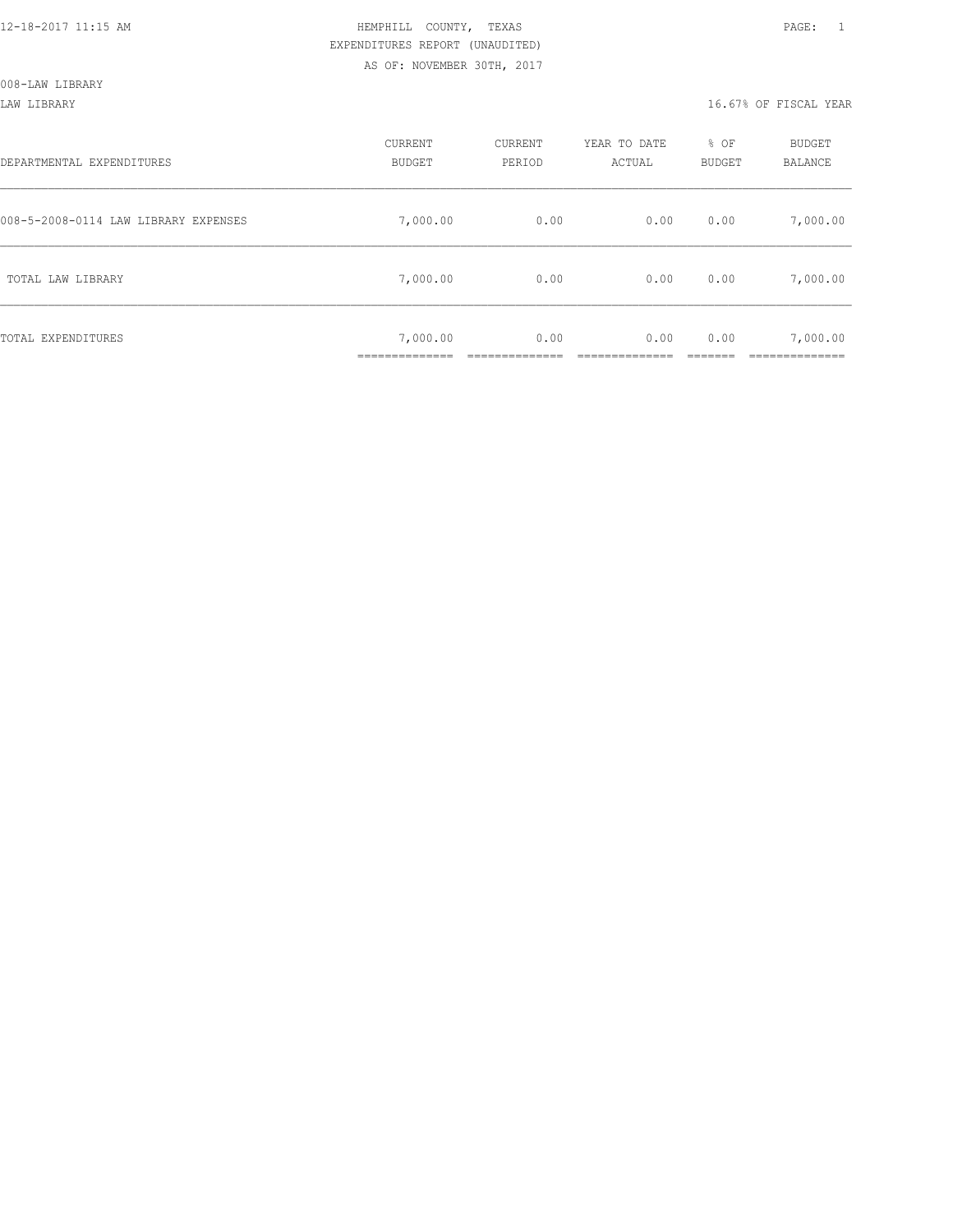|  |  |  |  | 12-18-2017 11:15 AM |
|--|--|--|--|---------------------|
|  |  |  |  |                     |

## HEMPHILL COUNTY, TEXAS **1200 PAGE:** 1 EXPENDITURES REPORT (UNAUDITED) AS OF: NOVEMBER 30TH, 2017

#### CO COURTHOUSE SECURITY CONSULTED AND RELEASE OF SECOND ASSESSMENT OF THE SECOND METALLY RELEASE OF FISCAL YEAR

| DEPARTMENTAL EXPENDITURES          | CURRENT<br><b>BUDGET</b>                   | CURRENT<br>PERIOD | YEAR TO DATE<br>ACTUAL | % OF<br>BUDGET | <b>BUDGET</b><br>BALANCE |
|------------------------------------|--------------------------------------------|-------------------|------------------------|----------------|--------------------------|
| 009-5-3009-0114 CRTHS SECURITY EXP | 53,000.00                                  | 0.00              | 0.00                   | 0.00           | 53,000.00                |
| TOTAL CO COURTHOUSE SECURITY       | 53,000.00                                  | 0.00              | 0.00                   | 0.00           | 53,000.00                |
| TOTAL EXPENDITURES                 | 53,000.00<br>. _ _ _ _ _ _ _ _ _ _ _ _ _ _ | 0.00              | 0.00                   | 0.00           | 53,000.00                |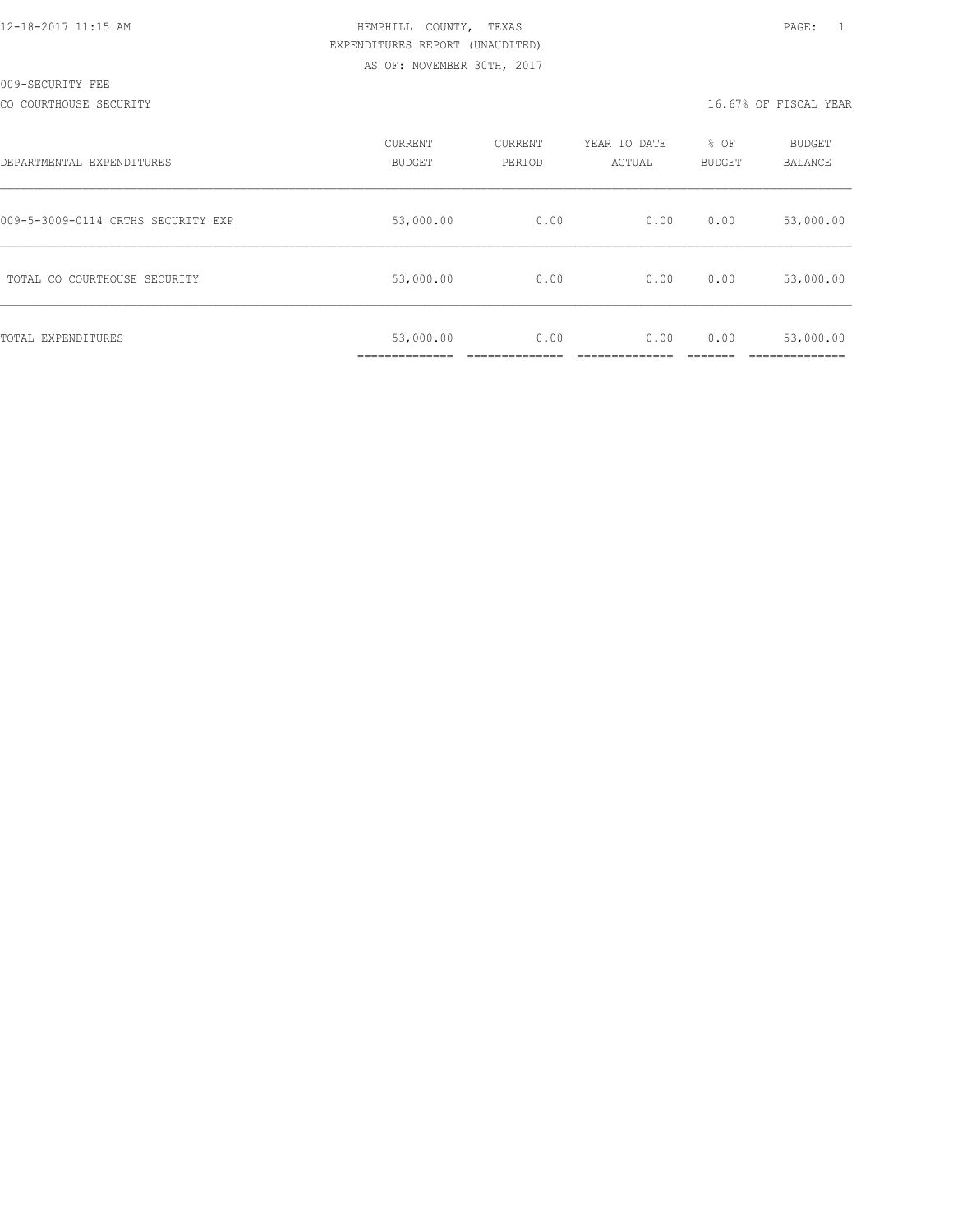AIRPORT 16.67% OF FISCAL YEAR

| DEPARTMENTAL EXPENDITURES                     | <b>CURRENT</b><br><b>BUDGET</b> | CURRENT<br>PERIOD | YEAR TO DATE<br>ACTUAL | % OF<br><b>BUDGET</b> | <b>BUDGET</b><br><b>BALANCE</b> |
|-----------------------------------------------|---------------------------------|-------------------|------------------------|-----------------------|---------------------------------|
| 010-5-7010-0109 POSTAGE                       | 200.00                          | 0.00              | 0.00                   | 0.00                  | 200.00                          |
| 010-5-7010-0112 TRAVEL/DUES/PUBLICATIONS      | 800.00                          | 0.00              | 0.00                   | 0.00                  | 800.00                          |
| 010-5-7010-0122 FUEL & OIL                    | 90,000.00                       | 33.60             | 28,187.89              | 31.32                 | 61,812.11                       |
| 010-5-7010-0124 AIRPORT MGR CONTRACT          | 57,000.00                       | 4,260.00          | 8,668.80               | 15.21                 | 48, 331.20                      |
| 010-5-7010-0127 FUEL SYSTEM MAINTENANCE       | 5,000.00                        | 0.00              | 0.00                   | 0.00                  | 5,000.00                        |
| 010-5-7010-0131 OTHER EXPENSE                 | 2,000.00                        | 392.82            | 776.98                 | 38.85                 | 1,223.02                        |
| 010-5-7010-0132 AWOS SATELLITE LINK/TELEPHONE | 5,000.00                        | 192.51            | 192.51                 | 3.85                  | 4,807.49                        |
| 010-5-7010-0133 UTILITIES                     | 8,000.00                        | 580.16            | 1,259.00               | 15.74                 | 6,741.00                        |
| 010-5-7010-0134 BONDS & INSURANCE             | 2,500.00                        | 0.00              | 0.00                   | 0.00                  | 2,500.00                        |
| 010-5-7010-0140 SATELLITE TELEVISION          | 1,100.00                        | 92.51             | 182.59                 | 16.60                 | 917.41                          |
| 010-5-7010-0168 MOWING EOUIP./MAINT.          | 2,000.00                        | 0.00              | 0.00                   | 0.00                  | 2,000.00                        |
| 010-5-7010-0173 NAVIGATION EQUIP/MAINT        | 3,000.00                        | 0.00              | 0.00                   | 0.00                  | 3,000.00                        |
| 010-5-7010-0183 HANGAR-LOUNGE R&M             | 6,000.00                        | 732.48            | 754.18                 | 12.57                 | 5,245.82                        |
| 010-5-7010-0185 WSI WEATHER                   | 1,600.00                        | 0.00              | 417.00                 | 26.06                 | 1,183.00                        |
| 010-5-7010-0189 INVENTORY                     | 3,000.00                        | 800.18            | 800.18                 | 26.67                 | 2,199.82                        |
| 010-5-7010-0510 CAPITAL OUTLAY                | 23,120.00                       | 0.00              | 0.00                   | 0.00                  | 23,120.00                       |
| TOTAL AIRPORT                                 | 210,320.00                      | 7,084.26          | 41,239.13              | 19.61                 | 169,080.87                      |
| TOTAL EXPENDITURES                            | 210,320.00<br>==============    | 7,084.26          | 41,239.13              | 19.61                 | 169,080.87                      |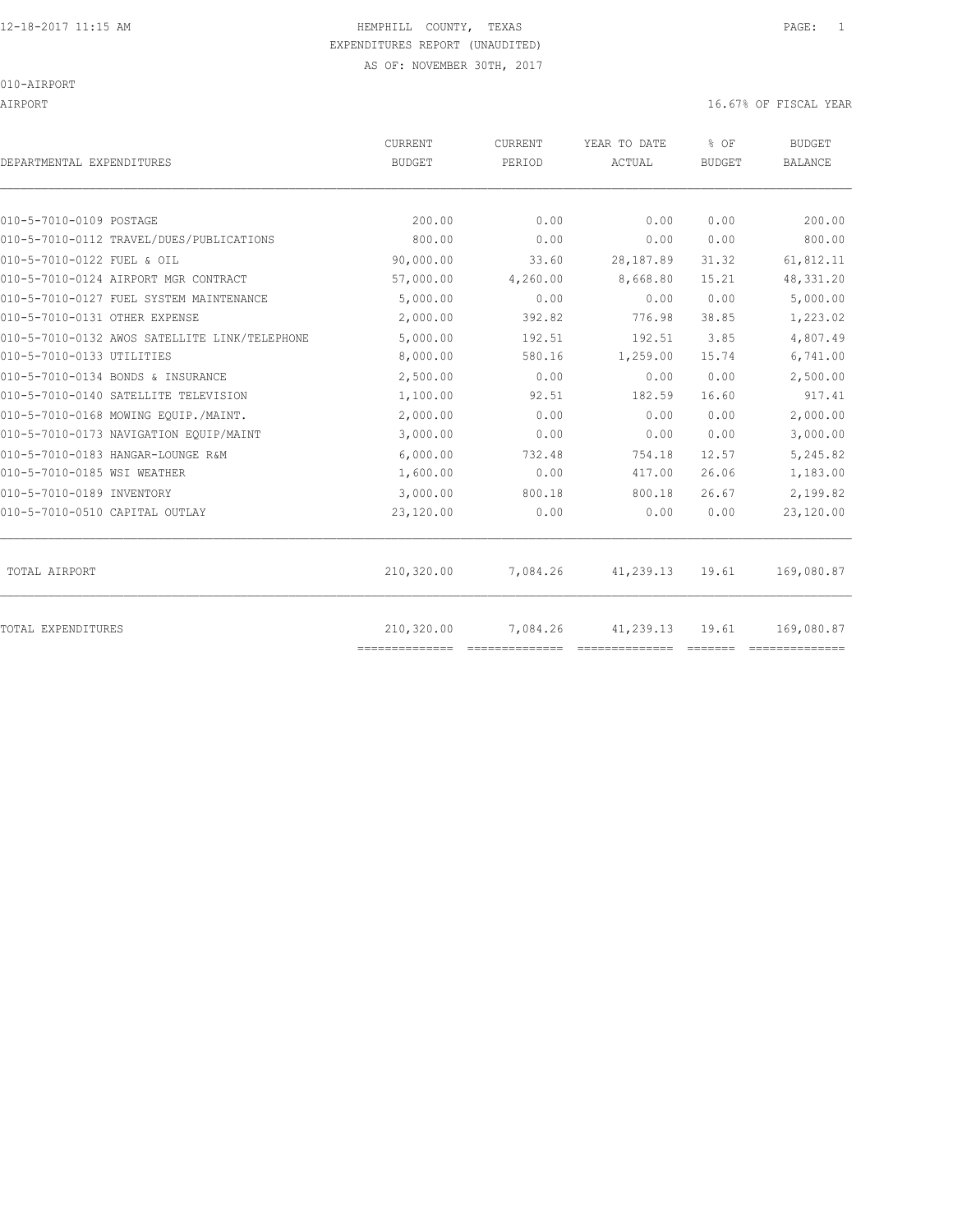ROAD & BRIDGE 1 16.67% OF FISCAL YEAR (16.67% OF FISCAL YEAR)

| DEPARTMENTAL EXPENDITURES                      | CURRENT<br><b>BUDGET</b> | CURRENT<br>PERIOD | YEAR TO DATE<br>ACTUAL | % OF<br><b>BUDGET</b> | <b>BUDGET</b><br><b>BALANCE</b> |
|------------------------------------------------|--------------------------|-------------------|------------------------|-----------------------|---------------------------------|
| 011-5-4011-0082 OVERTIME                       | 2,500.00                 | 0.00              | 0.00                   | 0.00                  | 2,500.00                        |
| 011-5-4011-0090 COMMISSIONER-WEBB              | 38,534.00                | 3,132.92          | 6,304.96               | 16.36                 | 32,229.04                       |
| 011-5-4011-0092 SR MAINTENANCE TECH-BILLENWILL | 53,844.00                | 4,487.00          | 8,974.00               | 16.67                 | 44,870.00                       |
| 011-5-4011-0095 MAINTENANCE TECH-TREVINO       | 48,565.00                | 4,047.08          | 6,070.62               | 12.50                 | 42,494.38                       |
| 011-5-4011-0096 LONGEVITY                      | 1,710.00                 | 0.00              | 0.00                   | 0.00                  | 1,710.00                        |
| 011-5-4011-0101 SOCIAL SECURITY/MEDICARE       | 11,280.00                | 898.55            | 1,645.52               | 14.59                 | 9,634.48                        |
| 011-5-4011-0102 RETIREMENT                     | 15,000.00                | 1,177.50          | 2,156.86               | 14.38                 | 12,843.14                       |
| 011-5-4011-0103 GROUP TERM LIFE                | 500.00                   | 28.26             | 51.77                  | 10.35                 | 448.23                          |
| 011-5-4011-0104 GROUP INSURANCE                | 22,500.00                | 1,204.38          | 2,365.59               | 10.51                 | 20,134.41                       |
| 011-5-4011-0105 UNEMPLOYMENT INSURANCE         | 400.00                   | 0.00              | 13.90                  | 3.48                  | 386.10                          |
| 011-5-4011-0106 WORKERS' COMPENSATION          | 2,000.00                 | 0.00              | 0.00                   | 0.00                  | 2,000.00                        |
| 011-5-4011-0110 FREIGHT                        | 200.00                   | 0.00              | 0.00                   | 0.00                  | 200.00                          |
| 011-5-4011-0112 TRAVEL                         | 3,000.00                 | 0.00              | 0.00                   | 0.00                  | 3,000.00                        |
| 011-5-4011-0122 FUEL & OIL                     | 32,000.00                | 86.17             | 482.57                 | 1.51                  | 31,517.43                       |
| 011-5-4011-0124 MACHINE HIRE/CONT LABOR        | 15,000.00                | 0.00              | 0.00                   | 0.00                  | 15,000.00                       |
| 011-5-4011-0125 TIRES & TUBES                  | 8,000.00                 | 886.75            | 886.75                 | 11.08                 | 7,113.25                        |
| 011-5-4011-0126 CALICHE & GRAVEL               | 35,000.00                | 2,873.40          | 2,873.40               | 8.21                  | 32,126.60                       |
| 011-5-4011-0128 MATERIAL & SUPPLIES            | 10,000.00                | 171.15            | 171.15                 | 1.71                  | 9,828.85                        |
| 011-5-4011-0130 COMMUNICATION REPAIRS          | 500.00                   | 0.00              | 0.00                   | 0.00                  | 500.00                          |
| 011-5-4011-0131 OTHER EXPENSE                  | 1,000.00                 | 0.00              | 0.00                   | 0.00                  | 1,000.00                        |
| 011-5-4011-0132 TELEPHONE                      | 1,000.00                 | 65.88             | 95.88                  | 9.59                  | 904.12                          |
| 011-5-4011-0133 UTILITIES/PCT 1                | 3,500.00                 | 162.83            | 314.40                 | 8.98                  | 3,185.60                        |
| 011-5-4011-0137 VEHICLE R&M                    | 6,000.00                 | 137.89            | 137.89                 | 2.30                  | 5,862.11                        |
| 011-5-4011-0144 TIN HORNS/CATTLE GUARDS/CHEM   | 7,000.00                 | 0.00              | 0.00                   | 0.00                  | 7,000.00                        |
| 011-5-4011-0173 HEAVY EQUIP - R&M              | 20,000.00                | 560.07            | 2,665.07               | 13.33                 | 17,334.93                       |
| 011-5-4011-0189 INVENTORY                      | 4,000.00                 | 707.15            | 707.15                 | 17.68                 | 3,292.85                        |
| 011-5-4011-0190 ROAD GRANT PROJECTS            | 0.00                     | 0.00              | 0.00                   | 0.00                  | 0.00                            |
| 011-5-4011-0510 CAPITAL OUTLAY                 | 69,117.00                | 0.00              | 0.00                   | 0.00                  | 69,117.00                       |
| TOTAL ROAD & BRIDGE 1                          | 412,150.00               | 20,626.98         | 35, 917.48             | 8.71                  | 376, 232.52                     |
| <b>TOTAL EXPENDITURES</b>                      | 412,150.00               | 20,626.98         | 35, 917.48             | 8.71                  | 376, 232.52                     |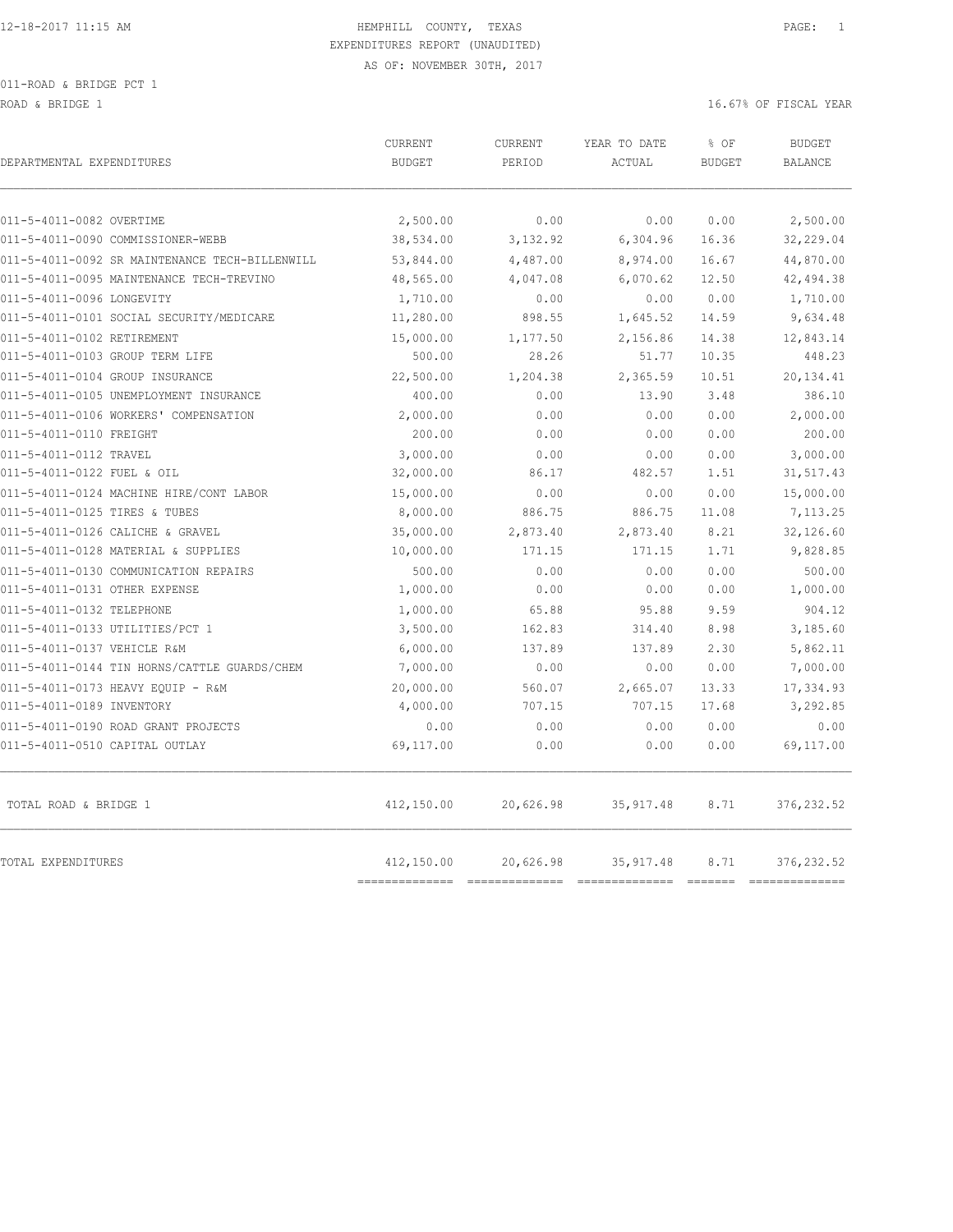|                                            | <b>CURRENT</b>             | <b>CURRENT</b> | YEAR TO DATE | % OF          | <b>BUDGET</b>                 |
|--------------------------------------------|----------------------------|----------------|--------------|---------------|-------------------------------|
| DEPARTMENTAL EXPENDITURES                  | <b>BUDGET</b>              | PERIOD         | ACTUAL       | <b>BUDGET</b> | <b>BALANCE</b>                |
|                                            |                            |                |              |               |                               |
| 012-5-4012-0090 COMMISSIONER-ALEXANDER     | 38,534.00                  | 3,211.16       | 6,422.32     | 16.67         | 32, 111.68                    |
| 012-5-4012-0092 SR MAINTENANCE TECH-WALSER | 53,844.00                  | 4,487.00       | 8,974.00     | 16.67         | 44,870.00                     |
| 012-5-4012-0095 MAINTENANCE TECH-SCHAFER   | 48,565.00                  | 4,047.08       | 8,094.16     | 16.67         | 40,470.84                     |
| 012-5-4012-0096 LONGEVITY                  | 1,800.00                   | 140.00         | 280.00       | 15.56         | 1,520.00                      |
| 012-5-4012-0097 MAINTENANCE TECH-PT/OT     | 2,500.00                   | 0.00           | 0.00         | 0.00          | 2,500.00                      |
| 012-5-4012-0101 SOCIAL SECURITY/MEDICARE   | 11,280.00                  | 791.20         | 1,583.78     | 14.04         | 9,696.22                      |
| 012-5-4012-0102 RETIREMENT                 | 15,000.00                  | 1,194.52       | 2,390.84     | 15.94         | 12,609.16                     |
| 012-5-4012-0103 GROUP TERM LIFE            | 600.00                     | 28.66          | 57.36        | 9.56          | 542.64                        |
| 012-5-4012-0104 GROUP INSURANCE            | 22,500.00                  | 1,806.57       | 3,613.14     | 16.06         | 18,886.86                     |
| 012-5-4012-0105 UNEMPLOYMENT INSURANCE     | 400.00                     | 0.00           | 13.45        | 3.36          | 386.55                        |
| 012-5-4012-0106 WORKERS' COMPENSATION      | 2,000.00                   | 0.00           | 0.00         | 0.00          | 2,000.00                      |
| 012-5-4012-0110 FREIGHT                    | 100.00                     | 0.00           | 0.00         | 0.00          | 100.00                        |
| 012-5-4012-0112 TRAVEL                     | 3,000.00                   | 0.00           | 0.00         | 0.00          | 3,000.00                      |
| 012-5-4012-0122 FUEL & OIL                 | 32,000.00                  | 742.19         | 941.99       | 2.94          | 31,058.01                     |
| 012-5-4012-0124 MACHINE HIRE/CONT LABOR    | 5,000.00                   | 276.03         | 276.03       | 5.52          | 4,723.97                      |
| 012-5-4012-0125 TIRES & TUBES              | 10,000.00                  | 15.00          | 15.00        | 0.15          | 9,985.00                      |
| 012-5-4012-0126 CALICHE & GRAVEL           | 15,000.00                  | 520.00         | 520.00       | 3.47          | 14,480.00                     |
| 012-5-4012-0128 MATERIAL & SUPPLIES        | 7,500.00                   | 139.83         | 139.83       | 1.86          | 7,360.17                      |
| 012-5-4012-0130 COMMUNICATIONS EXPENSE     | 500.00                     | 0.00           | 0.00         | 0.00          | 500.00                        |
| 012-5-4012-0132 TELEPHONE                  | 1,000.00                   | 30.00          | 60.00        | 6.00          | 940.00                        |
| 012-5-4012-0133 UTILITIES/PCT 2            | 2,000.00                   | 94.19          | 179.84       | 8.99          | 1,820.16                      |
| 012-5-4012-0137 VEHICLE R&M                | 3,000.00                   | 41.36          | 41.36        | 1.38          | 2,958.64                      |
| 012-5-4012-0144 TIN HORN/CATTLE GUARD/CHEM | 8,000.00                   | $0.00$ (       | 350.00)      | $4.38 -$      | 8,350.00                      |
| 012-5-4012-0173 HEAVY EQUIP - R&M          | 20,000.00                  | 618.54         | 4,428.09     | 22.14         | 15,571.91                     |
| 012-5-4012-0189 INVENTORY                  | 2,500.00                   | 0.00           | 0.00         | 0.00          | 2,500.00                      |
| 012-5-4012-0510 CAPITAL OUTLAY             | 91,227.00                  | 0.00           | 0.00         | 0.00          | 91,227.00                     |
| TOTAL ROAD & BRIDGE 2                      | 397,850.00                 | 18, 183. 33    | 37,681.19    | 9.47          | 360,168.81                    |
| TOTAL EXPENDITURES                         | 397,850.00<br>------------ | 18, 183. 33    | 37,681.19    | 9.47          | 360,168.81<br>--------------- |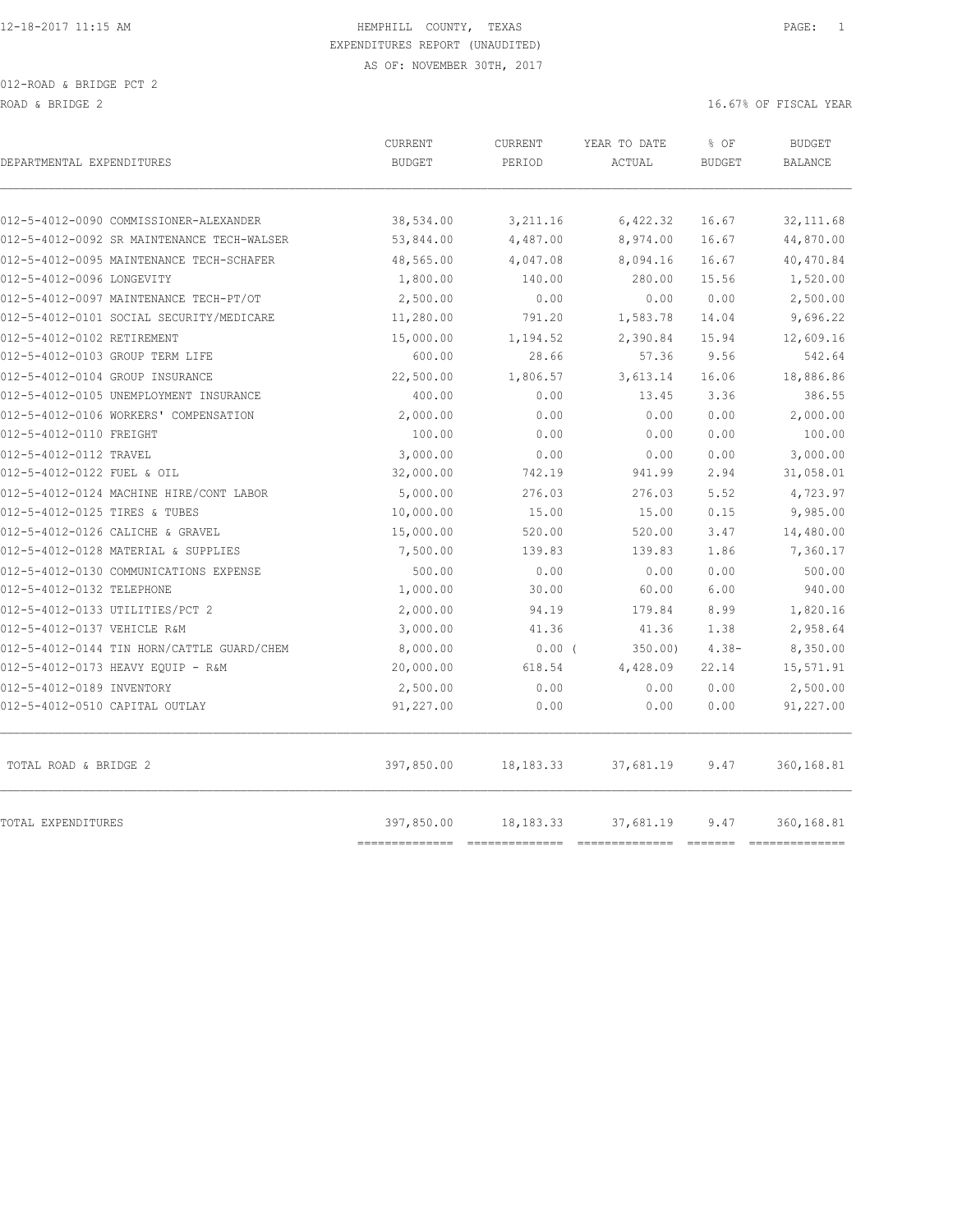| DEPARTMENTAL EXPENDITURES                  | CURRENT<br><b>BUDGET</b> | CURRENT<br>PERIOD | YEAR TO DATE<br>ACTUAL | % OF<br><b>BUDGET</b> | <b>BUDGET</b><br><b>BALANCE</b> |
|--------------------------------------------|--------------------------|-------------------|------------------------|-----------------------|---------------------------------|
| 013-5-4013-0082 OVERTIME                   | 5,000.00                 | 0.00              | 0.00                   | 0.00                  | 5,000.00                        |
| 013-5-4013-0090 COMMISSIONER-McPHERSON     | 38,534.00                | 3,211.16          | 6,422.32               | 16.67                 | 32, 111.68                      |
| 013-5-4013-0092 SR MAINTENANCE TECH-CLARK  | 53,844.00                | 4,487.00          | 8,974.00               | 16.67                 | 44,870.00                       |
| 013-5-4013-0094 MAINTENANCE TECH-ARCHER    | 48,565.00                | 4,047.08          | 8,094.16               | 16.67                 | 40,470.84                       |
| 013-5-4013-0096 LONGEVITY                  | 2,300.00                 | 110.00            | 210.00                 | 9.13                  | 2,090.00                        |
| 013-5-4013-0097 MAINTENANCE TECH-FARRAR    | 48,565.00                | 4,047.08          | 8,094.16               | 16.67                 | 40,470.84                       |
| 013-5-4013-0098 MAINTENANCE TECH-MORENO    | 48,565.00                | 4,047.08          | 8,094.16               | 16.67                 | 40,470.84                       |
| 013-5-4013-0101 SOCIAL SECURITY/MEDICARE   | 19,000.00                | 1,420.50          | 2,842.09               | 14.96                 | 16, 157.91                      |
| 013-5-4013-0102 RETIREMENT                 | 25,000.00                | 2,017.12          | 4,035.64               | 16.14                 | 20,964.36                       |
| 013-5-4013-0103 GROUP TERM LIFE            | 1,000.00                 | 48.41             | 96.84                  | 9.68                  | 903.16                          |
| 013-5-4013-0104 GROUP INSURANCE            | 37,500.00                | 3,010.95          | 5,419.71               | 14.45                 | 32,080.29                       |
| 013-5-4013-0105 UNEMPLOYMENT INSURANCE     | 1,000.00                 | 0.00              | 24.93                  | 2.49                  | 975.07                          |
| 013-5-4013-0106 WORKERS' COMPENSATION      | 4,500.00                 | 0.00              | 0.00                   | 0.00                  | 4,500.00                        |
| 013-5-4013-0110 FREIGHT                    | 100.00                   | 0.00              | 0.00                   | 0.00                  | 100.00                          |
| 013-5-4013-0112 TRAVEL                     | 3,000.00                 | 225.00            | 225.00                 | 7.50                  | 2,775.00                        |
| 013-5-4013-0122 FUEL & OIL                 | 65,000.00                | 1,540.93          | 1,560.93               | 2.40                  | 63,439.07                       |
| 013-5-4013-0124 MACHINE HIRE/CONT LABOR    | 20,000.00                | 342.75            | 1,471.55               | 7.36                  | 18,528.45                       |
| 013-5-4013-0125 TIRES & TUBES              | 18,000.00                | 40.00             | 40.00                  | 0.22                  | 17,960.00                       |
| 013-5-4013-0126 CALICHE & GRAVEL           | 78,000.00                | 591.56            | 6,983.61               | 8.95                  | 71,016.39                       |
| 013-5-4013-0128 MATERIAL & SUPPLIES        | 20,000.00                | 150.35            | 156.84                 | 0.78                  | 19,843.16                       |
| 013-5-4013-0130 COMMUNICATIONS EXPENSES    | 500.00                   | 0.00              | 0.00                   | 0.00                  | 500.00                          |
| 013-5-4013-0131 OTHER EXPENSE              | 1,000.00                 | 0.00              | 0.00                   | 0.00                  | 1,000.00                        |
| 013-5-4013-0132 TELEPHONE                  | 600.00                   | 138.95            | 277.90                 | 46.32                 | 322.10                          |
| 013-5-4013-0133 UTILITIES/PCT 3            | 3,000.00                 | 180.38            | 301.79                 | 10.06                 | 2,698.21                        |
| 013-5-4013-0137 VEHICLE R&M                | 15,000.00                | 73.60             | 115.10                 | 0.77                  | 14,884.90                       |
| 013-5-4013-0144 TIN HORN/CATTLE GUARD/CHEM | 7,000.00                 | 0.00              | 0.00                   | 0.00                  | 7,000.00                        |
| 013-5-4013-0173 HEAVY EQUIP - R&M          | 40,000.00                | 37.66             | 37.66                  | 0.09                  | 39,962.34                       |
| 013-5-4013-0189 INVENTORY                  | 10,000.00                | 131.82            | 131.82                 | 1.32                  | 9,868.18                        |
| 013-5-4013-0190 ROAD GRANT PROJECTS        | 0.00                     | 0.00              | 0.00                   | 0.00                  | 0.00                            |
| 013-5-4013-0510 CAPITAL OUTLAY             | 232,800.00               | 0.00              | 0.00                   | 0.00                  | 232,800.00                      |
| TOTAL ROAD & BRIDGE 3                      | 847,373.00               | 29,899.38         | 63,610.21              | 7.51                  | 783,762.79                      |
| TOTAL EXPENDITURES                         | 847,373.00               | 29,899.38         | 63,610.21              | 7.51                  | 783,762.79                      |

============== ============== ============== ======= ==============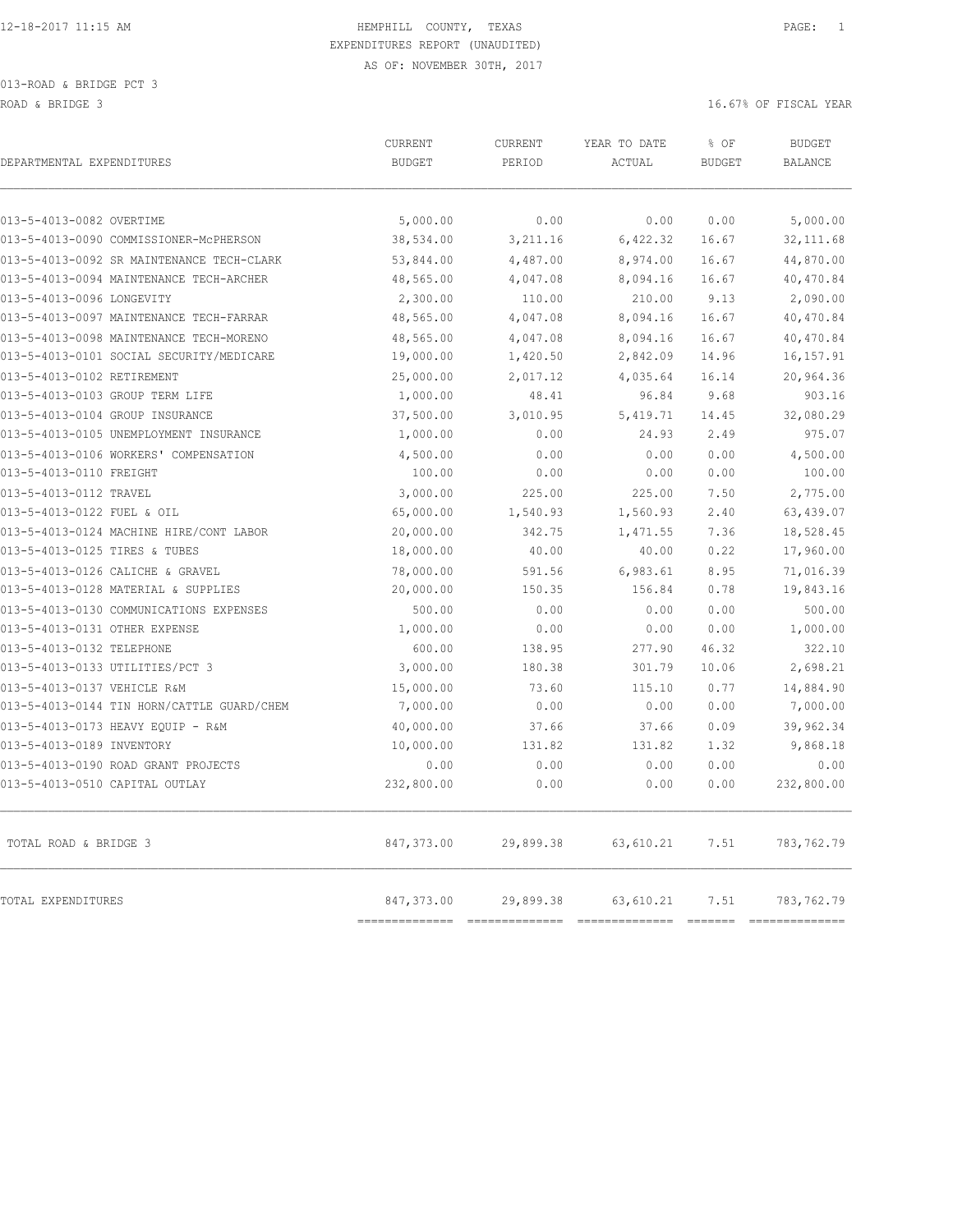ROAD & BRIDGE 4 16.67% OF FISCAL YEAR (1999) AND ROAD & BRIDGE 4

| DEPARTMENTAL EXPENDITURES                                                               | CURRENT<br><b>BUDGET</b> | CURRENT<br>PERIOD    | YEAR TO DATE<br>ACTUAL | % OF<br><b>BUDGET</b> | <b>BUDGET</b><br>BALANCE |
|-----------------------------------------------------------------------------------------|--------------------------|----------------------|------------------------|-----------------------|--------------------------|
|                                                                                         |                          |                      |                        |                       |                          |
| 014-5-4014-0082 PART-TIME/OVERTIME<br>014-5-4014-0090 COMMISSIONER-THOMAS               | 5,000.00                 | 0.00                 | 0.00                   | 0.00                  | 5,000.00                 |
|                                                                                         | 38,534.00                | 3,211.16             | 6,422.32               | 16.67                 | 32, 111.68               |
| 014-5-4014-0092 SR MAINTENANCE TECH-CROSGROVE<br>014-5-4014-0094 MAINTENANCE TECH-SCOTT | 53,844.00<br>48,565.00   | 4,487.00<br>4,047.08 | 8,974.00<br>8,094.16   | 16.67<br>16.67        | 44,870.00<br>40,470.84   |
| 014-5-4014-0095 MAINTENANCE TECH-WRIGHT                                                 |                          |                      |                        |                       |                          |
| 014-5-4014-0096 LONGEVITY                                                               | 48,565.00<br>3,100.00    | 4,047.08<br>160.00   | 8,094.16<br>320.00     | 16.67<br>10.32        | 40,470.84<br>2,780.00    |
|                                                                                         |                          |                      |                        |                       |                          |
| 014-5-4014-0097 MAINTENANCE TECH-<br>014-5-4014-0101 SOCIAL SECURITY/MEDICARE           | 48,565.00<br>19,000.00   | 4,047.08             | 6,070.62               | 12.50                 | 42,494.38<br>16,253.05   |
|                                                                                         | 25,000.00                | 1,452.13             | 2,746.95               | 14.46                 |                          |
| 014-5-4014-0102 RETIREMENT<br>014-5-4014-0103 GROUP TERM LIFE                           | 1,000.00                 | 2,022.72<br>48.54    | 3,839.79<br>92.14      | 15.36<br>9.21         | 21,160.21<br>907.86      |
|                                                                                         |                          |                      |                        |                       |                          |
| 014-5-4014-0104 GROUP INSURANCE<br>014-5-4014-0105 UNEMPLOYMENT INSURANCE               | 37,500.00<br>1,000.00    | 2,408.76<br>0.00     | 4,817.52<br>21.34      | 12.85<br>2.13         | 32,682.48<br>978.66      |
|                                                                                         | 4,500.00                 |                      |                        |                       |                          |
| 014-5-4014-0106 WORKERS' COMPENSATION<br>014-5-4014-0110 FREIGHT                        | 0.00                     | 0.00<br>0.00         | 0.00<br>0.00           | 0.00<br>0.00          | 4,500.00<br>0.00         |
| 014-5-4014-0112 TRAVEL                                                                  | 3,000.00                 | 0.00                 | 0.00                   | 0.00                  | 3,000.00                 |
| 014-5-4014-0122 FUEL & OIL                                                              | 65,000.00                | 296.48               | 704.68                 | 1.08                  | 64,295.32                |
| 014-5-4014-0124 MACHINE HIRE/CONT LABOR                                                 | 3,000.00                 | 0.00                 | 0.00                   | 0.00                  | 3,000.00                 |
| 014-5-4014-0125 TIRES & TUBES                                                           | 10,000.00                | 714.80               | 714.80                 | 7.15                  | 9,285.20                 |
| 014-5-4014-0126 CALICHE & GRAVEL                                                        | 45,000.00                | 2,440.00             | 2,440.00               | 5.42                  | 42,560.00                |
| 014-5-4014-0128 MATERIAL & SUPPLIES                                                     | 10,000.00                | 102.78               | 102.78                 | 1.03                  | 9,897.22                 |
| 014-5-4014-0130 COMMUNICATIONS EXPENSES                                                 | 1,000.00                 | 0.00                 | 0.00                   | 0.00                  | 1,000.00                 |
| 014-5-4014-0131 OTHER EXPENSE                                                           | 100.00                   | 0.00                 | 0.00                   | 0.00                  | 100.00                   |
| 014-5-4014-0132 TELEPHONE                                                               | 2,000.00                 |                      | 107.90                 | 5.40                  | 1,892.10                 |
| 014-5-4014-0133 UTILITIES/PCT 4                                                         | 5,000.00                 | 77.90<br>260.21      | 569.05                 | 11.38                 | 4,430.95                 |
| 014-5-4014-0137 VEHICLE R&M                                                             | 4,000.00                 | 0.00                 | 1,289.00               | 32.23                 | 2,711.00                 |
| 014-5-4014-0144 TIN HORNS, CATTLE GUARDS, CHEM                                          | 3,000.00                 | 0.00                 | 0.00                   | 0.00                  | 3,000.00                 |
| 014-5-4014-0173 HEAVY EQUIP - R&M                                                       | 20,000.00                | 2,083.50             | 8,658.22               | 43.29                 | 11,341.78                |
| 014-5-4014-0189 INVENTORY                                                               | 8,000.00                 | 0.00                 | 0.00                   | 0.00                  | 8,000.00                 |
| 014-5-4014-0190 ROAD GRANT PROJECTS                                                     | 0.00                     | 0.00                 | 0.00                   | 0.00                  | 0.00                     |
| 014-5-4014-0225 RENT                                                                    | 0.00                     | 0.00                 | 0.00                   | 0.00                  | 0.00                     |
| 014-5-4014-0510 CAPITAL OUTLAY                                                          | 147, 427.00              | 11,450.00            | 11,450.00              | 7.77                  | 135,977.00               |
| TOTAL ROAD & BRIDGE 4                                                                   | 660,700.00               | 43, 357. 22          | 75,529.43              | 11.43                 | 585,170.57               |
| TOTAL EXPENDITURES                                                                      | 660,700.00               | 43, 357. 22          | 75,529.43 11.43        |                       | 585,170.57               |
|                                                                                         |                          |                      |                        |                       |                          |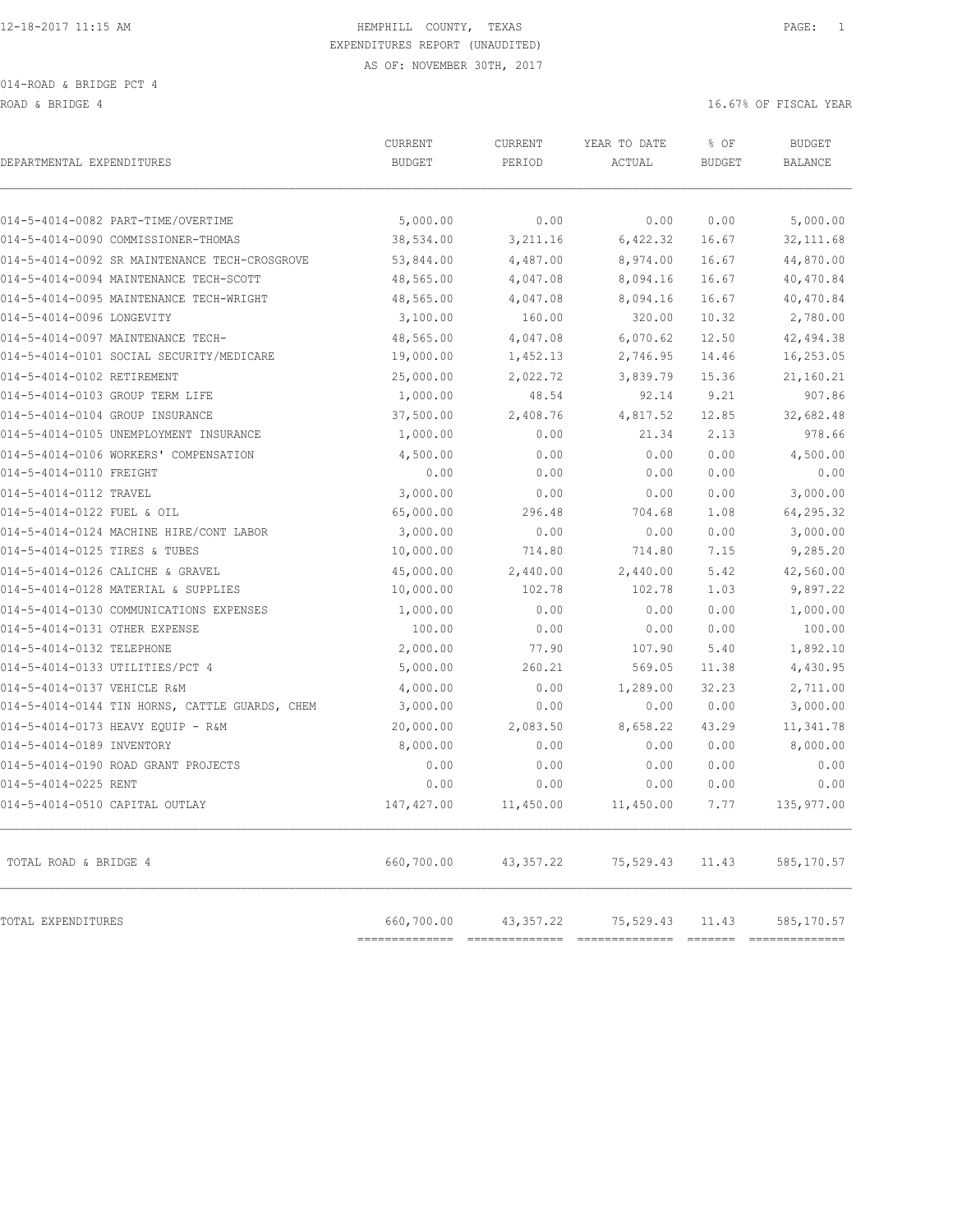## 022-CO RECORDS PRESERVATION

CO RECORDS PRESERVATION **16.67%** OF FISCAL YEAR

| DEPARTMENTAL EXPENDITURES             | CURRENT                     | CURRENT | YEAR TO DATE | % OF   | <b>BUDGET</b>           |
|---------------------------------------|-----------------------------|---------|--------------|--------|-------------------------|
|                                       | BUDGET                      | PERIOD  | ACTUAL       | BUDGET | BALANCE                 |
| 022-5-1022-0114 COUNTY RPF-EXPENSE    | 35,000.00                   | 0.00    | 0.00         | 0.00   | 35,000.00               |
| 022-5-1022-0115 CO RECORDS MANAGEMENT | 30,000.00                   | 0.00    | 0.00         | 0.00   | 30,000.00               |
| TOTAL CO RECORDS PRESERVATION         | 65,000.00                   | 0.00    | 0.00         | 0.00   | 65,000.00               |
| TOTAL EXPENDITURES                    | 65,000.00<br>______________ | 0.00    | 0.00         | 0.00   | 65,000.00<br>__________ |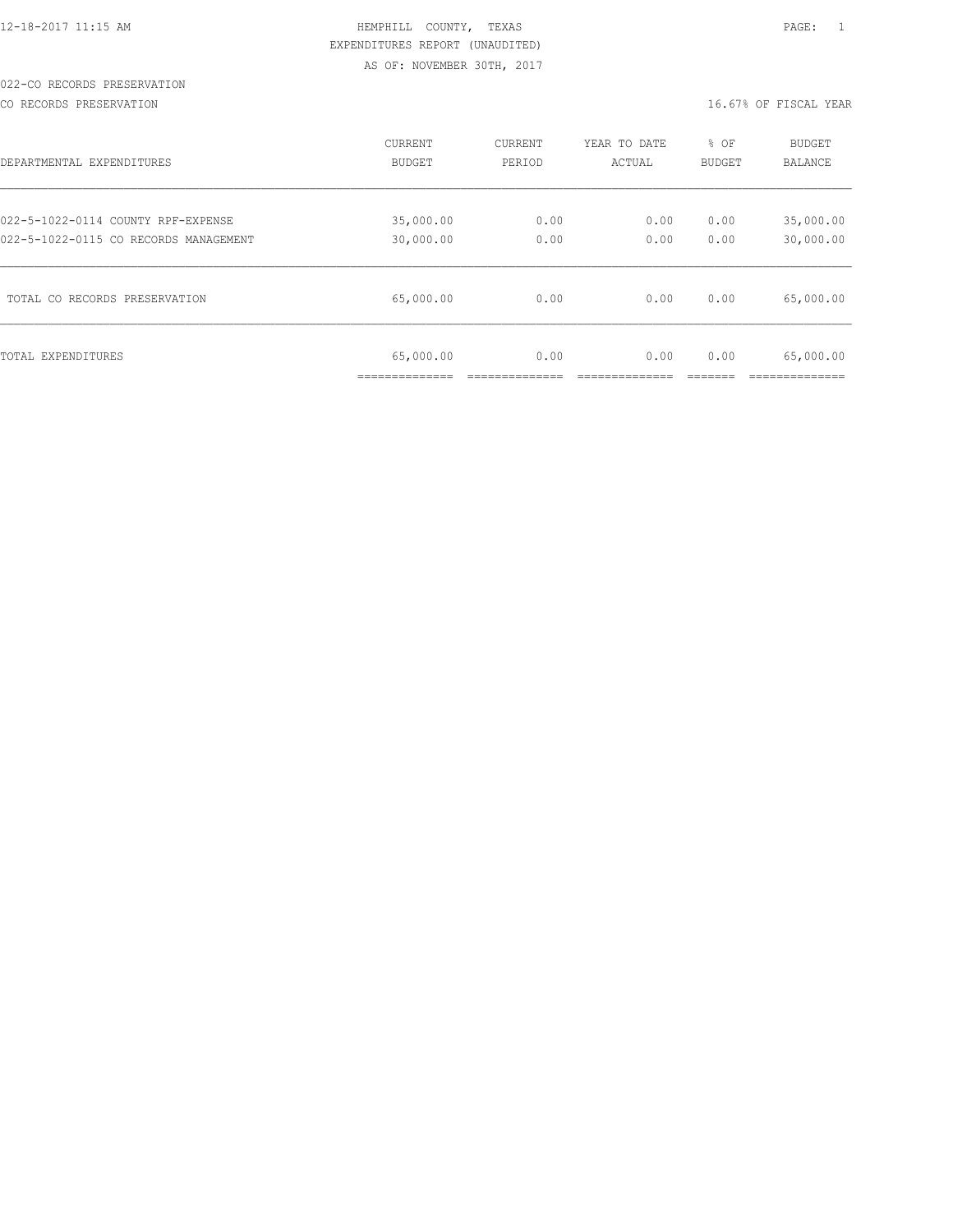|  | 12-18-2017 11:15 AM |  |
|--|---------------------|--|
|  |                     |  |

## HEMPHILL COUNTY, TEXAS **1200 PAGE:** 1 EXPENDITURES REPORT (UNAUDITED) AS OF: NOVEMBER 30TH, 2017

## 023-CLK'S RECORDS PRESERVE

CLERK REC PRESERVATION 16.67% OF FISCAL YEAR

| DEPARTMENTAL EXPENDITURES                     | <b>CURRENT</b>             | CURRENT | YEAR TO DATE | % OF          | <b>BUDGET</b>              |
|-----------------------------------------------|----------------------------|---------|--------------|---------------|----------------------------|
|                                               | <b>BUDGET</b>              | PERIOD  | ACTUAL       | <b>BUDGET</b> | <b>BALANCE</b>             |
| 023-5-1023-0114 CLK'S RECORD PRESERVATION EXP | 3,800.00                   | 0.00    | 0.00         | 0.00          | 3,800.00                   |
| 023-5-1023-0510 RPF-CAPITAL OUTLAY            | 0.00                       | 0.00    | 0.00         | 0.00          | 0.00                       |
| TOTAL CLERK                                   | 3,800.00                   | 0.00    | 0.00         | 0.00          | 3,800.00                   |
| TOTAL EXPENDITURES                            | 3,800.00<br>______________ | 0.00    | 0.00         | 0.00          | 3,800.00<br>-------------- |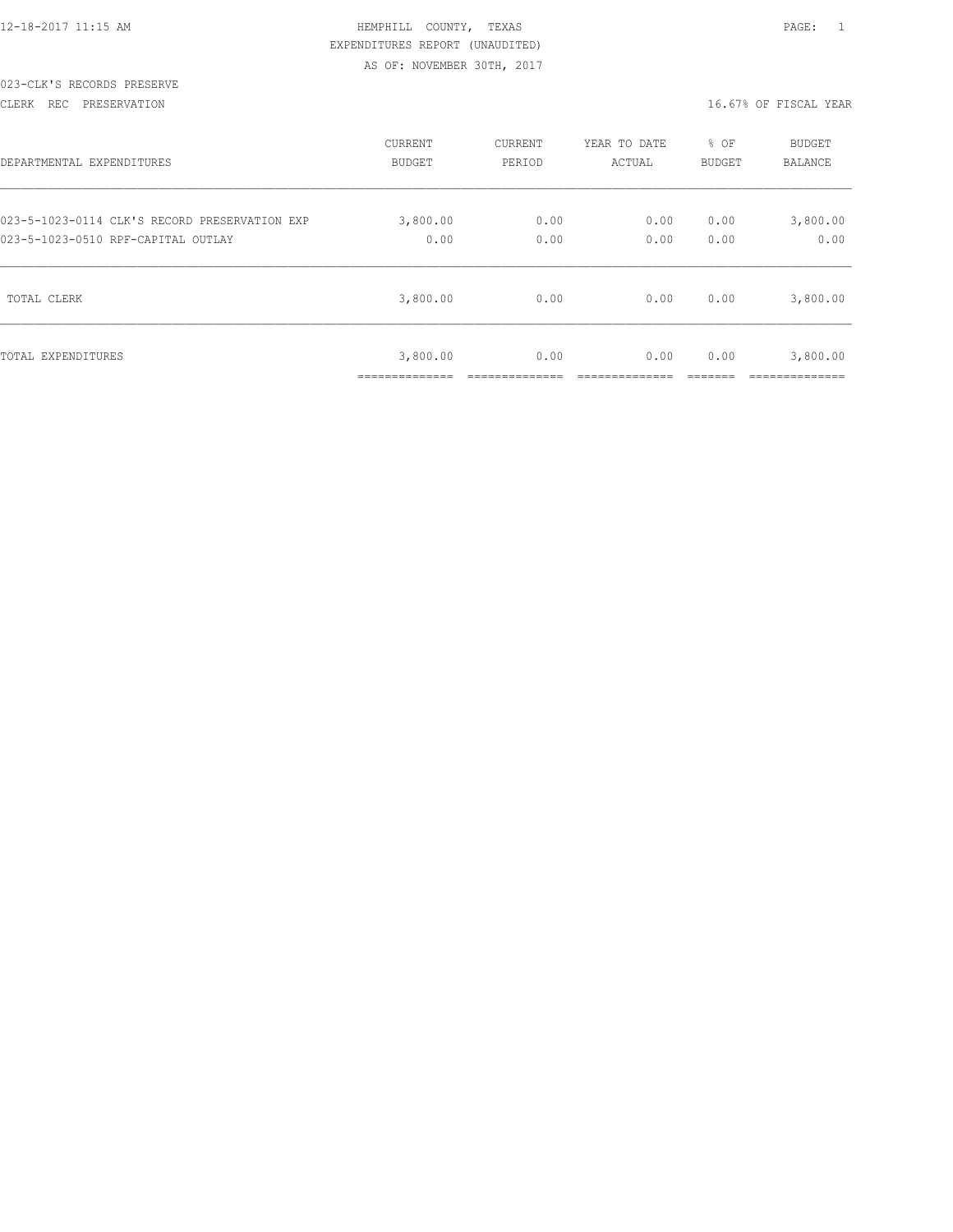# 024-JUSTICE COURT TECH FUND

#### JUSTICE COURT TECH 16.67% OF FISCAL YEAR

| DEPARTMENTAL EXPENDITURES     | CURRENT<br><b>BUDGET</b>  | CURRENT<br>PERIOD | YEAR TO DATE<br>ACTUAL | % OF<br>BUDGET | <b>BUDGET</b><br><b>BALANCE</b> |
|-------------------------------|---------------------------|-------------------|------------------------|----------------|---------------------------------|
| 024-5-2024-0114 TECH EXPENSES | 9,000.00                  | 0.00              | 0.00                   | 0.00           | 9,000.00                        |
| TOTAL JUSTICE COURT TECH      | 9,000.00                  | 0.00              | 0.00                   | 0.00           | 9,000.00                        |
| TOTAL EXPENDITURES            | 9,000.00<br>_____________ | 0.00              | 0.00                   | 0.00           | 9,000.00<br>------------        |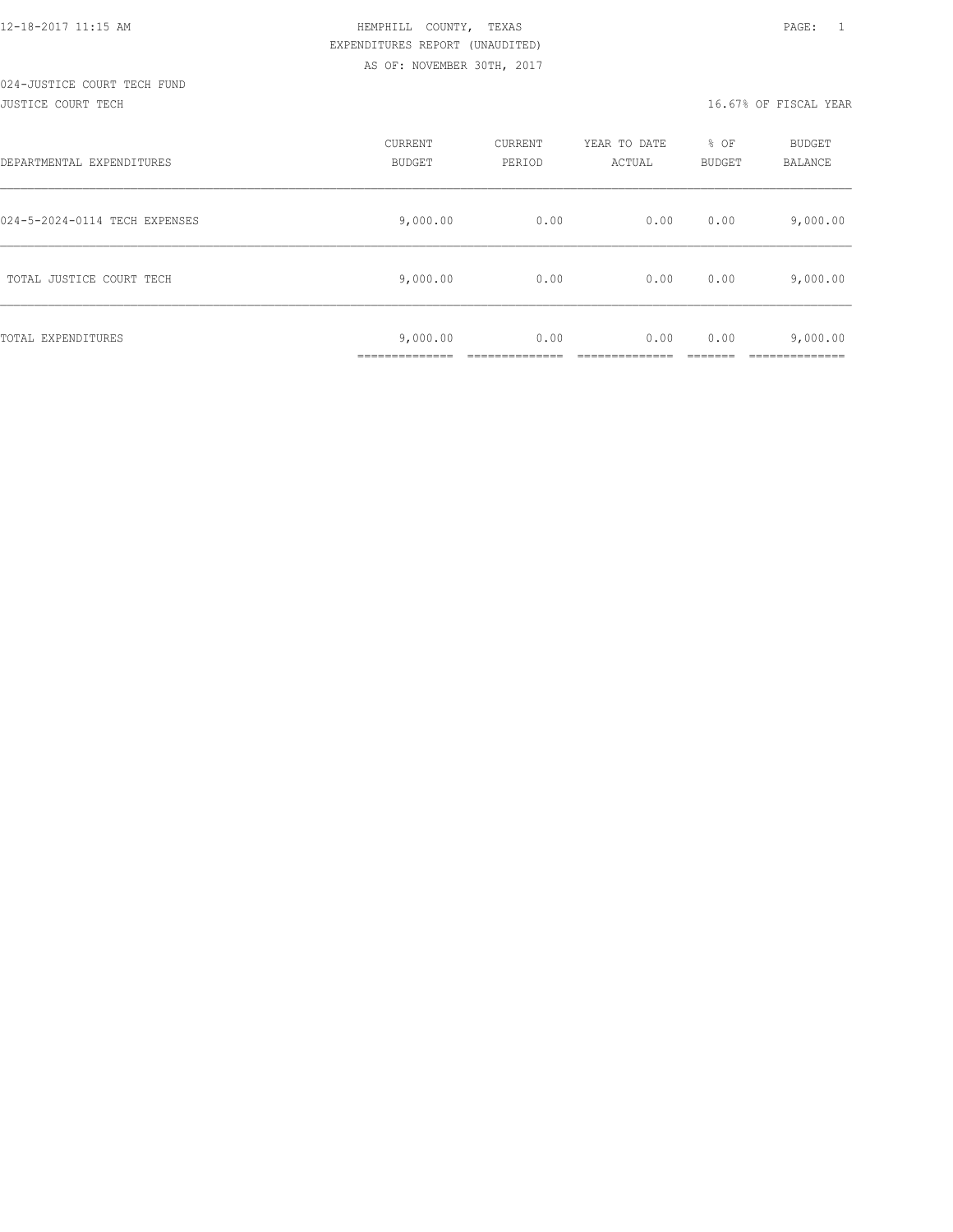| 12-18-2017 11:15 AM |  |
|---------------------|--|

## HEMPHILL COUNTY, TEXAS **12000** 12:15 PAGE: 1 EXPENDITURES REPORT (UNAUDITED) AS OF: NOVEMBER 30TH, 2017

| DEPARTMENTAL EXPENDITURES             | CURRENT<br>BUDGET   | CURRENT<br>PERIOD | YEAR TO DATE<br>ACTUAL | % OF<br>BUDGET | BUDGET<br>BALANCE |
|---------------------------------------|---------------------|-------------------|------------------------|----------------|-------------------|
| 026-5-2026-0114 CLERK'S TECH EXPENSES | 0.00                | 0.00              | 0.00                   | 0.00           | 0.00              |
| TOTAL CLERK'S TECH FUND               | 0.00                | 0.00              | 0.00                   | 0.00           | 0.00              |
| TOTAL EXPENDITURES                    | 0.00<br>___________ | 0.00              | 0.00                   | 0.00           | 0.00              |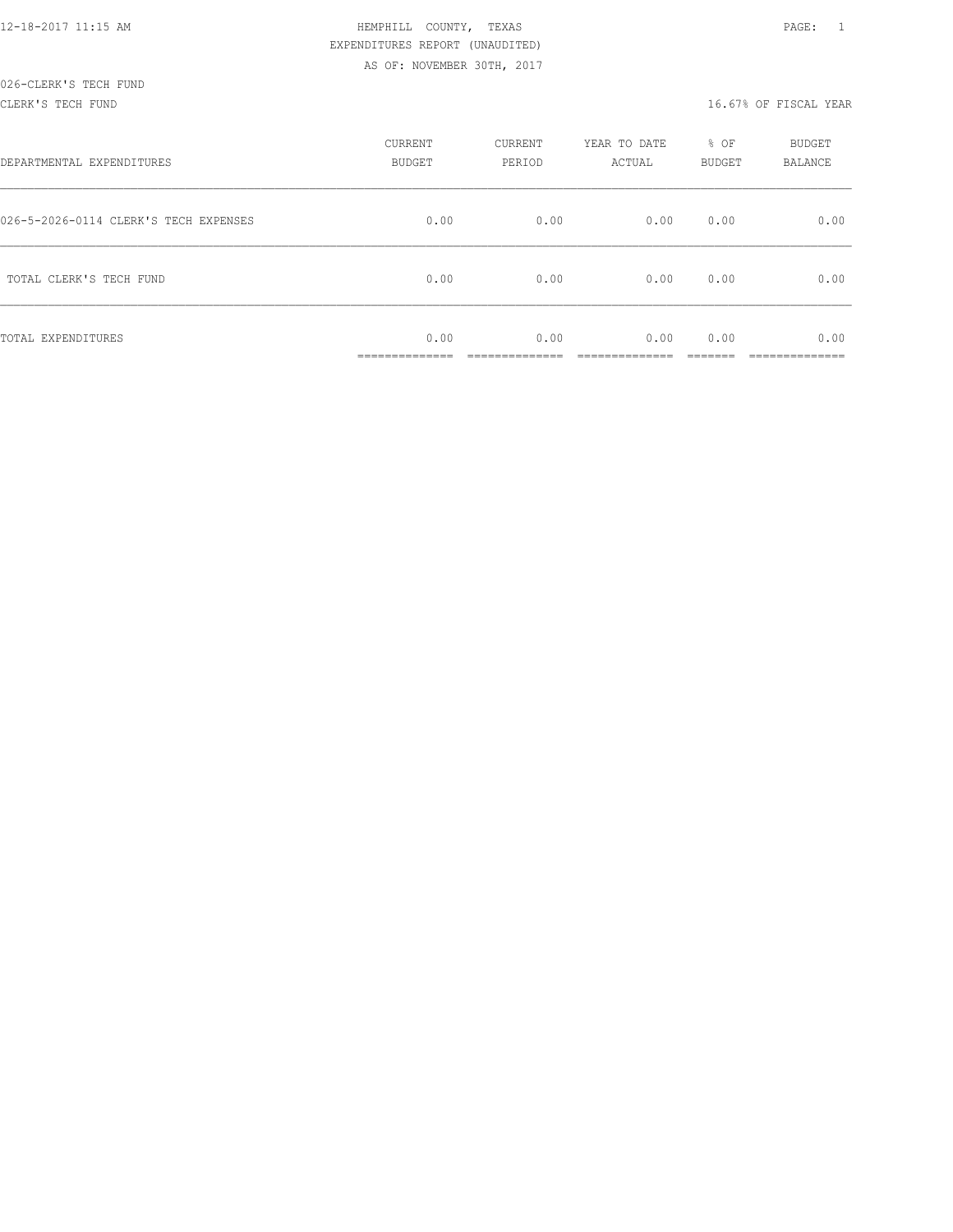## 029-PRETRIAL INTERVENTION FUN

PRETRIAL INTERVENTION **16.67%** OF FISCAL YEAR

| DEPARTMENTAL EXPENDITURES   | CURRENT<br>BUDGET | CURRENT<br>PERIOD | YEAR TO DATE<br>ACTUAL | % OF<br>BUDGET | <b>BUDGET</b><br>BALANCE |
|-----------------------------|-------------------|-------------------|------------------------|----------------|--------------------------|
| 029-5-2029-0112 EDUCATION   | 600.00            | 0.00              | 0.00                   | 0.00           | 600.00                   |
| 029-5-2029-0128 SUPPLIES    | 600.00            | 0.00              | 0.00                   | 0.00           | 600.00                   |
| 029-5-2029-0168 LAW BOOKS   | 800.00            | 0.00              | 0.00                   | 0.00           | 800.00                   |
| TOTAL PRETRIAL INTERVENTION | 2,000.00          | 0.00              | 0.00                   | 0.00           | 2,000.00                 |
| TOTAL EXPENDITURES          | 2,000.00          | 0.00              | 0.00                   | 0.00           | 2,000.00                 |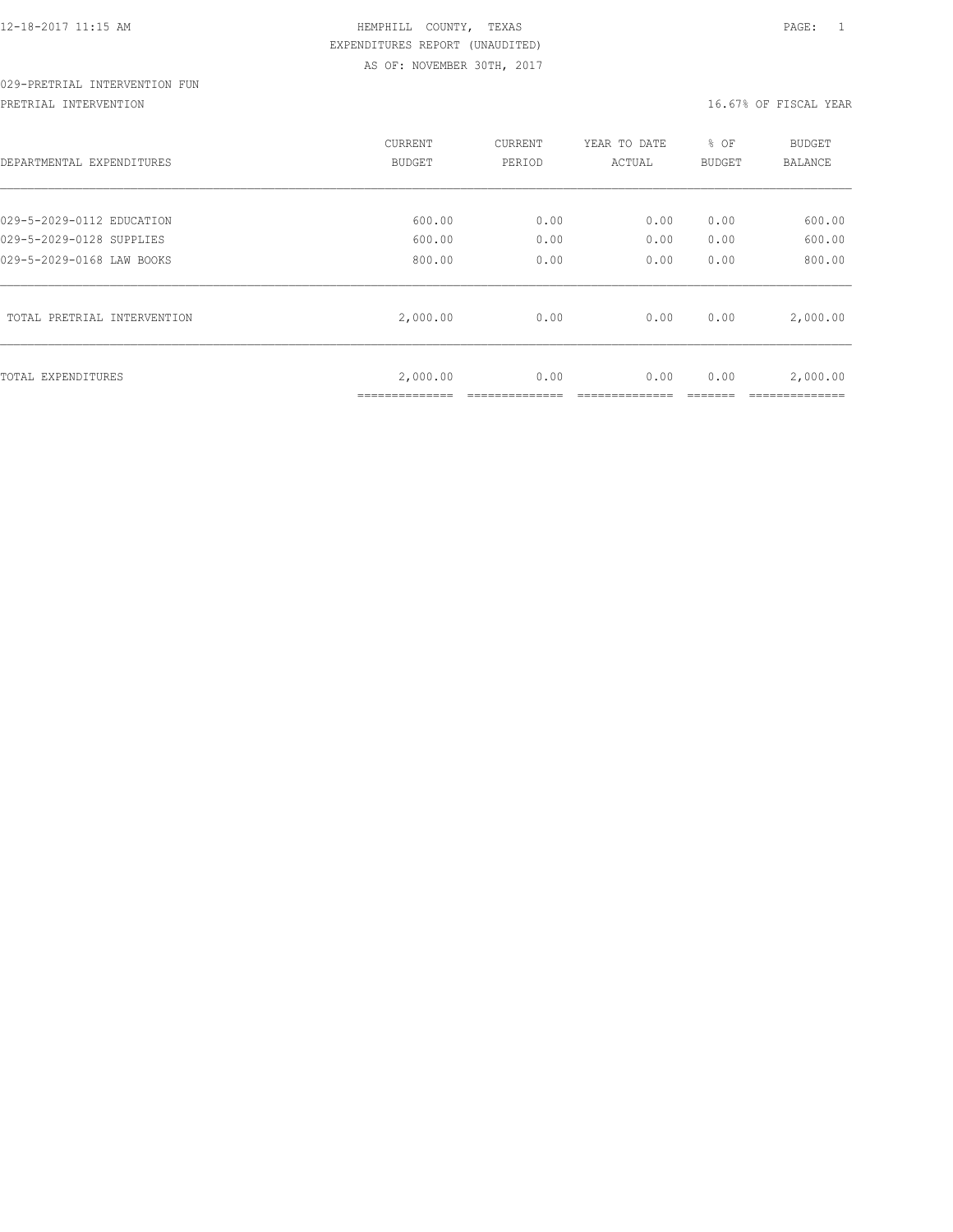## 032-CHK COLLECTION/CO ATTY

CHECK COLLECTION CHECK COLLECTION

| DEPARTMENTAL EXPENDITURES          | CURRENT<br>BUDGET | CURRENT<br>PERIOD | YEAR TO DATE<br>ACTUAL | % OF<br><b>BUDGET</b> | <b>BUDGET</b><br>BALANCE |
|------------------------------------|-------------------|-------------------|------------------------|-----------------------|--------------------------|
| 032-5-2032-0109 OTHER MISC. EXP    | 7,000.00          | 0.00              | 0.00                   | 0.00                  | 7,000.00                 |
| 032-5-2032-0128 SUPPLIES           | 0.00              | 0.00              | 0.00                   | 0.00                  | 0.00                     |
| 032-5-2032-0168 LAW LIBRARY- BOOKS | 0.00              | 0.00              | 0.00                   | 0.00                  | 0.00                     |
| 032-5-2032-0510 CAPITAL OUTLAY     | 8,500.00          | 0.00              | 0.00                   | 0.00                  | 8,500.00                 |
| TOTAL CHECK COLLECTION             | 15,500.00         | 0.00              | 0.00                   | 0.00                  | 15,500.00                |
| TOTAL EXPENDITURES                 | 15,500.00         | 0.00              | 0.00                   | 0.00                  | 15,500.00                |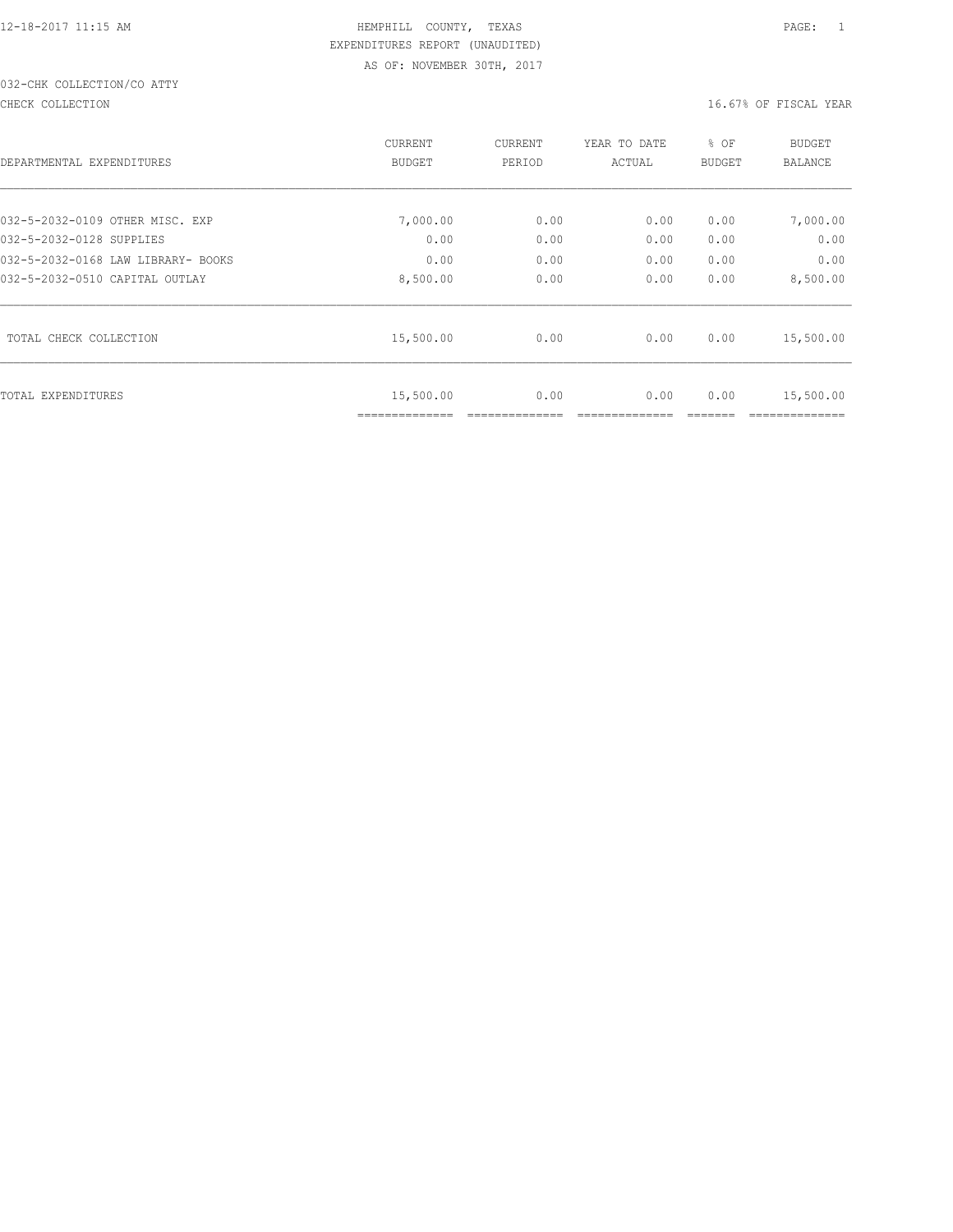#### ANNUAL LEOSE/LAW 16.67% OF FISCAL YEAR

| DEPARTMENTAL EXPENDITURES            | CURRENT<br><b>BUDGET</b>    | CURRENT<br>PERIOD | YEAR TO DATE<br>ACTUAL | % OF<br>BUDGET | BUDGET<br>BALANCE       |
|--------------------------------------|-----------------------------|-------------------|------------------------|----------------|-------------------------|
| 036-5-3036-0112 CONTINUING EDUCATION | 10,000.00                   | 0.00              | 0.00                   | 0.00           | 10,000.00               |
| TOTAL ANNUAL LEOSE/LAW               | 10,000.00                   | 0.00              | 0.00                   | 0.00           | 10,000.00               |
| TOTAL EXPENDITURES                   | 10,000.00<br>______________ | 0.00              | 0.00                   | 0.00           | 10,000.00<br>__________ |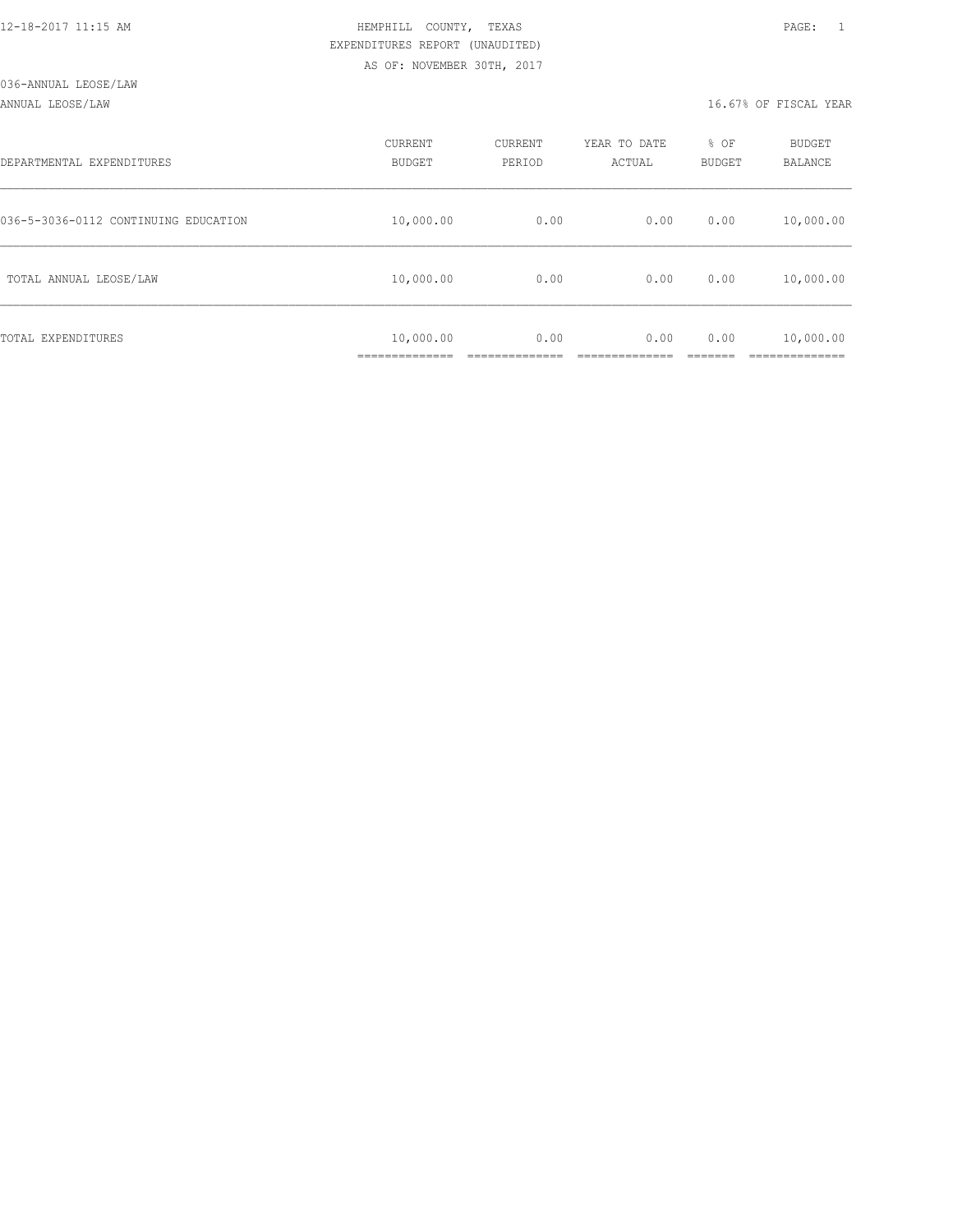#### SCAAP 16.67% OF FISCAL YEAR

| DEPARTMENTAL EXPENDITURES              | CURRENT<br>BUDGET | CURRENT<br>PERIOD | YEAR TO DATE<br>ACTUAL | % OF<br>BUDGET | BUDGET<br>BALANCE |
|----------------------------------------|-------------------|-------------------|------------------------|----------------|-------------------|
| 046-5-3046-0124 CONTRACT LABOR/JBI     | 16,000.00         | 0.00              | 0.00                   | 0.00           | 16,000.00         |
| 046-5-3046-0183 REPAIRS & IMPROVEMENTS | 35,000.00         | 0.00              | 0.00                   | 0.00           | 35,000.00         |
| 046-5-3046-0185 OTHER APPROVED EXP     | 20,000.00         | 0.00              | 0.00                   | 0.00           | 20,000.00         |
| TOTAL SCAAP                            | 71,000.00         | 0.00              | 0.00                   | 0.00           | 71,000.00         |
| TOTAL EXPENDITURES                     | 71,000.00         | 0.00              | 0.00                   | 0.00           | 71,000.00         |